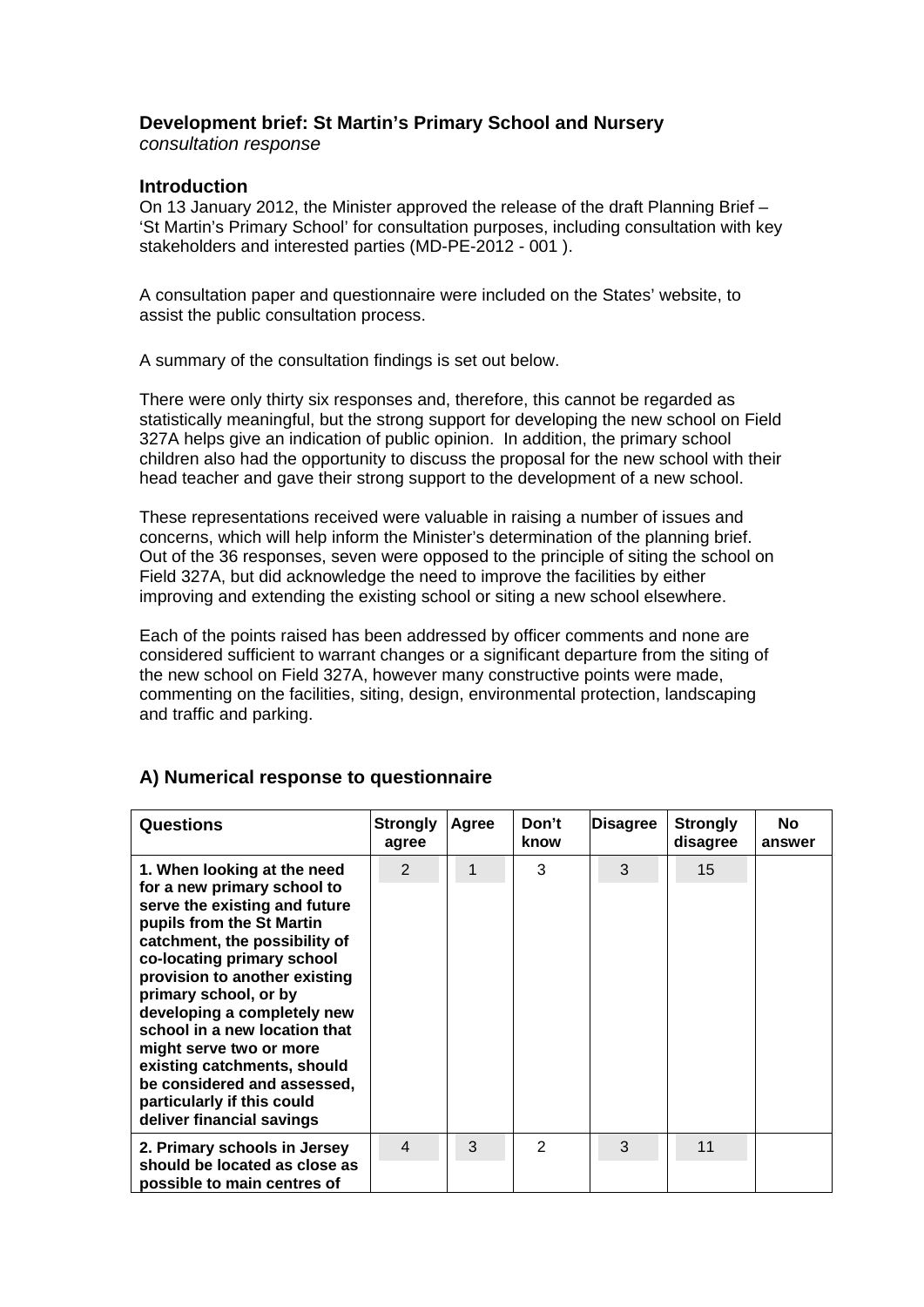| population and services, to<br>reduce travel time and<br>distance to as many staff,<br>parents and pupils as<br>possible, even if this means<br>providing larger primary<br>schools in or near the<br><b>Island's largest settlements</b><br>(for the east of the Island, this<br>might be, for example, at<br>Maufant).                                                                                                 |    |                |                |                |                |  |
|--------------------------------------------------------------------------------------------------------------------------------------------------------------------------------------------------------------------------------------------------------------------------------------------------------------------------------------------------------------------------------------------------------------------------|----|----------------|----------------|----------------|----------------|--|
| 3. Many of the Island's rural<br>parish schools have<br>historically been provided in<br>or near to the main historical<br>centre of each parish. This is<br>sufficient justification to<br>replace the existing St<br><b>Martin's Primary School on</b><br>the edge of St Martin's Village<br>and next to the existing<br>school, in Field 327A.                                                                        | 14 | 3              | 3              | $\overline{2}$ | 1              |  |
| 4. To avoid the incremental<br>creep of the built-up area into<br>the countryside (sometimes<br>referred to as 'ribbon'<br>development), the new<br>primary school would be<br>better located on a site that<br>does not further extend the<br>linear shape and form of St<br>Martin's Village along a road<br>(for example, on the site of St.<br>Martin's Village Green or<br>somewhere like St Saviour's<br>Hospital) | 2  | $\overline{2}$ | 1              | $\overline{7}$ | 11             |  |
| 5. If Field 327A is to<br>developed to provide the new<br><b>St Martin's Primary School,</b><br>the proposed buildings<br>should be located in the<br>south-east part of the field.                                                                                                                                                                                                                                      | 4  | 6              | 8              | 2              | 1              |  |
| 6. If Field 327A is to<br>developed to provide the new<br>St Martin's Primary School,<br>the proposed buildings<br>should be set back from the<br>roadside (in line with the<br>existing school).                                                                                                                                                                                                                        | 6  | 13             | $\overline{2}$ | $\mathbf{1}$   | $\overline{0}$ |  |
| 7. If Field 327A is to<br>developed to provide the new<br>St Martin's Primary School,<br>the northern and eastern<br>boundaries of the field should<br>be enhanced with additional<br>landscaping, to provide more                                                                                                                                                                                                       | 9  | 10             | 4              | $\overline{0}$ | $\overline{0}$ |  |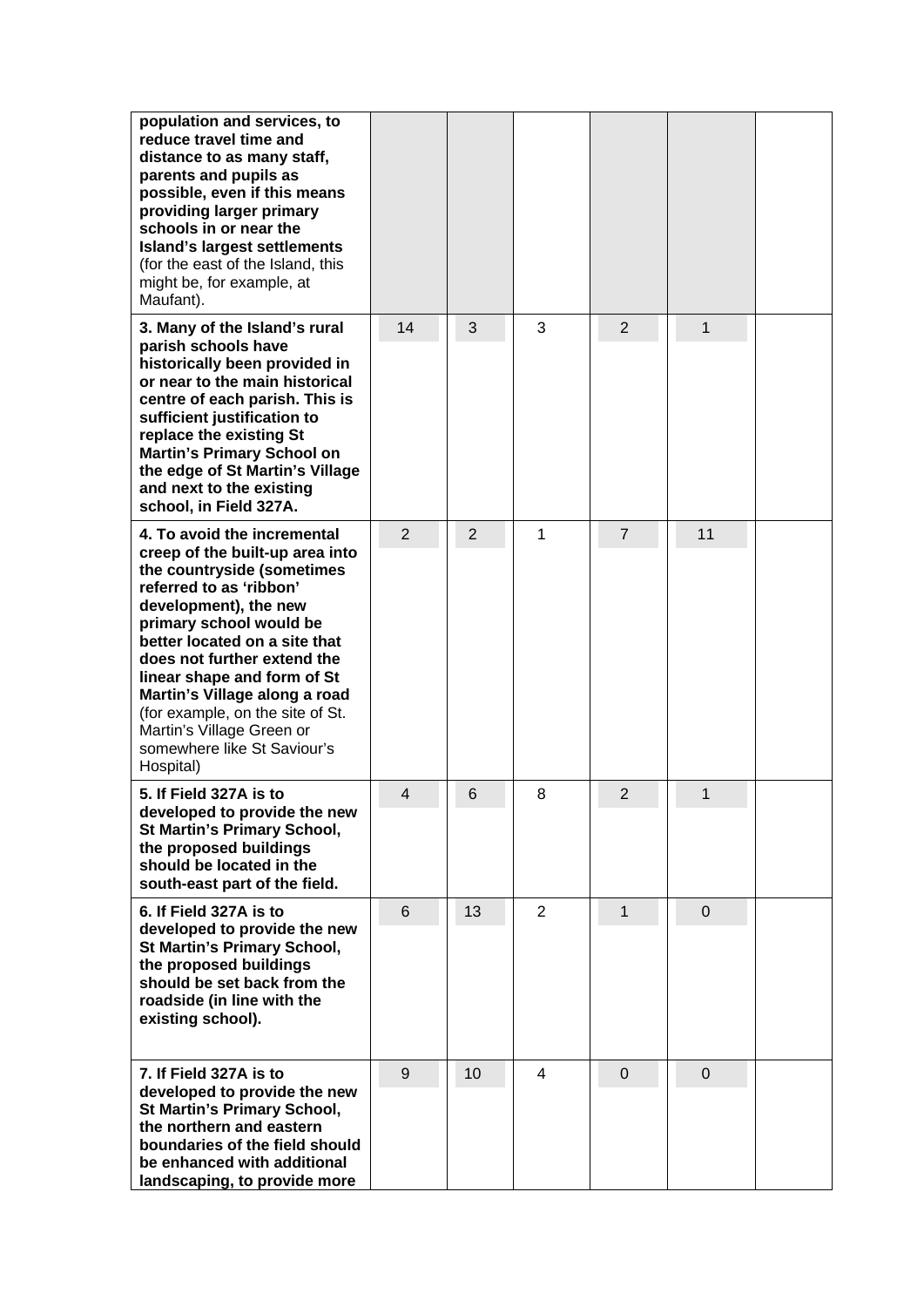| of a 'green buffer' to the new<br>school buildings, from distant<br>views.                                                                                                                                                                                       |    |    |          |               |                |  |
|------------------------------------------------------------------------------------------------------------------------------------------------------------------------------------------------------------------------------------------------------------------|----|----|----------|---------------|----------------|--|
| 8. The proposed development<br>objectives for new primary<br>school and nursery are the<br>right ones.                                                                                                                                                           | 16 | 11 | 4        | $\mathcal{P}$ | 03             |  |
| 9. A Travel Plan - a plan to<br>ensure that opportunities for<br>more walking, cycling and<br>bus use are pursued through<br>a clear set of objectives,<br>measures and targets -<br>should be developed as an<br>integral part of planning for a<br>new school. | 13 | 10 | $\Omega$ | $\Omega$      | $\overline{0}$ |  |
|                                                                                                                                                                                                                                                                  |    |    |          |               |                |  |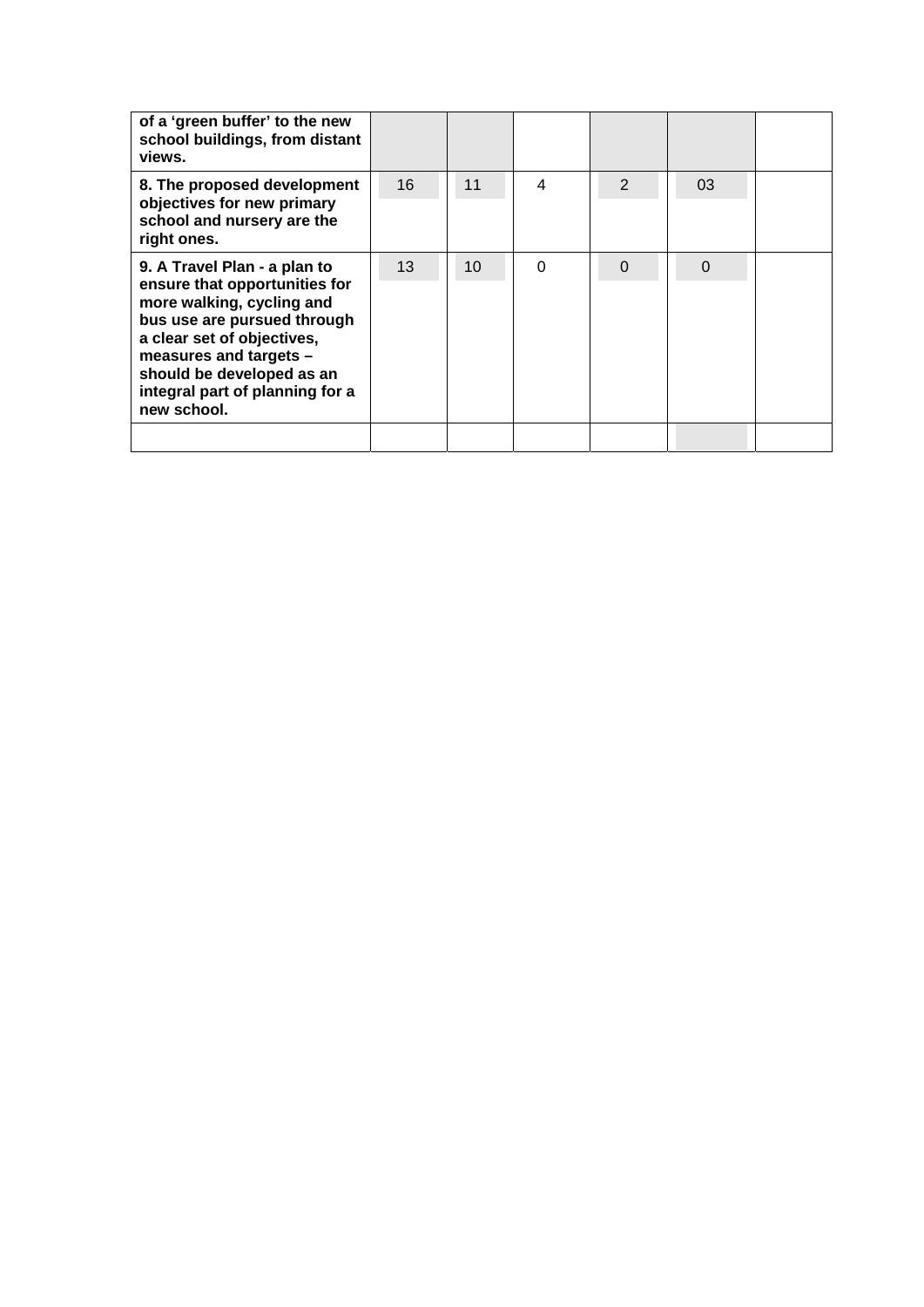| <b>Comments</b>                                                                                                                                                                                                                                                                                                                                                                                                                          | <b>Officer Response</b>                                                                 | Recomme<br>ndation |
|------------------------------------------------------------------------------------------------------------------------------------------------------------------------------------------------------------------------------------------------------------------------------------------------------------------------------------------------------------------------------------------------------------------------------------------|-----------------------------------------------------------------------------------------|--------------------|
| When looking at the need for a new primary school to serve the existing and<br>future pupils from the St Martin catchment, the possibility of co-locating<br>primary school provision to another existing primary school, or by developing<br>a completely new school in a new location that might serve two or more<br>existing catchments, should be considered and assessed, particularly if this<br>could deliver financial savings. |                                                                                         |                    |
| Eighteen respondents strongly disagreed or disagreed with the statement. Three<br>respondents had no opinion and three respondents agreed with the statement.                                                                                                                                                                                                                                                                            |                                                                                         |                    |
| The respondent's commented as follows:                                                                                                                                                                                                                                                                                                                                                                                                   |                                                                                         |                    |
| 1 This is a parish village school with a lovely community which works, let's<br>not spoil that.                                                                                                                                                                                                                                                                                                                                          | <b>Noted</b>                                                                            | No change          |
| 2 Maintain Parish community - close to church, Public Hall, etc.                                                                                                                                                                                                                                                                                                                                                                         | <b>Noted</b>                                                                            | No change.         |
| 3 St Martins is always oversubscribed. I am a Mum with a son there (I have<br>an older daughter who went to a town school) I believe that the education at<br>St Martins isn't as good as it was at the town school even though my son is<br>possibly more intelligent as there are too many pupils squashed in to it.                                                                                                                   |                                                                                         |                    |
| There is a lack of schools in the area. Class sizes are too big and quieter<br>children get ignored sometimes. The new school would need to be more than<br>one form entry with plenty of parking - as this can be a nightmare at St<br>Martin's at the moment                                                                                                                                                                           | The Education Minister has<br>recommended that only a single form<br>entry is required. | No change.         |
| 4 Efficiency and financial savings should be strong considerations when<br>deciding matters such as where to locate States primary schools (although                                                                                                                                                                                                                                                                                     | <b>Noted</b>                                                                            | No change.         |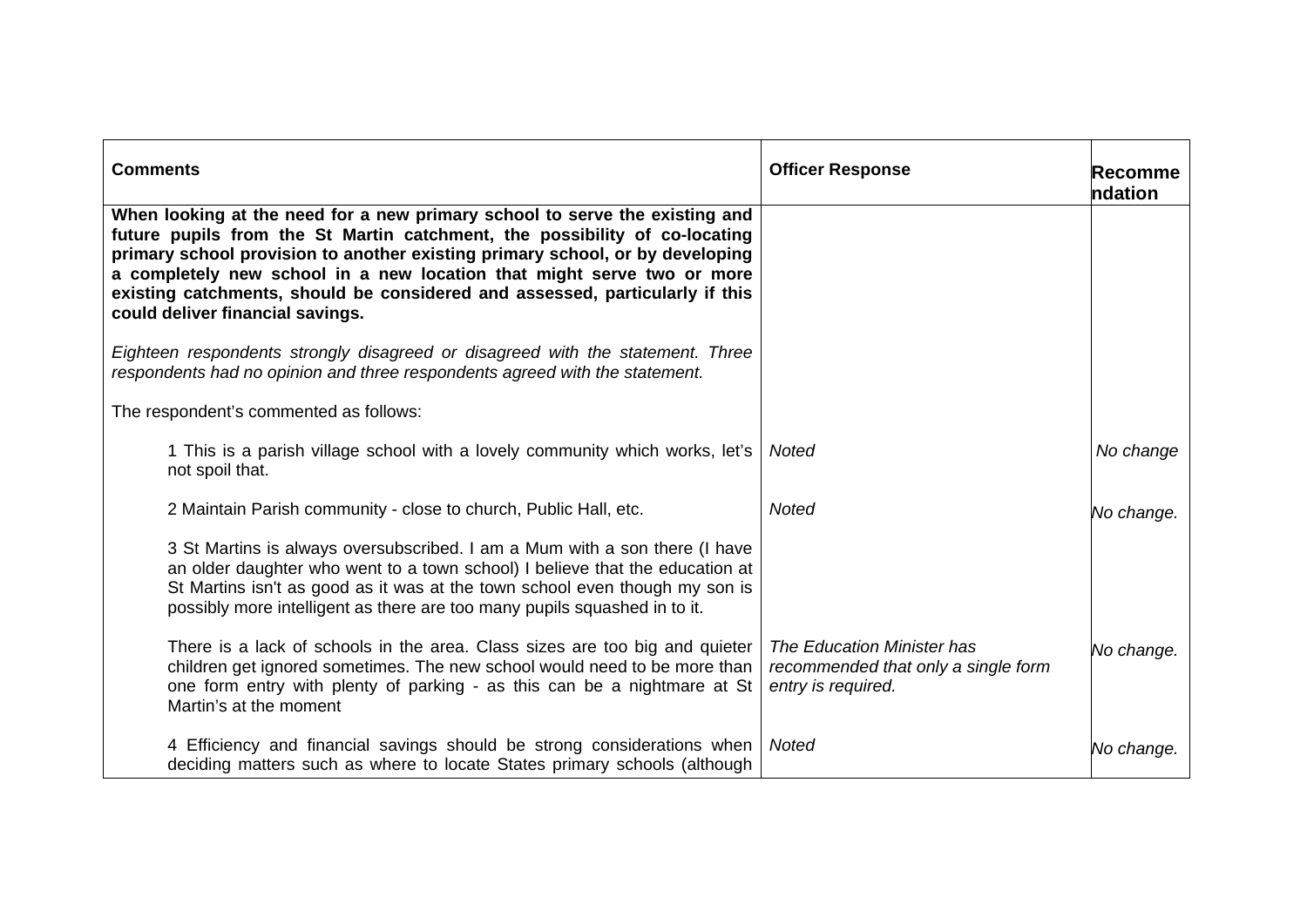| not at the expense of the quality of education provided).                                                                                                                                                                                                                                                                                                                                                                                                                                                                                                                                                                                                                                                                                                                                                                                                                                                                                                                                                                                                                                                                                                                                                                                                                                                         |              |            |
|-------------------------------------------------------------------------------------------------------------------------------------------------------------------------------------------------------------------------------------------------------------------------------------------------------------------------------------------------------------------------------------------------------------------------------------------------------------------------------------------------------------------------------------------------------------------------------------------------------------------------------------------------------------------------------------------------------------------------------------------------------------------------------------------------------------------------------------------------------------------------------------------------------------------------------------------------------------------------------------------------------------------------------------------------------------------------------------------------------------------------------------------------------------------------------------------------------------------------------------------------------------------------------------------------------------------|--------------|------------|
| 5 St Martin's School should be kept in the heart of the parish. The school has<br>stood there for so many generations it would be a great shame to move it to<br>a new location.                                                                                                                                                                                                                                                                                                                                                                                                                                                                                                                                                                                                                                                                                                                                                                                                                                                                                                                                                                                                                                                                                                                                  | Noted        | No change. |
| 6 I believe each parish should have it's own primary school                                                                                                                                                                                                                                                                                                                                                                                                                                                                                                                                                                                                                                                                                                                                                                                                                                                                                                                                                                                                                                                                                                                                                                                                                                                       | <b>Noted</b> | No change. |
| 7 Would be too large                                                                                                                                                                                                                                                                                                                                                                                                                                                                                                                                                                                                                                                                                                                                                                                                                                                                                                                                                                                                                                                                                                                                                                                                                                                                                              | <b>Noted</b> | No change. |
| 8 if current class sizes are overcrowded then St Martin's should not be<br>incorporated into another school.                                                                                                                                                                                                                                                                                                                                                                                                                                                                                                                                                                                                                                                                                                                                                                                                                                                                                                                                                                                                                                                                                                                                                                                                      | <b>Noted</b> | No change. |
| 9 Currently all Parishes have at least one primary school in my view by<br>having a primary school in St Martin's has key benefits that are just as<br>important as financial savings. By having a school in St Martins allows<br>parents the option to walk their children to school which provides a healthy<br>attitude and quality to family life. It also provides a key link to the social<br>networking of parents and children outside of the school environment. If there<br>is no parish school then the community feel will be taken away. Having a<br>primary school in St Martin's keeps the parish young at heart with young<br>families investing in the community and the future of the parish. If there is no<br>primary school in St Martin's then the parish will be unattractive to young<br>families. The current proposal to build the new school on field 327A has no<br>impact on any other schools. If St Martin's primary was moved to another<br>area in the parish then it is likely that this will impact on the catchment areas<br>for Trinity, St Saviour and possibly Grouville primary schools. St Martin's<br>primary school has pupils in its catchment from Gorey through to Rozel,<br>therefore the current proposed site for the school appears to the best site<br>option. | Noted        | No change. |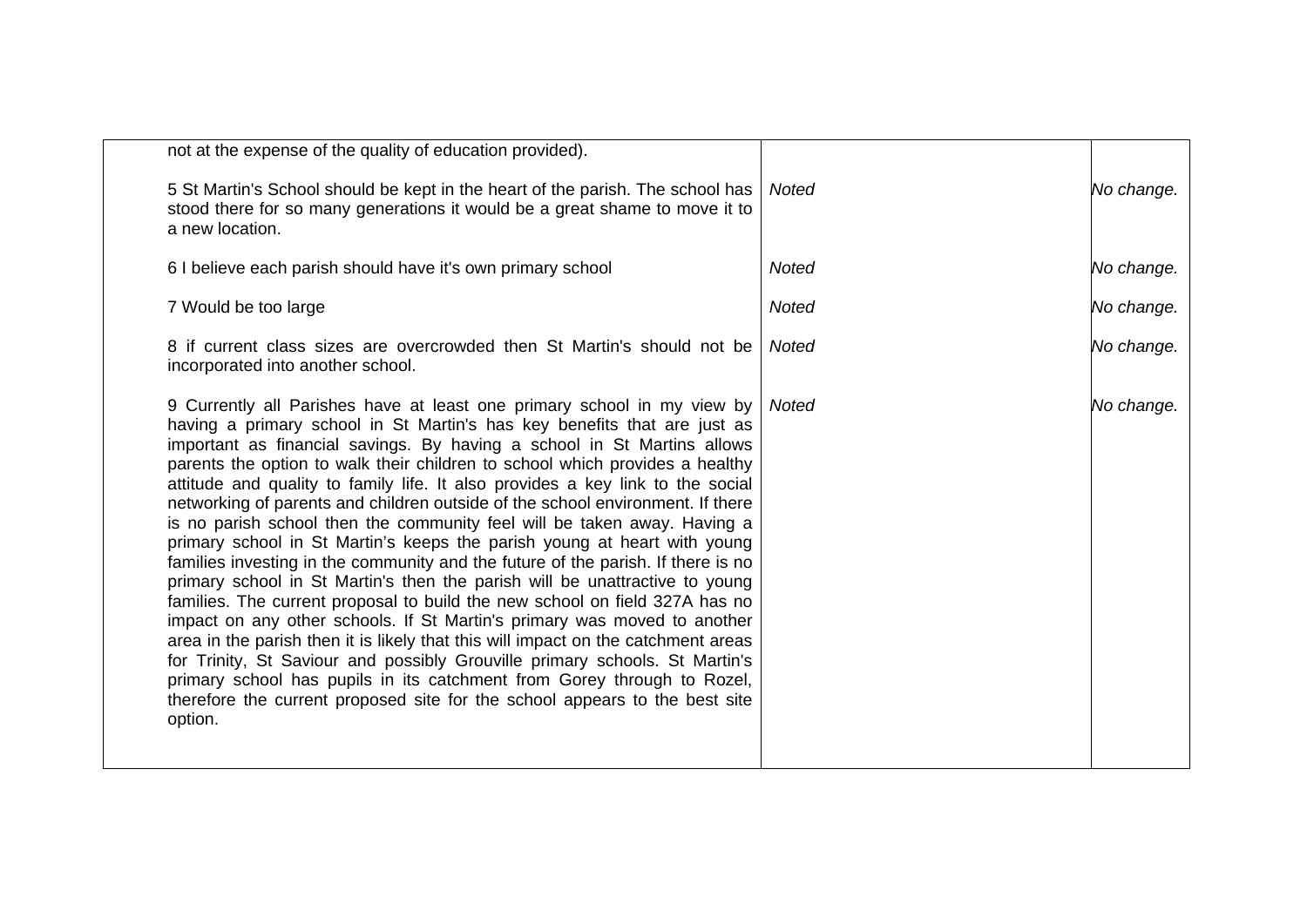| 10 Local schools foster parish community and reduce traffic/pollution, making<br>it easier for children to walk/cycle to school                                                                                                                                                                                                                                                                                                                                                                                                                                                                                                                                                                                                                                                                                                                                                                                                                   | <b>Noted</b>                                                                                                | No change. |
|---------------------------------------------------------------------------------------------------------------------------------------------------------------------------------------------------------------------------------------------------------------------------------------------------------------------------------------------------------------------------------------------------------------------------------------------------------------------------------------------------------------------------------------------------------------------------------------------------------------------------------------------------------------------------------------------------------------------------------------------------------------------------------------------------------------------------------------------------------------------------------------------------------------------------------------------------|-------------------------------------------------------------------------------------------------------------|------------|
| 11 St Martin's School and other schools in the area are already over<br>subscribed St Martin's School serves the Parish of St Martin which has a<br>large school population.                                                                                                                                                                                                                                                                                                                                                                                                                                                                                                                                                                                                                                                                                                                                                                      | <b>Noted</b>                                                                                                | No change. |
| 12 As with several other village components (shop, church, pub, Parish Hall)<br>a school is a key part of local community without it becoming just another<br>catchment area. Increasing another primary school in size to serve several<br>catchment areas could increase strain in that area with traffic and amenities<br>let alone issues within the school itself in terms of class size or school<br>building development. The next nearest schools St Saviour, Grouville and<br>Trinity I believe would struggle to cope with increased school size let alone<br>deal with the additional traffic cars or buses. And any new sites outside of St.<br>Helier would spend years in planning as only brown field sites will have to be<br>found as agricultural land is off limits in accordance with Planning's own<br>Island Plan document. Not all financial savings can be justified at the<br>expense of the community and the children. | Noted – the issue of timescale in<br>planning and acquiring a new site out of<br>St Helier is a valid point | No change. |
| 13 If the school is moved out of the village this will further erode the sense of<br>community in St.Martin which is very strong at presence and would leave St<br>Martin the only Parish without a Primary School                                                                                                                                                                                                                                                                                                                                                                                                                                                                                                                                                                                                                                                                                                                                | <b>Noted</b>                                                                                                | No change. |
| 14 The current location of St Martin's primary school is ideal as is the<br>proposed development of the new building in the adjacent field. Seems like a<br>no brainer.                                                                                                                                                                                                                                                                                                                                                                                                                                                                                                                                                                                                                                                                                                                                                                           | <b>Noted</b>                                                                                                | No change. |
| 15 I believe that this would not deliver financial savings, as the land would<br>have to be purchased if relocating the school. If co-locating to another<br>school, questions would have to be over which school and therefore the<br>catchment would change. The children of the parish of St Martin's would no                                                                                                                                                                                                                                                                                                                                                                                                                                                                                                                                                                                                                                 | <b>Noted</b>                                                                                                | No change. |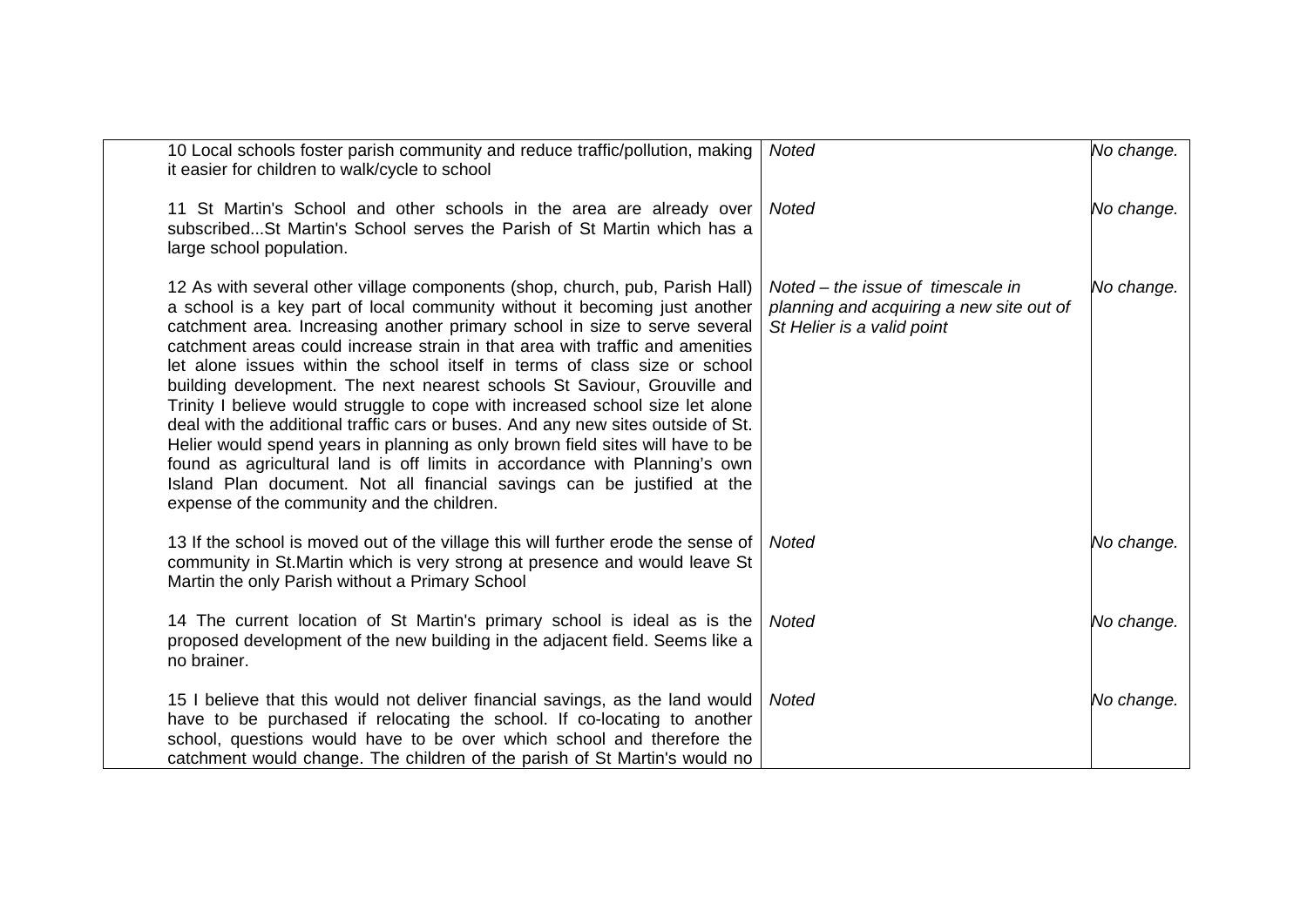| longer have a parish school. I believe that the Education Department has<br>complete cost saving surveys, which included joining schools, and this<br>proved not to be a cost saving venture.                                                              |              |            |
|------------------------------------------------------------------------------------------------------------------------------------------------------------------------------------------------------------------------------------------------------------|--------------|------------|
| 16 The benefit of a separate school far outweigh the costs. I believe that the<br>only reason that school merger/expansion is being considered is for cost<br>savings. Do not bring government cuts into education.                                        | <b>Noted</b> | No change. |
| 17 This has already been addressed by ESC                                                                                                                                                                                                                  | <b>Noted</b> | No change. |
| 18 It would not have a community feel without a Parish school. St Martin's<br>needs its own parish school so tha it can remain independent. The school<br>affects the other services which would not be used if people didn't need to go<br>to the school. | <b>Noted</b> | No change. |
| 19 Already have the site for new school.                                                                                                                                                                                                                   | <b>Noted</b> | No change. |
|                                                                                                                                                                                                                                                            |              |            |
|                                                                                                                                                                                                                                                            |              |            |
|                                                                                                                                                                                                                                                            |              |            |
|                                                                                                                                                                                                                                                            |              |            |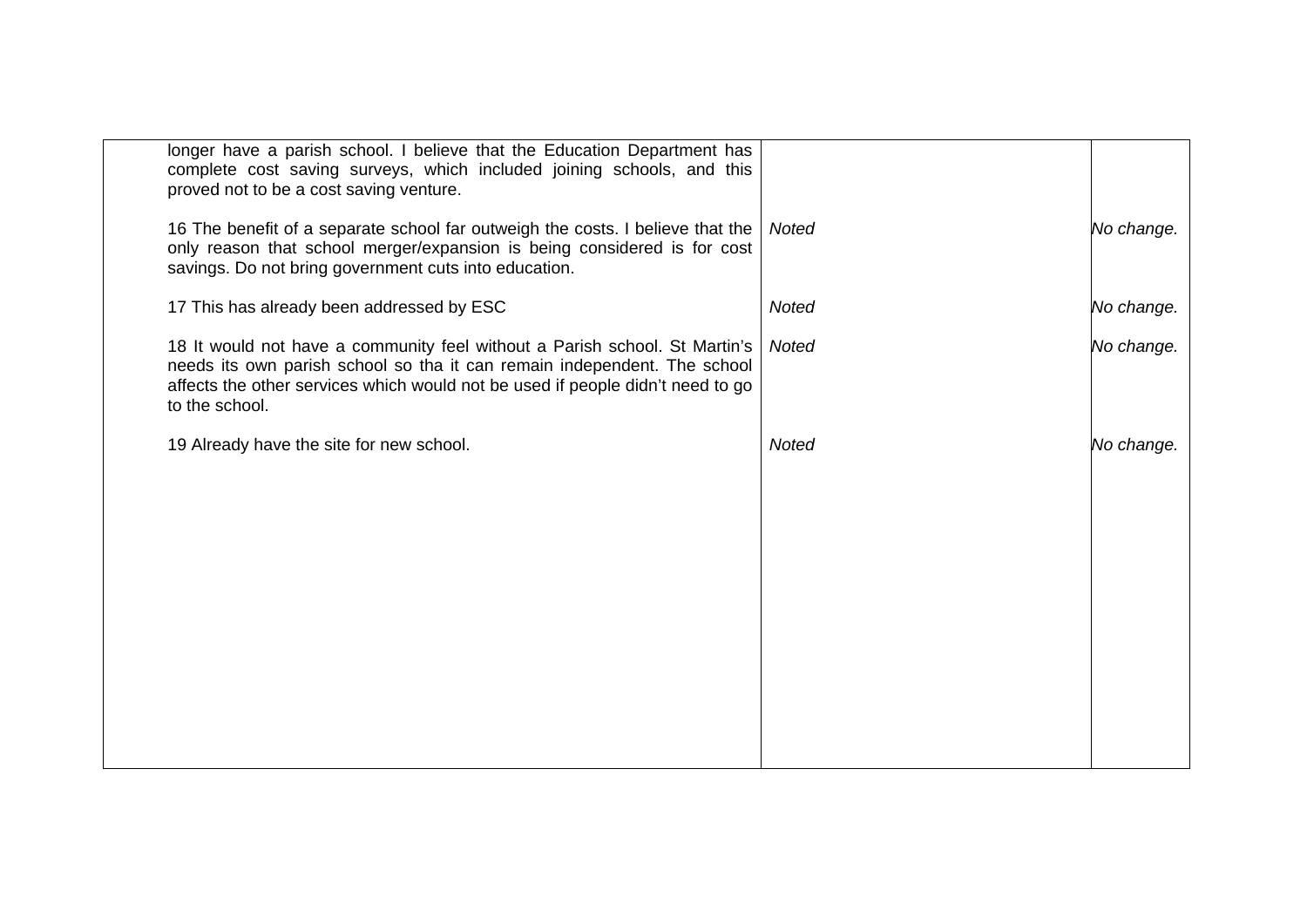| 2. Primary schools in Jersey should be located as close as possible to main<br>centres of population and services, to reduce travel time and distance to as<br>many staff, parents and pupils as possible, even if this means providing larger<br>primary schools in or near the Island's largest settlements (for the east of the<br>Island, this might be, for example, at Maufant).                                                                                                                                                                                                                                                                  |                                                                                                                                                                         |            |
|---------------------------------------------------------------------------------------------------------------------------------------------------------------------------------------------------------------------------------------------------------------------------------------------------------------------------------------------------------------------------------------------------------------------------------------------------------------------------------------------------------------------------------------------------------------------------------------------------------------------------------------------------------|-------------------------------------------------------------------------------------------------------------------------------------------------------------------------|------------|
| Fourteen respondents either strongly disagreed or disagreed with the statement.<br>Two respondents had no opinion and seven respondents strongly agreed or agreed<br>with the statement.                                                                                                                                                                                                                                                                                                                                                                                                                                                                |                                                                                                                                                                         |            |
| The comments received were as follows:                                                                                                                                                                                                                                                                                                                                                                                                                                                                                                                                                                                                                  |                                                                                                                                                                         |            |
| 1 As (stated previously) above, the joy of it being a village school would be<br>lost.                                                                                                                                                                                                                                                                                                                                                                                                                                                                                                                                                                  | Noted                                                                                                                                                                   | No change. |
| 2 As (stated previously) above                                                                                                                                                                                                                                                                                                                                                                                                                                                                                                                                                                                                                          | <b>Noted</b>                                                                                                                                                            | No change. |
| 3 Yes the less time I have to take to travel to school and then on to work the<br>better - plus if it was within safe walking distance it would perhaps save me<br>using the car for the school part of my journey - Bus operator should also be<br>forced to re look at it's schedule to provide a service to take Mums to school<br>after drop off - which at present it doesn't Community is also important -<br>although a country setting is nice                                                                                                                                                                                                  | Noted $-$ getting the bus to take working<br>mums to town is an interesting point and<br>is best explored further by the Safe<br>Routes to School Parish working group. | No change. |
| 4 Maufant should be an acceptable option for parents, as it is close to the<br>existing primary school and most working parents will need to pass that way<br>to reach their jobs in town in any event. However, the best option may well be<br>to locate the school behind Maufant (i.e. away from the main road), to<br>prevent severe congestion of the main road at rush hours, which congestion<br>is already horrific. This should lead to little inconvenience for the parents /<br>staff involved. Alternatively, I understand that near St Saviour's hospital is a<br>possible option. Please note that I am directly affected by the proposed | Noted – any alternative site would,<br>among other things, would require<br>excellent accessibility to minimise traffic<br>congestion                                   | No change. |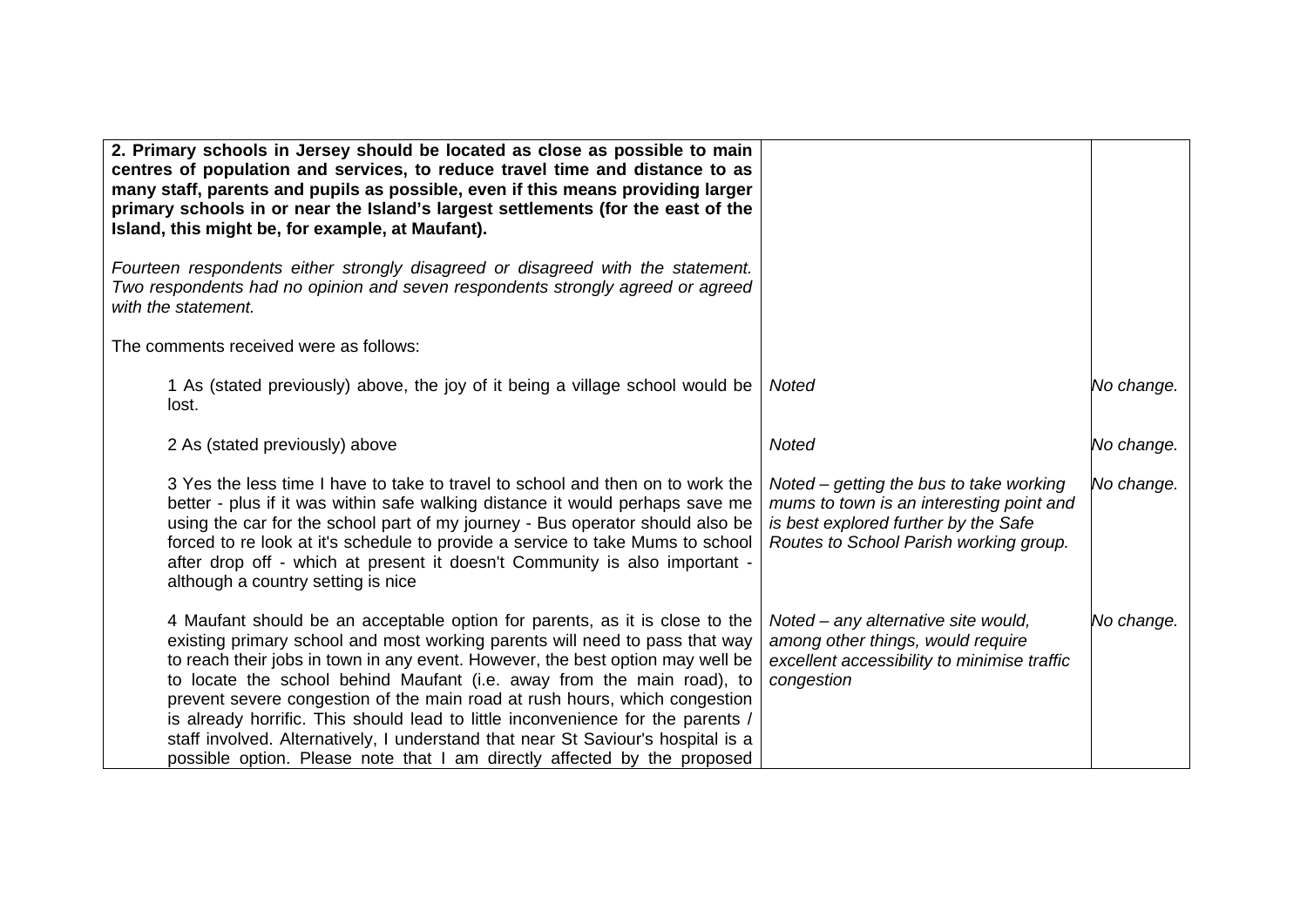| change, as I am a resident (owner-occupier) of St Martin's Village and have a<br>young son whose name is down for St Martin's School, with another on the<br>way.                                                                                                                                                                                                                                                                                                                                                                                                                                                                                                                                                                                                                                                    |              |            |
|----------------------------------------------------------------------------------------------------------------------------------------------------------------------------------------------------------------------------------------------------------------------------------------------------------------------------------------------------------------------------------------------------------------------------------------------------------------------------------------------------------------------------------------------------------------------------------------------------------------------------------------------------------------------------------------------------------------------------------------------------------------------------------------------------------------------|--------------|------------|
| 5 Everyone has managed for this long, why change anything. Keep the<br>school in the same location. By moving the school to Maufant, surely the<br>school would lie in St Saviour, making it St Saviour's School II not St Martins<br>School.                                                                                                                                                                                                                                                                                                                                                                                                                                                                                                                                                                        | <b>Noted</b> | No change. |
| 6 I feel it should remain in the heart of the Parish, with the Public Hall and<br>Church close by. Not close to the St Saviour border.                                                                                                                                                                                                                                                                                                                                                                                                                                                                                                                                                                                                                                                                               | <b>Noted</b> | No change. |
| 7 would need to ensure that people living in rural areas do not suffer<br>disproportionately                                                                                                                                                                                                                                                                                                                                                                                                                                                                                                                                                                                                                                                                                                                         | Noted        | No change. |
| 8 If a school is as close to where people live then more people will walk (get<br>exercise etc.). However, people are lazy and will drive their children to school<br>because no doubt they will have to drive into work (probably in town)<br>afterwards. It would be helpful if one could find out from the current parents<br>what percentage walk/drive and those that work, what percentage need to<br>drive to work.                                                                                                                                                                                                                                                                                                                                                                                           | <b>Noted</b> | No change. |
| 9 St Martin's primary school is a country school and should stay this way as it<br>is part of school's attractiveness. Maufant is already a built up part of the<br>parish and it currently on the boarder line of 2 school catchment areas (St<br>Martin and St Saviour) Moving the school site to this area would have impact<br>on the traffic flow of islanders commuting to work vs school drop off and local<br>businesses near the current school (St Martin's tearoom and Checkers). A<br>budget review on the school build would also need to be reassessed if<br>another site is chosen to clarify if the cost of parking plans would need<br>incorporating which is out of scope for the current proposed school site using<br>field 327A as parents and some staff would use the parish car park as they | Noted        | No change. |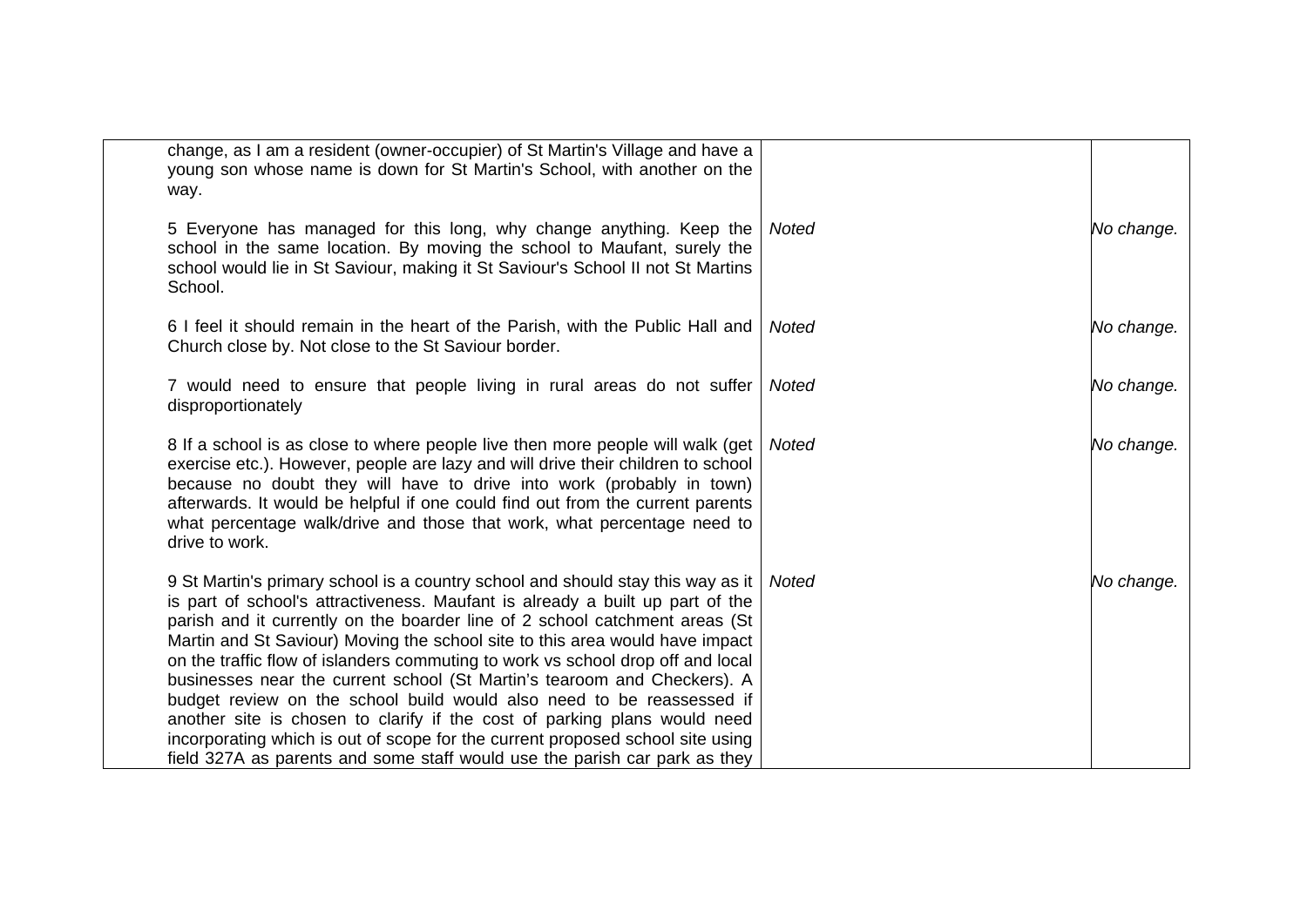| do today. Part of the environment initiative is to get more children to walk or<br>cycle to school where possible and by moving the school to Maufant or other<br>areas could result in more parents needing to drive their children to school,<br>which could impact on other commuters from Maufant or elsewhere trying to<br>get to work. Maufant village already has very good footpaths connecting the<br>current proposed school site and is also on a direct bus route. For parents<br>who need to drive their children to school the current proposed school site<br>(field 327A) is opposite the parish car park and therefore there is adequate<br>parking most days, this may not be the case if the site is elsewhere and<br>parking on the road is a dangerous option.                        |              |            |
|------------------------------------------------------------------------------------------------------------------------------------------------------------------------------------------------------------------------------------------------------------------------------------------------------------------------------------------------------------------------------------------------------------------------------------------------------------------------------------------------------------------------------------------------------------------------------------------------------------------------------------------------------------------------------------------------------------------------------------------------------------------------------------------------------------|--------------|------------|
| 10 Theoretically, but this is not always practical and maintaining parish ties<br>and placing schools in practical locations with good access, parking, a<br>pleasant environment etc is also important. There needs to be a balance.                                                                                                                                                                                                                                                                                                                                                                                                                                                                                                                                                                      | <b>Noted</b> | No change. |
| 11 The essence of a Parish School includes strong links with the local<br>community, the school, Public Hall, Churchpart of Maufant is in the Parish<br>of St Saviour and it is important to maintain and develop links within the<br>Parish of St Martin's itself.                                                                                                                                                                                                                                                                                                                                                                                                                                                                                                                                        | <b>Noted</b> | No change. |
| 12 In principle this could work only if the "centres of population" infrastructure<br>is well equipped to deal with the changes, Maufant I believe would have to be<br>remodelled to cope with the changes especially the main junction which has<br>blind turnings. If you take St. Saviours school as an example, the pickup drop<br>off times of the day the traffic is terrible with no facilities to cope with the<br>pickup's/drop offs. St Martins existing school is opposite to a large parish<br>parking area and the ability for traffic to move quickly in several directions<br>without reaching another bottle neck (e.g. five oaks roundabout). These local<br>infrastructure changes could cost the project financially more, money better<br>spent on a more rewarding school experience. | <b>Noted</b> | No change. |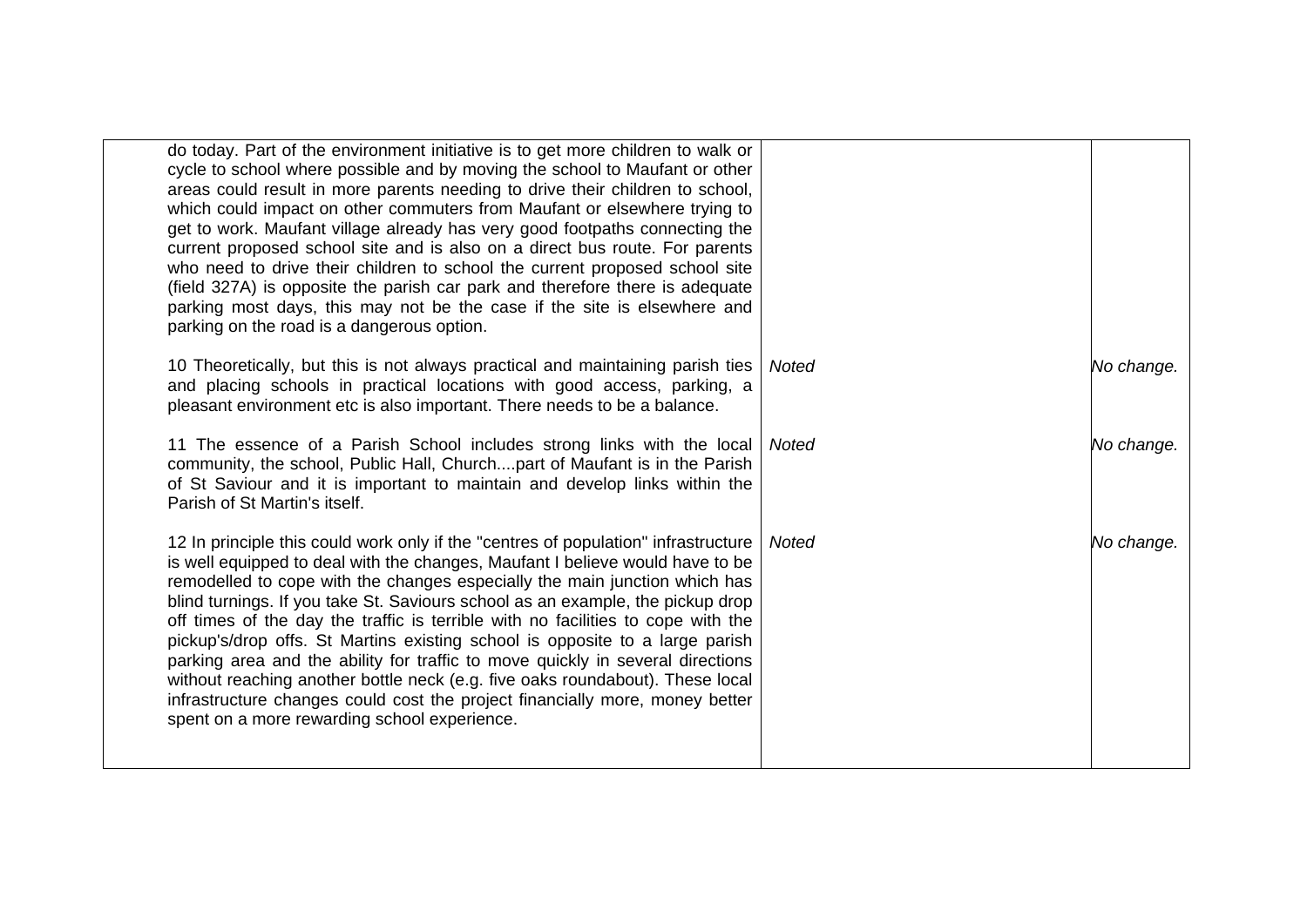| 13 I feel that redevelopment on the current site is the most appropriate<br>because it is served by the three existing bus routes to the area and the<br>Parish had gone to considerable trouble and expense to provide an area, off<br>road, for the pick up and drop-off of children.                                                                                                                                                                                                                                                                                                                                                                                 | <b>Noted</b>                                                                   | No change. |
|-------------------------------------------------------------------------------------------------------------------------------------------------------------------------------------------------------------------------------------------------------------------------------------------------------------------------------------------------------------------------------------------------------------------------------------------------------------------------------------------------------------------------------------------------------------------------------------------------------------------------------------------------------------------------|--------------------------------------------------------------------------------|------------|
| 14 Maufant is an already over developed area without good access roads to<br>the new part of the estate.                                                                                                                                                                                                                                                                                                                                                                                                                                                                                                                                                                | Noted                                                                          | No change. |
| 15 Built up areas don't always mean a beneficial environment. By putting the<br>school near to Maufant, it might increase traffic and congestion. Land would<br>also have to be purchased, therefore reducing the budget available for the<br>school building. It wouldn't be appropriate to spend less on the educational<br>aspects of the school due to having to buy a field - this might have impact on<br>children's learning. There will be less open space. The current location,<br>although not near built up areas, is the centre of the Parish. The church,<br>parish hall, village green are all in close proximity making it the centre of the<br>Parish. | <b>Noted</b>                                                                   | No change. |
| 16 A reality check is required here. Jersey is an island 9 miles by 5 miles. It is<br>hardly an effort to get children to a country school. Centralising into a<br>population centre will not help traffic congestion, it will in fact cause<br>congestion through bottlenecks in the very place where you can least afford<br>to                                                                                                                                                                                                                                                                                                                                       | <b>Noted</b>                                                                   | No change. |
| 17 Misleading question – asking if schools should be near centres – then<br>yes. But if looking for reasons to move then no                                                                                                                                                                                                                                                                                                                                                                                                                                                                                                                                             | The question is about ensuring that the<br>most sustainable site is identified | No change. |
| 18 Small schools have much nicer feel for the staff / pupils and parents. More<br>people can travel by foot or bike if they have a local school.                                                                                                                                                                                                                                                                                                                                                                                                                                                                                                                        | <b>Noted</b>                                                                   | No change. |
| 19 Keep existing location.                                                                                                                                                                                                                                                                                                                                                                                                                                                                                                                                                                                                                                              | Noted                                                                          | No change. |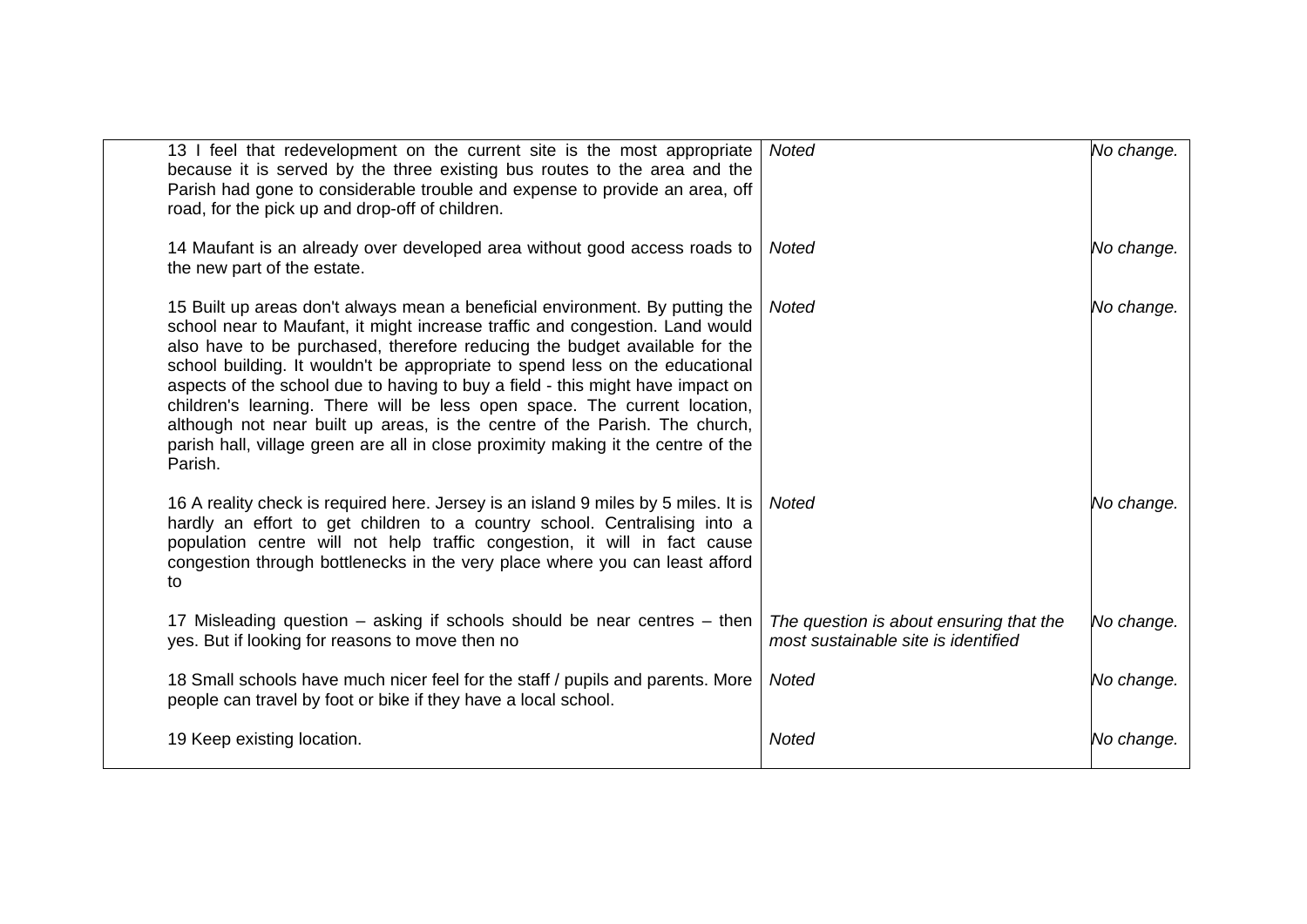| 3. Many of the Island's rural parish schools have historically been provided in<br>or near to the main historical centre of each parish. This is sufficient<br>justification to replace the existing St Martin's Primary School on the edge of<br>St Martin's Village and next to the existing school, in Field 327A.                                                                             |                                                                                                                                                                                                                                                                                                          |            |
|---------------------------------------------------------------------------------------------------------------------------------------------------------------------------------------------------------------------------------------------------------------------------------------------------------------------------------------------------------------------------------------------------|----------------------------------------------------------------------------------------------------------------------------------------------------------------------------------------------------------------------------------------------------------------------------------------------------------|------------|
| Seventeen respondents either strongly agreed or agreed with the statement. Three<br>respondents had no opinion and three either strongly disagreed or disagreed.                                                                                                                                                                                                                                  |                                                                                                                                                                                                                                                                                                          |            |
| The views expressed were:                                                                                                                                                                                                                                                                                                                                                                         |                                                                                                                                                                                                                                                                                                          |            |
| 1 See above                                                                                                                                                                                                                                                                                                                                                                                       | <b>Noted</b>                                                                                                                                                                                                                                                                                             | No change. |
| 2 I think we perhaps have to move with the times and provide the best<br>facilities we can wherever we can considering parking and class size more<br>importantly than history                                                                                                                                                                                                                    | <b>Noted</b>                                                                                                                                                                                                                                                                                             | No change. |
| 3 Maufant may be considered "in or near to" that centre - there really is no<br>need to build over green fields and spoil the landscape of St Martin's village<br>just because the existing school is next door to such a field. Please see<br>answer 2 re siting of the school given potential congestion issues.                                                                                | Property Holdings investigated a number No change.<br>of development scenarios, before<br>proposing a new school on Field 327A.<br>The Minister for Education subsequently<br>made a representation to the Island Plan<br>Review to build a new school on Field<br>327A, which was adopted by the States |            |
| 4 Could not agree more, by having the shop, Church, tea room, pub, public<br>hall and school all in one area it brings a great community feel to the parish.<br>One must also think of the economic effect moving the school to a different<br>location would have. With there being less passing trade the shop and tea<br>room especially would surely struggle to keep their businesses going. | <b>Noted</b>                                                                                                                                                                                                                                                                                             | No change. |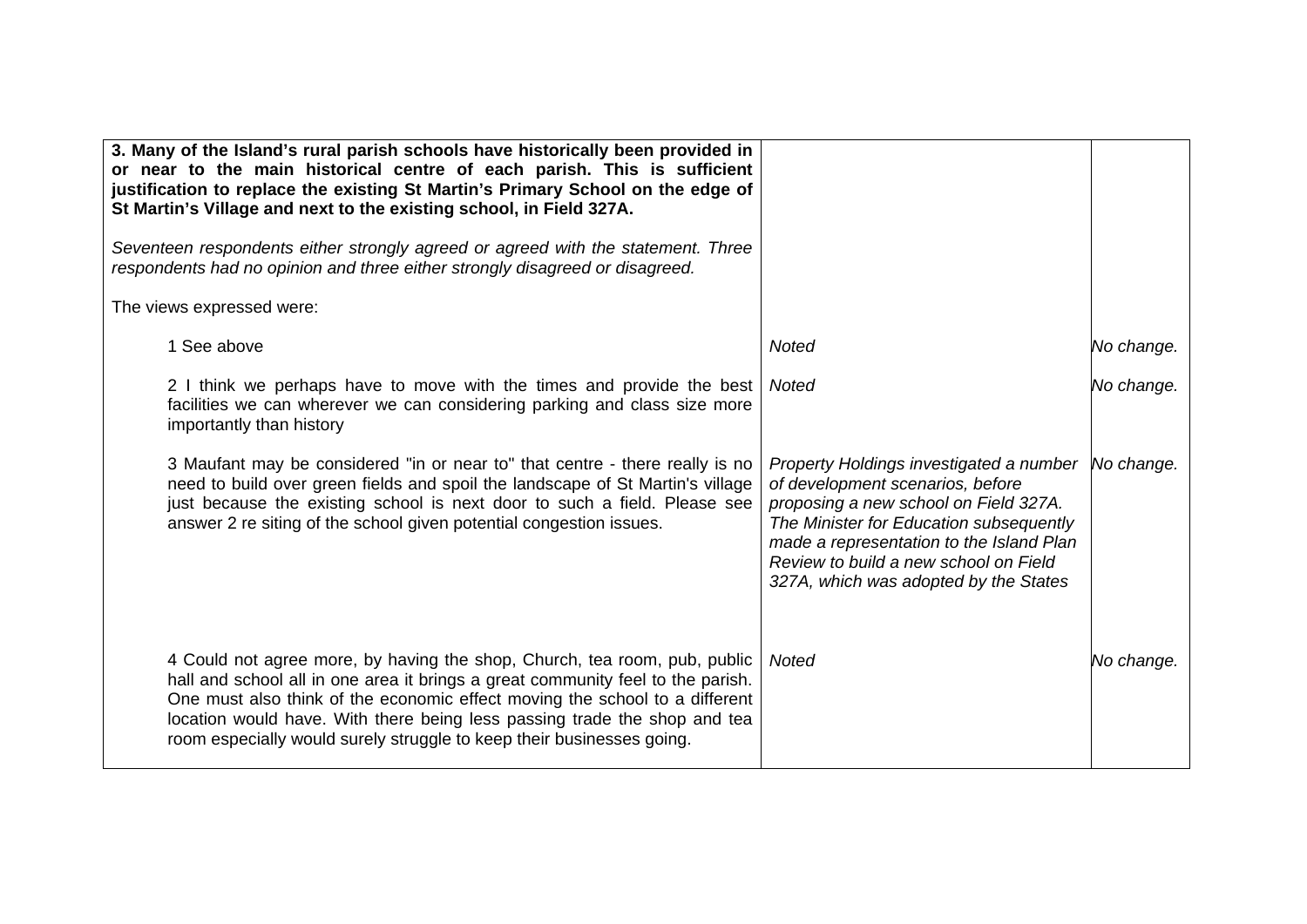| 5 It should remain in its present area. There is also already a large car park<br>opposite for parents dropping off children and traffic calming measures are<br>already in place to reduce the risk to the children. The possibility of<br>converting the present school into a Community Centre would also be a great<br>idea.                                                                                                                                                                                                                                                                                                                                                                                                                                                                                                                                                                                                                                                                            | <b>Noted</b>                                                                                                                                                                                                                                                                                  | No change. |
|-------------------------------------------------------------------------------------------------------------------------------------------------------------------------------------------------------------------------------------------------------------------------------------------------------------------------------------------------------------------------------------------------------------------------------------------------------------------------------------------------------------------------------------------------------------------------------------------------------------------------------------------------------------------------------------------------------------------------------------------------------------------------------------------------------------------------------------------------------------------------------------------------------------------------------------------------------------------------------------------------------------|-----------------------------------------------------------------------------------------------------------------------------------------------------------------------------------------------------------------------------------------------------------------------------------------------|------------|
| 6 links with parish hall and church can be maintained                                                                                                                                                                                                                                                                                                                                                                                                                                                                                                                                                                                                                                                                                                                                                                                                                                                                                                                                                       | <b>Noted</b>                                                                                                                                                                                                                                                                                  | No change. |
| 7 Could the existing school not be redeveloped in part. i.e. a new school is<br>created adjacent to the existing and the existing is 'refurbished'. As I do not<br>know the condition of the existing buildings it is hard for me to tell. Otherwise,<br>what will happen to the existing buildings?                                                                                                                                                                                                                                                                                                                                                                                                                                                                                                                                                                                                                                                                                                        | Property Holdings investigated a number<br>of development scenarios, before<br>proposing a new school on Field 327A.<br>The Minister for Education subsequently<br>made a representation to the Island Plan<br>Review to build a new school on Field<br>327A, which was adopted by the States | No change  |
| 8 St Martin's school has worked hard over the last number of years to include<br>the local community in its learning. This ranges from class outings to the<br>village green to learn about their environment and science projects, pupils<br>being involved in events arranged by the public hall, such as the<br>commonwealth games torch, to the whole school attending services at the<br>local churches. The proposed current school site (field 327A) still allows the<br>school to be involved with local churches, the parish and businesses near by<br>as they are in safe walking distance to the school. The public hall and school<br>located side by side represents the heart of the parish today and should<br>remain this way. If the school was moved then the special links that the<br>school has maintained with the parish community would become impractical<br>or too costly for the whole school to participate and the enrichment to the<br>children's education would be reduced. | Noted                                                                                                                                                                                                                                                                                         | No change  |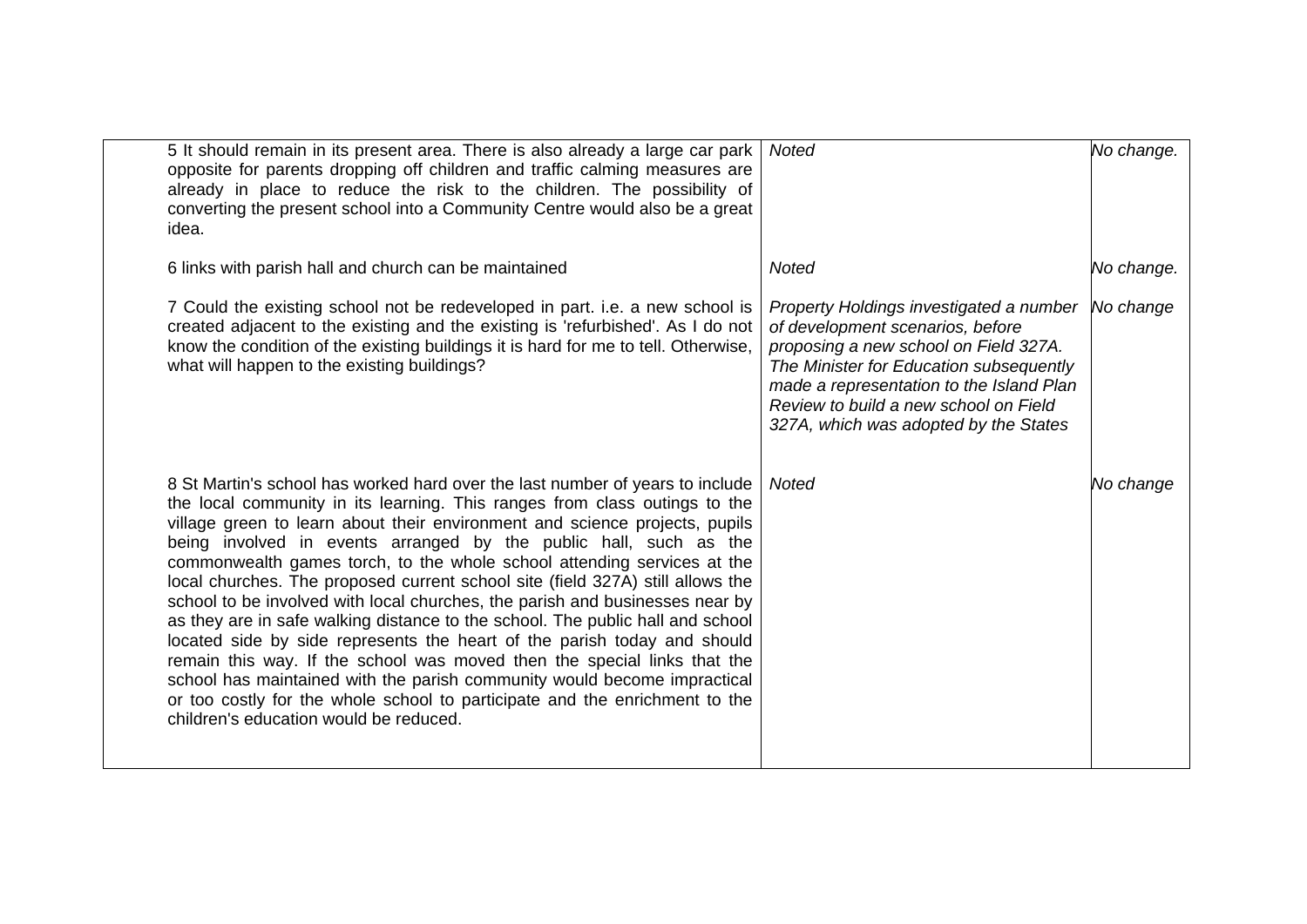| 9 Parish ties are important. There is also existing parking at the site, a bus<br>route and easy access to the church which is utilised by the school at times.                                                                                                                                                 | <b>Noted</b>                                                                                         | No change |
|-----------------------------------------------------------------------------------------------------------------------------------------------------------------------------------------------------------------------------------------------------------------------------------------------------------------|------------------------------------------------------------------------------------------------------|-----------|
| 10 To be part of a community. Children need to belong and be part of their<br>community. By being close to the heart of the Parish they develop<br>relationships with people beyond school they develop an understanding and<br>appreciation of the role that they have to play.                                | <b>Noted</b>                                                                                         | No change |
| 11 No this is not sufficient justification on its own, other positive factors need<br>to be taken into account including effect on other Parish amenities,<br>availability of the land and richness of the local area on the development of<br>the children.                                                    | Noted – agree that an alternative site<br>must demonstrate that it is the most<br>sustainable option | No change |
| 12 If it is not broken don't fix it. Is this not a logical fix as the land is already<br>owned one would assume by the education committee? No need to purchase<br>more over priced land from speculators, wishing to make more money than<br>necessary from the generous purse of the Treasurer of the States. | <b>Noted</b>                                                                                         | No change |
| 13 It is not the only reason for the school to remain where it is but it is a good<br>reason. It works having the school in the parish - it just needs to be bigger.                                                                                                                                            | <b>Noted</b>                                                                                         | No change |
| 14 Keep "St Martin" school.                                                                                                                                                                                                                                                                                     | <b>Noted</b>                                                                                         | No change |
|                                                                                                                                                                                                                                                                                                                 |                                                                                                      |           |
|                                                                                                                                                                                                                                                                                                                 |                                                                                                      |           |
|                                                                                                                                                                                                                                                                                                                 |                                                                                                      |           |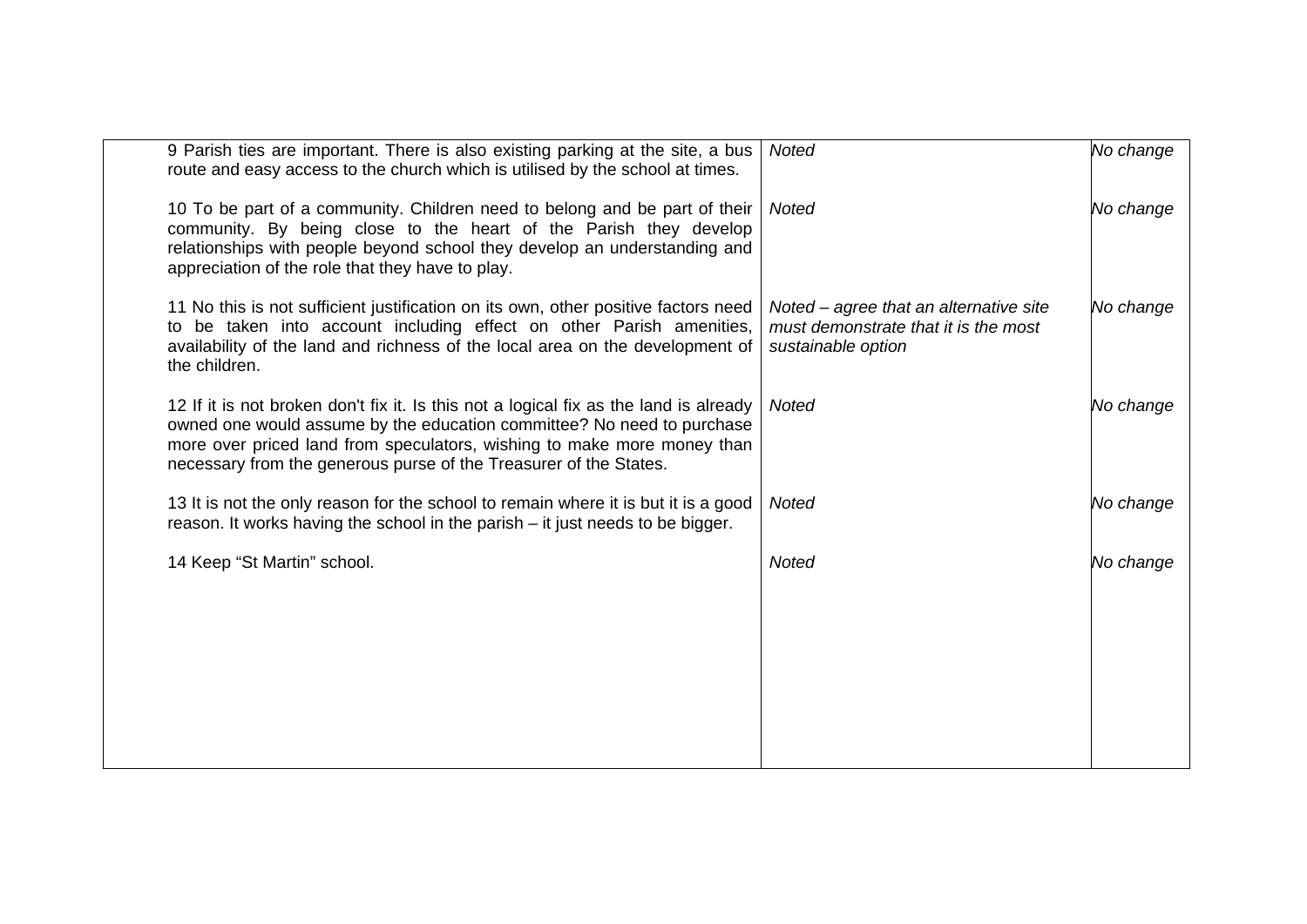| 4. To avoid the incremental creep of the built-up area into the countryside<br>(sometimes referred to as 'ribbon' development), the new primary school<br>would be better located on a site that does not further extend the linear shape<br>and form of St Martin's Village along a road (for example, on the site of St.<br>Martin's Village Green or somewhere like St Saviour's Hospital) |                                                                                                              |           |
|-----------------------------------------------------------------------------------------------------------------------------------------------------------------------------------------------------------------------------------------------------------------------------------------------------------------------------------------------------------------------------------------------|--------------------------------------------------------------------------------------------------------------|-----------|
| Eighteen respondents either strongly disagreed or disagreed with the statement.<br>One respondent had no opinion and four respondents either strongly agreed or<br>agreed with the suggested idea.                                                                                                                                                                                            |                                                                                                              |           |
| The comments received were as follows:                                                                                                                                                                                                                                                                                                                                                        |                                                                                                              |           |
| 1 I don't think it will look wrong or spoil the area at all. I think a village with a<br>school in the centre creates something special.                                                                                                                                                                                                                                                      | Noted                                                                                                        | No change |
| 2 As previously stated                                                                                                                                                                                                                                                                                                                                                                        | Noted                                                                                                        | No change |
| 3 Would be a shame to loose the village green and parking is not sufficient at<br>present - if you add teacher parking to the parish car park you will create<br>even bigger problems - if you build in the country location you will need to<br>consider parking                                                                                                                             | Noted                                                                                                        | No change |
| 4 It would certainly be preferable to build the school on the site of an existing<br>building, rather than to develop yet more green fields, especially in an area of<br>character such as St Martin's village. Setting the school back from the road<br>would also be preferable.                                                                                                            | Noted – however prime consideration<br>must be given to minimising the<br>disruption to children's education | No change |
| 5 Don't mind about Village Green as all in same area. STRONGLY<br>DISAGREE about moving the school to St Martin's village.                                                                                                                                                                                                                                                                    | Noted                                                                                                        | No change |
| 6 All the aforementioned comments                                                                                                                                                                                                                                                                                                                                                             | Noted                                                                                                        | No change |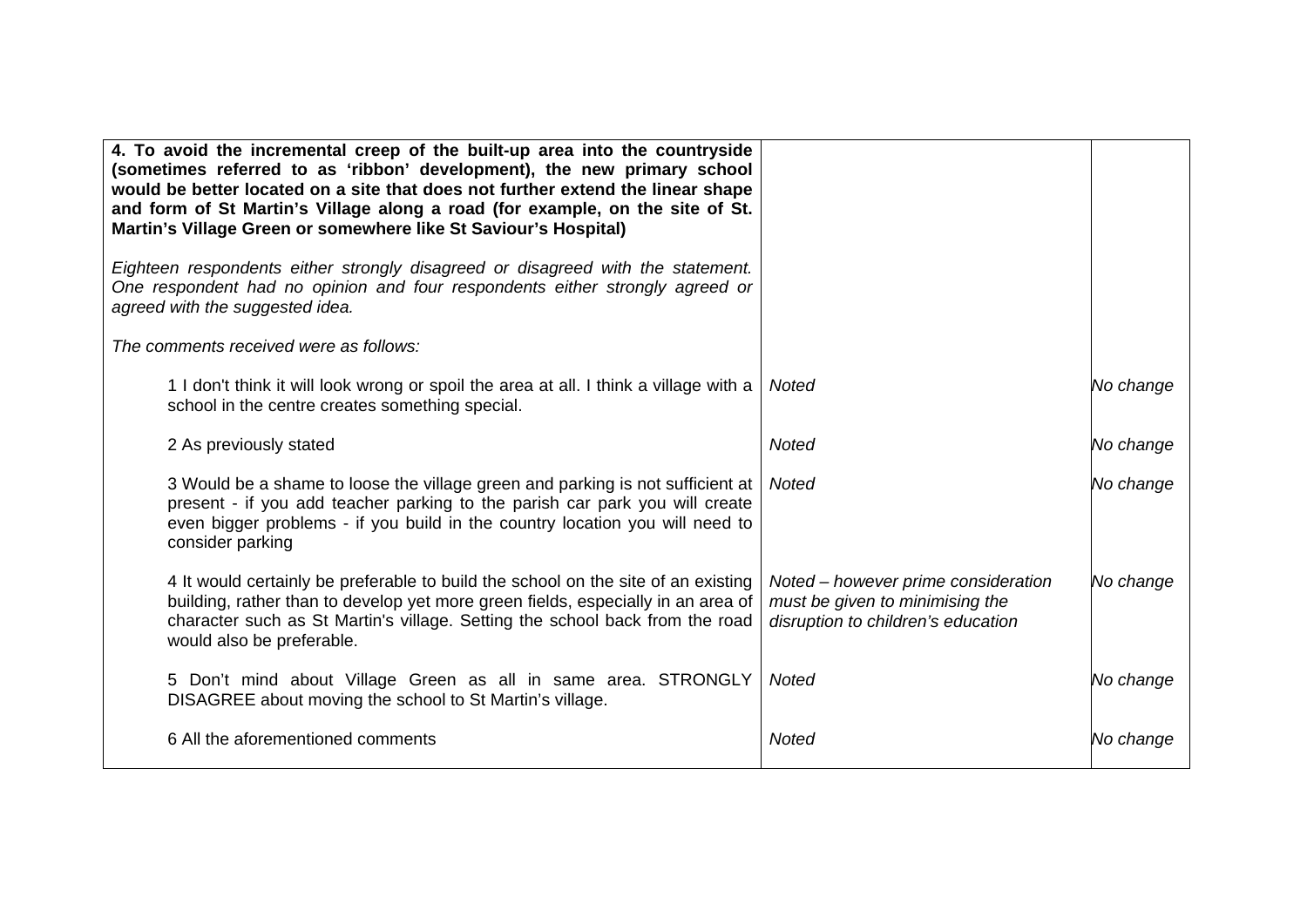| 7 Although I am adverse to developing on 'greenfield' sites on such a small<br>Island, I think the existing school site and the adjoining field are the best<br>options for a school (taking into account if it is close to the majority of people<br>who live in the area. St Saviour's hospital is too large a building unless one<br>was to create one larger school which would be made up of 2, 3 or 4 Island<br>schools. However, class sizes would need be to monitored but I would<br>imagine the same (if slightly less) number of teachers would be required with<br>more forms per year. i.e. one year could be made up of 4, 5 or 6 class sizes.                                                                                                                                                                                                                                                                                                                                                                                                                                                                                                                                                                                                                                                                                                                                                                                                                                               | <b>Noted</b> | No change |
|------------------------------------------------------------------------------------------------------------------------------------------------------------------------------------------------------------------------------------------------------------------------------------------------------------------------------------------------------------------------------------------------------------------------------------------------------------------------------------------------------------------------------------------------------------------------------------------------------------------------------------------------------------------------------------------------------------------------------------------------------------------------------------------------------------------------------------------------------------------------------------------------------------------------------------------------------------------------------------------------------------------------------------------------------------------------------------------------------------------------------------------------------------------------------------------------------------------------------------------------------------------------------------------------------------------------------------------------------------------------------------------------------------------------------------------------------------------------------------------------------------|--------------|-----------|
| 8 The current proposed site and plans place the new school as close to the<br>existing buildings as possible, thus reducing the impact on the incremental<br>creep of the built up area. The buildings are proposed to be set back from the<br>road and there is also a house further along the road so the school is not the<br>last building along that road. Moving the site to St Martin's Village Green is<br>possibly reducing the ribbon development effect, but it is likely that the impact<br>on putting the new school on that area has a higher impact on St Martin's<br>parishes community than the proposed site (field 327A) as field 327A is<br>already used by the school as the playing field. Locating to an area such as<br>St Saviour's Hospital would impact on the majority of pupils who attend the<br>school today and would increase road traffic and push the flow of traffic<br>towards town from Maufant and Gorey. It would also increase the travel time<br>for parents who live in the Rozel area as they would need to drive further.<br>Again any change to the location of the school will impact on other schools<br>due to changes in the catchment criteria or an increase in pupil numbers due<br>to parents opting for a closer school than the new site. If the proposed site<br>(field 327A) is chosen then the school is in practically the same location as<br>today and there is no impact on any other schools or a need for a traffic<br>impact assessment. | Noted        | No change |
| 9 As long as the new school is designed sympathetically and ties in with the<br>surroundings there is no reason why such a development should detract from<br>the village setting.                                                                                                                                                                                                                                                                                                                                                                                                                                                                                                                                                                                                                                                                                                                                                                                                                                                                                                                                                                                                                                                                                                                                                                                                                                                                                                                         | <b>Noted</b> | No change |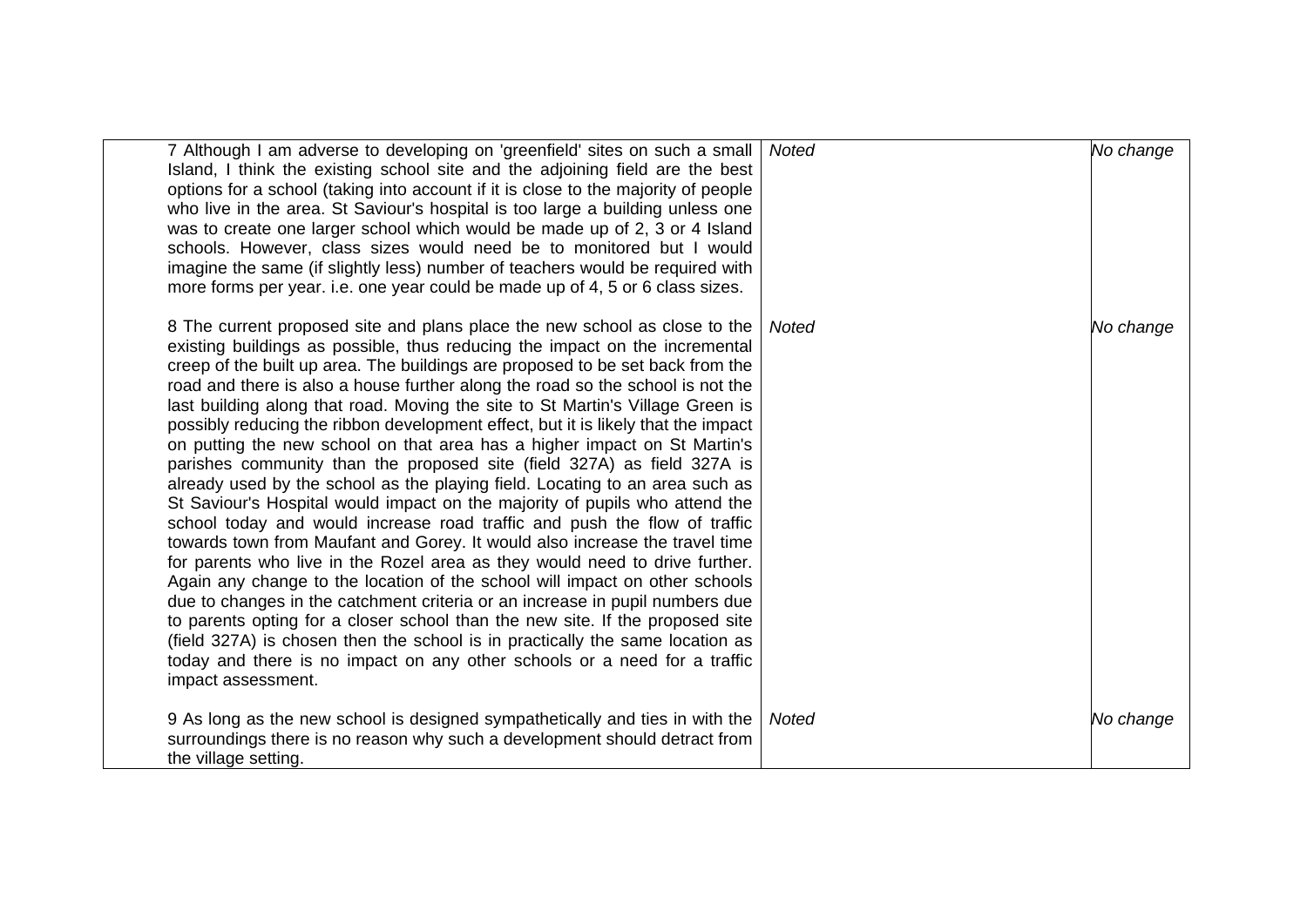| 10 A site has already been identified and has been identified for Educational<br>use; it would seem that the Planning Department have already agreed that<br>the new site is an appropriate site for the development of the new school.                                                                                                                                                                                                                                                                                                                                                                                                                                                                                                                                                                                                                                                                                                                                                                                                                                | The Minister for Education requested that No change<br>Field 327A be included in the draft Island<br>Plan and following a period of public<br>consultation, the site was include in the<br>new Island Plan which was debated and<br>adopted by the States in June 2011                                                                                                                                                                                    |           |
|------------------------------------------------------------------------------------------------------------------------------------------------------------------------------------------------------------------------------------------------------------------------------------------------------------------------------------------------------------------------------------------------------------------------------------------------------------------------------------------------------------------------------------------------------------------------------------------------------------------------------------------------------------------------------------------------------------------------------------------------------------------------------------------------------------------------------------------------------------------------------------------------------------------------------------------------------------------------------------------------------------------------------------------------------------------------|-----------------------------------------------------------------------------------------------------------------------------------------------------------------------------------------------------------------------------------------------------------------------------------------------------------------------------------------------------------------------------------------------------------------------------------------------------------|-----------|
| 11 Village ribbon development is a natural progression especially of St Martin<br>which if the school is built on the field 327A would naturally form part of the<br>fabric. Artificial placement of the school to the opposite would be out of step<br>of the natural village layout and reduce the visual openness of the village<br>green. There are pros and cons to ribbon development, but as this an<br>exceptional village structure which benefits the whole community which I do<br>not believe it will have a detrimental effect. I think it would be a dreadful<br>decision if a building or land like St Saviours hospital is used as the building<br>is too dominant and architecturally over shadows the surrounds, its not a<br>building for young children to develop and feel inspired by, unfortunately I<br>believe any development their would be restrict to blend with the original<br>structure as it would be protected. Therefore any school building will not be a<br>blank canvas for children to own but sub servant to the old hospital. | Noted – ribbon development does<br>change the character of a settlement and<br>needs to be avoided or minimised by<br>ensuring the new structure sits as close<br>as possible to the existing group of<br>buildings, observe the existing building<br>line and provide appropriate landscaping.<br>Agree that old Victorian buildings may be<br>challenging to convert into an<br>environment that enables young children<br>to develop and feel inspired | No change |
| 12 Whilst the site adjacent to the present Village Green might be considered,<br>any site as far away as St. Saviours Hospital would be disastrous and would<br>create even mote travel and traffic problems.                                                                                                                                                                                                                                                                                                                                                                                                                                                                                                                                                                                                                                                                                                                                                                                                                                                          | <b>Noted</b>                                                                                                                                                                                                                                                                                                                                                                                                                                              | No change |
| 13 St Martin's school is in a lovely area and has been for many years it would<br>only be moving a little bit further up the road. Now we have the green you are<br>already looking at ways of taking it away from us. It is used and is a great<br>area for the community especially in the Summer months.                                                                                                                                                                                                                                                                                                                                                                                                                                                                                                                                                                                                                                                                                                                                                            | Noted                                                                                                                                                                                                                                                                                                                                                                                                                                                     | No change |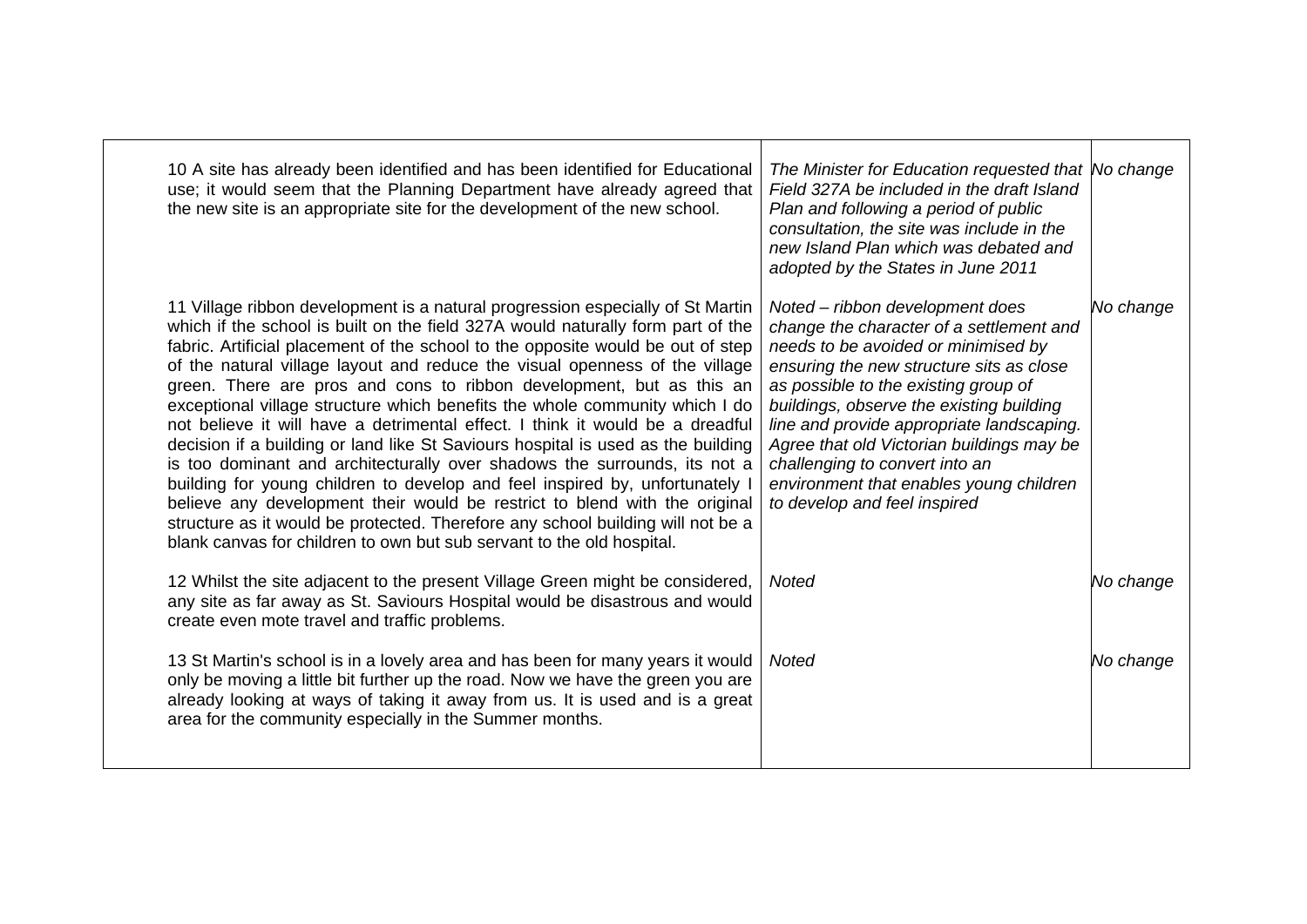| 14 Should it not be on a site which is suitable for an educational purpose<br>rather than concerns about a 'ribbon' development? The current plans take<br>into consideration the view from the road, and intends to use landscaping.<br>The current view of the field from the road has a 2metre high green fence - I<br>am sure the new plans will improve on this! In similar response to moving the<br>school to Maufant, moving the School to St Saviour's hospital will change<br>catchment areas, have increased journey times. | <b>Noted</b> | No change |
|----------------------------------------------------------------------------------------------------------------------------------------------------------------------------------------------------------------------------------------------------------------------------------------------------------------------------------------------------------------------------------------------------------------------------------------------------------------------------------------------------------------------------------------|--------------|-----------|
| 15 No the school needs to be replaced now – waiting for a new school too<br>long. St Saviour's hospital is a no-goer as it is still a hospital.                                                                                                                                                                                                                                                                                                                                                                                        | Noted        | No change |
| 16 I think it adds to the Parish having a centralised area for the parish hall /<br>shop / café. The green is too much of an asset for the entire community to<br>build on.                                                                                                                                                                                                                                                                                                                                                            | <b>Noted</b> | No change |
| 17 Not a lot of creep into the countryside.                                                                                                                                                                                                                                                                                                                                                                                                                                                                                            | <b>Noted</b> | No change |
| 5. If Field 327A is to developed to provide the new St Martin's Primary School,<br>the proposed buildings should be located in the south-east part of the field.                                                                                                                                                                                                                                                                                                                                                                       |              |           |
| Ten respondents either strongly agreed or agreed with the idea. Seven respondents<br>had no opinion and three respondents disagreed with the proposal.                                                                                                                                                                                                                                                                                                                                                                                 |              |           |
| Their comments were:                                                                                                                                                                                                                                                                                                                                                                                                                                                                                                                   |              |           |
| 1 Whatever is best for the design of the school and outside play areas.                                                                                                                                                                                                                                                                                                                                                                                                                                                                | <b>Noted</b> | No change |
| 2 Nature areas etc should be by the roadside, so that the landscape is<br>enhanced for villagers and those passing.                                                                                                                                                                                                                                                                                                                                                                                                                    | <b>Noted</b> | No change |
| 3 To preserve the green area and create a hub in the heart of the parish                                                                                                                                                                                                                                                                                                                                                                                                                                                               | Noted        | No change |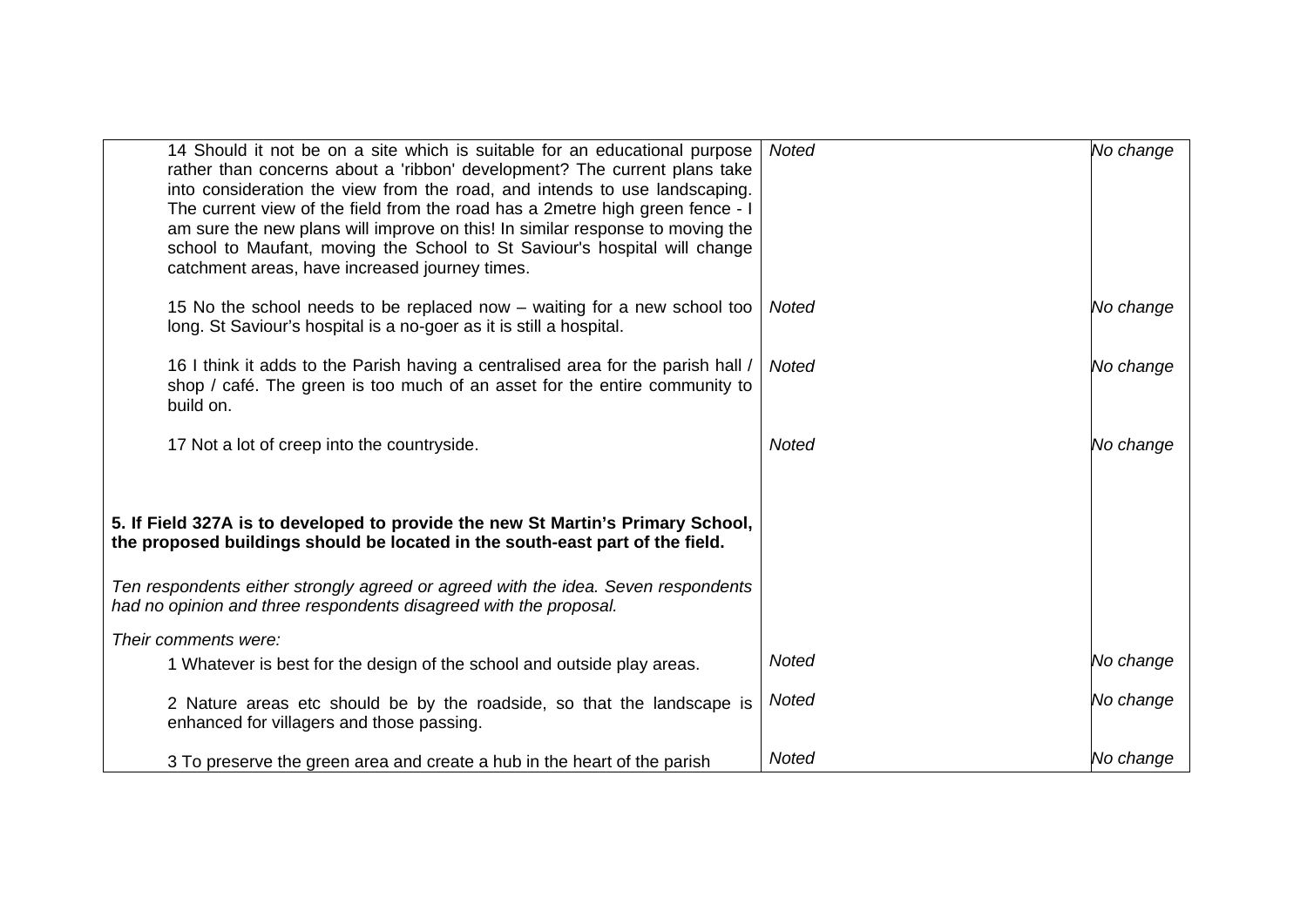| 4 The children of St Martins enjoy and love their green area; I can't believe<br>that this is going to be reduced. We want the children of the future to explore<br>and enjoy outdoor areas, this is needed more so now as families can only<br>afford smaller housing/flats some with little or no garden. The lovely outdoor<br>space is what makes St Martins so special; can't the existing school be<br>redeveloped?                                                                                                                                                                                                                                      | Noted $-$ the existing school is a listed<br>building and therefore could not be<br>redeveloped. As mentioned above, the<br>feasibility of refurbishing and converting<br>the school was investigated by Property<br>Holdings, who concluded that a new<br>school on Field 327A was the best option<br>to pursue. | No change |
|----------------------------------------------------------------------------------------------------------------------------------------------------------------------------------------------------------------------------------------------------------------------------------------------------------------------------------------------------------------------------------------------------------------------------------------------------------------------------------------------------------------------------------------------------------------------------------------------------------------------------------------------------------------|-------------------------------------------------------------------------------------------------------------------------------------------------------------------------------------------------------------------------------------------------------------------------------------------------------------------|-----------|
| 5 Less impact on the surrounding area.                                                                                                                                                                                                                                                                                                                                                                                                                                                                                                                                                                                                                         | <b>Noted</b>                                                                                                                                                                                                                                                                                                      | No change |
| 6 The plans show the new school location in this area and they present a<br>very good use of the site space. By having the school building in this area the<br>line of site is in keeping with the existing buildings and the new buildings are<br>a natural follow on from the current school buildings. This means that<br>although there is an increase in the linear shape of the parish it has been<br>kept to the minimum. The plan also shows that with the location of the school<br>building being proposed in the south-east the school playground is away from<br>the main road which means that the children's safety and privacy is<br>increased. | <b>Noted</b>                                                                                                                                                                                                                                                                                                      | No change |
| 7 This would make them easily accessible and close to the currently built up<br>area                                                                                                                                                                                                                                                                                                                                                                                                                                                                                                                                                                           | Noted                                                                                                                                                                                                                                                                                                             | No change |
| 8 Having seen the plans in the Public Hall, new school appears to be well<br>placed and there is still green areas and does not have an impact on the<br>house next doorthere privacy would be maintained.                                                                                                                                                                                                                                                                                                                                                                                                                                                     | <b>Noted</b>                                                                                                                                                                                                                                                                                                      | No change |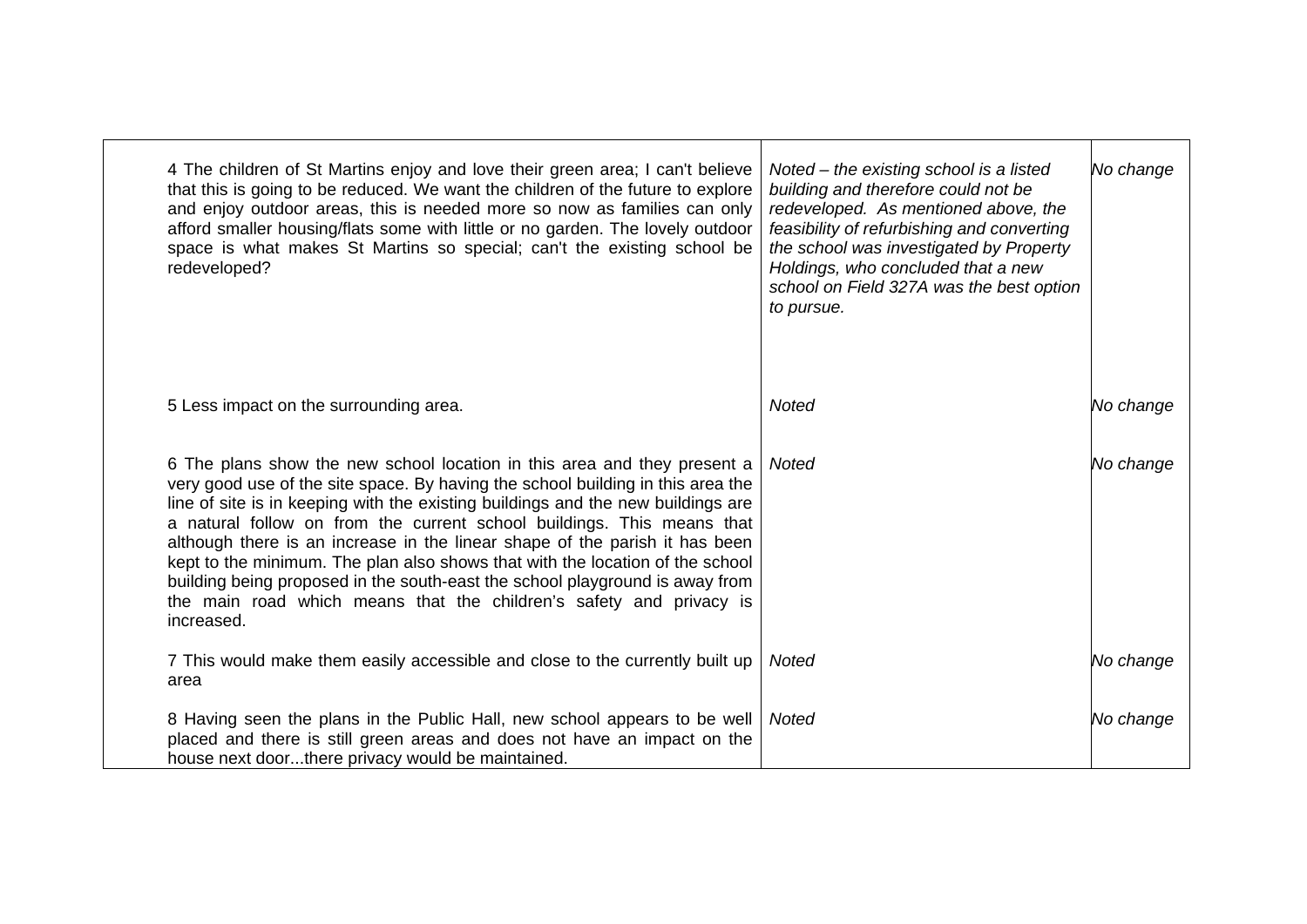| 9 Surely the position of the school structure should dictated by the philosophy<br>of the design coupled with its integration with the landscape. for a single<br>person to arbitrarily saying where it should be positioned restricts the concept<br>and possibilities, let the architects decide.                                                                                            | Noted – the position of the new school<br>structure represents good planning<br>practice, which seeks to integrate the<br>new school with the existing pattern of<br>settlement. Positioning the school on the<br>northern side would result in a less<br>efficient use of land and significant visual<br>impact due to the contours of the land. | No change |
|------------------------------------------------------------------------------------------------------------------------------------------------------------------------------------------------------------------------------------------------------------------------------------------------------------------------------------------------------------------------------------------------|---------------------------------------------------------------------------------------------------------------------------------------------------------------------------------------------------------------------------------------------------------------------------------------------------------------------------------------------------|-----------|
| 10 With regard to this suggestion and No 6, I feel that the possibility of<br>developing the school as a new extension to the existing buildings should be<br>closely examined with the new facilities providing much of the teaching area<br>to comply with latest standards with some of the older buildings retained and<br>remodelled to provide the ancillary requirements of the school. | Noted                                                                                                                                                                                                                                                                                                                                             | No change |
| 11 Is there is reason why it could not be located in the North East part of the<br>field away from the road looking out on the rest of the site.                                                                                                                                                                                                                                               | Noted – the position of the new school<br>structure seeks to integrate the new<br>school with the existing pattern of<br>settlement. Positioning the school on the<br>northern side would result in a greater<br>visual impact in the landscape.                                                                                                  | No change |
| 12 Best place is as put on plans                                                                                                                                                                                                                                                                                                                                                               | <b>Noted</b>                                                                                                                                                                                                                                                                                                                                      | No change |
| 13 This keeps the buildings close together and will be kind on the eye.                                                                                                                                                                                                                                                                                                                        | Noted                                                                                                                                                                                                                                                                                                                                             | No change |
| 14 Close to existing buildings                                                                                                                                                                                                                                                                                                                                                                 | <b>Noted</b>                                                                                                                                                                                                                                                                                                                                      | No change |
|                                                                                                                                                                                                                                                                                                                                                                                                |                                                                                                                                                                                                                                                                                                                                                   |           |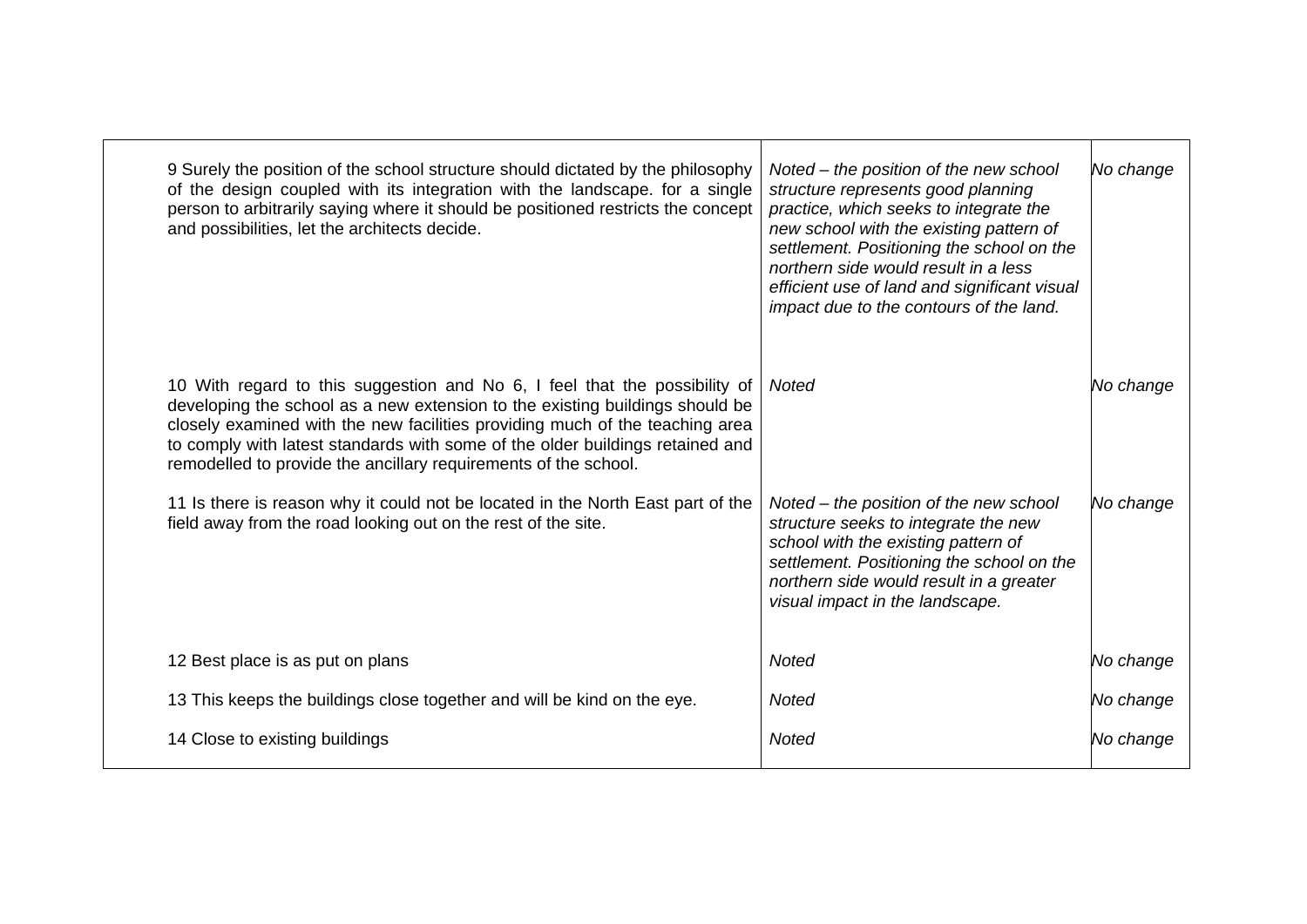| 6. If Field 327A is to developed to provide the new St Martin's Primary School,<br>the proposed buildings should be set back from the roadside (in line with the<br>existing school).           |                                                                                                                                                                                                                                                  |           |
|-------------------------------------------------------------------------------------------------------------------------------------------------------------------------------------------------|--------------------------------------------------------------------------------------------------------------------------------------------------------------------------------------------------------------------------------------------------|-----------|
| Nineteen respondents either strongly agreed. Two respondents had no opinion and<br>one respondent disagreed.                                                                                    |                                                                                                                                                                                                                                                  |           |
| The comments were as follows:                                                                                                                                                                   |                                                                                                                                                                                                                                                  |           |
| 1 Please see (previous comments) above.                                                                                                                                                         | <b>Noted</b>                                                                                                                                                                                                                                     | No change |
| 2 The school should be set back from the roadside to allow privacy with a<br>large play / sports area in front of it,                                                                           | Noted – the position of the new school<br>structure seeks to integrate the new<br>school with the existing pattern of<br>settlement. Positioning the school on the<br>northern side would result in a greater<br>visual impact in the landscape. | No change |
| 3 To provide a streamlined appearance with the current buildings                                                                                                                                | Noted                                                                                                                                                                                                                                            | No change |
| 4 keep in line with the existing area. Something which is not always achieved<br>when parts of town are (re)developed.                                                                          | <b>Noted</b>                                                                                                                                                                                                                                     | No change |
| 5 This will allow the new school to be in keeping with the existing buildings,<br>with the added safely of not being too close to the main road when picking up<br>or dropping of the children. | <b>Noted</b>                                                                                                                                                                                                                                     | No change |
| 6 For reasons of safety, emergency access etc as well as aesthetic reasons.                                                                                                                     | <b>Noted</b>                                                                                                                                                                                                                                     | No change |

 $\blacksquare$ 

 $\overline{\phantom{0}}$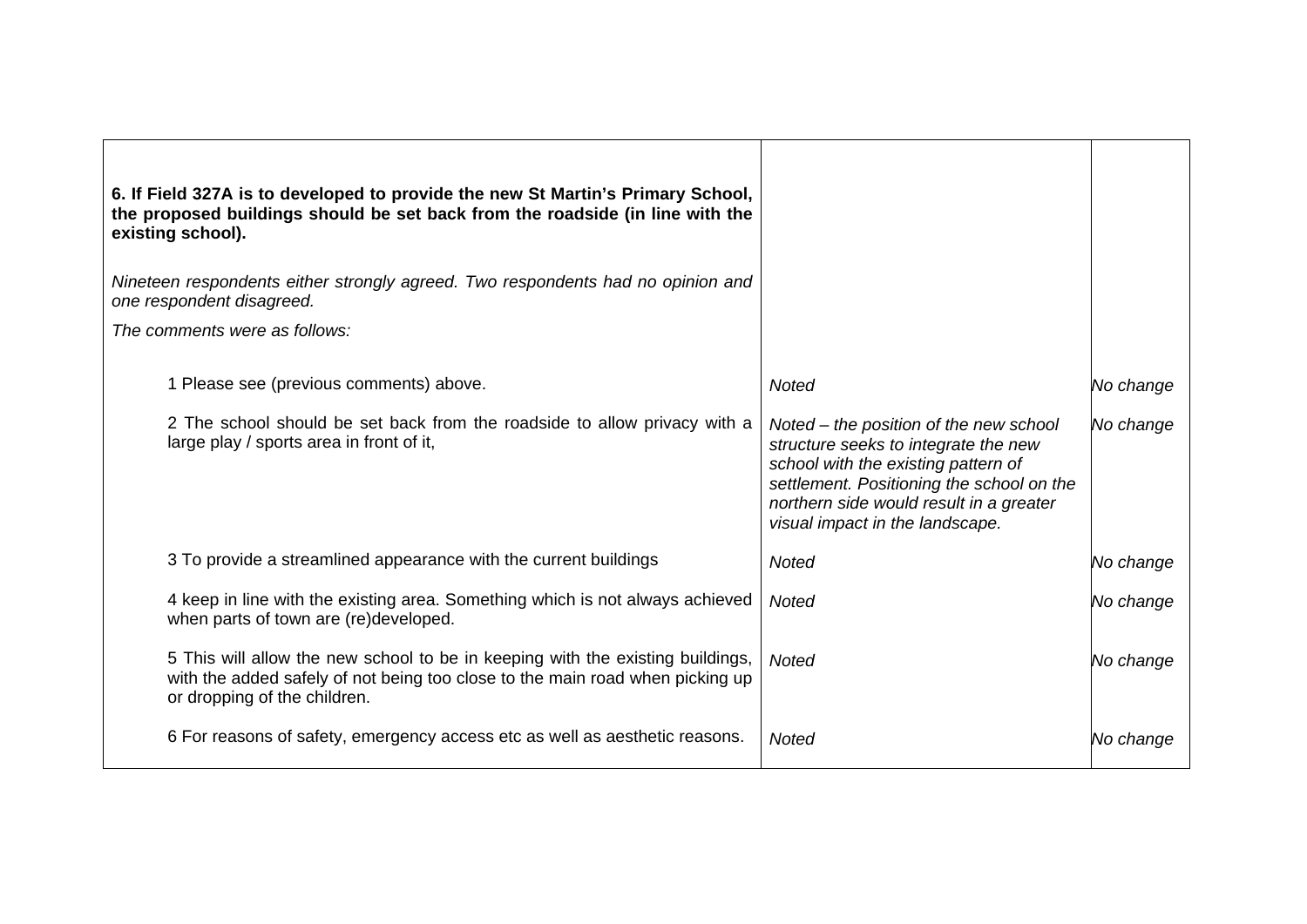| 7 The current plans that have been drawn up, appear to be in line with the<br>current school and the green area at the front provides soft landscaping<br>which is appealing to the eye.                                                                                                                                                                                                                                                        | <b>Noted</b>                    | No change |
|-------------------------------------------------------------------------------------------------------------------------------------------------------------------------------------------------------------------------------------------------------------------------------------------------------------------------------------------------------------------------------------------------------------------------------------------------|---------------------------------|-----------|
| 8 Surely the position of the school structure should dictated by the philosophy<br>of the deigned coupled with its integration with the landscape. for a single<br>person to arbitrarily saying where it should be positioned restricts the concept<br>and possibilities, let the architects decide. Look at what a difference the new<br>Hautlieu school makes to the area, creates openness and reduces ribbon<br>development along the road. | Noted – see response to $Q5(9)$ | No change |
| 9 See previous response and lower traffic noise and safety issues when<br>moving from school to field for sports and outdoor activities.                                                                                                                                                                                                                                                                                                        | <b>Noted</b>                    | No change |
| 10 A great deal of time has been spent already                                                                                                                                                                                                                                                                                                                                                                                                  | <b>Noted</b>                    | No change |
| 11 This means that green areas will not be affected and the school will still<br>have a playground                                                                                                                                                                                                                                                                                                                                              | <b>Noted</b>                    | No change |
| 12 In right place                                                                                                                                                                                                                                                                                                                                                                                                                               | <b>Noted</b>                    | No change |
|                                                                                                                                                                                                                                                                                                                                                                                                                                                 |                                 |           |
|                                                                                                                                                                                                                                                                                                                                                                                                                                                 |                                 |           |
|                                                                                                                                                                                                                                                                                                                                                                                                                                                 |                                 |           |
|                                                                                                                                                                                                                                                                                                                                                                                                                                                 |                                 |           |
|                                                                                                                                                                                                                                                                                                                                                                                                                                                 |                                 |           |
|                                                                                                                                                                                                                                                                                                                                                                                                                                                 |                                 |           |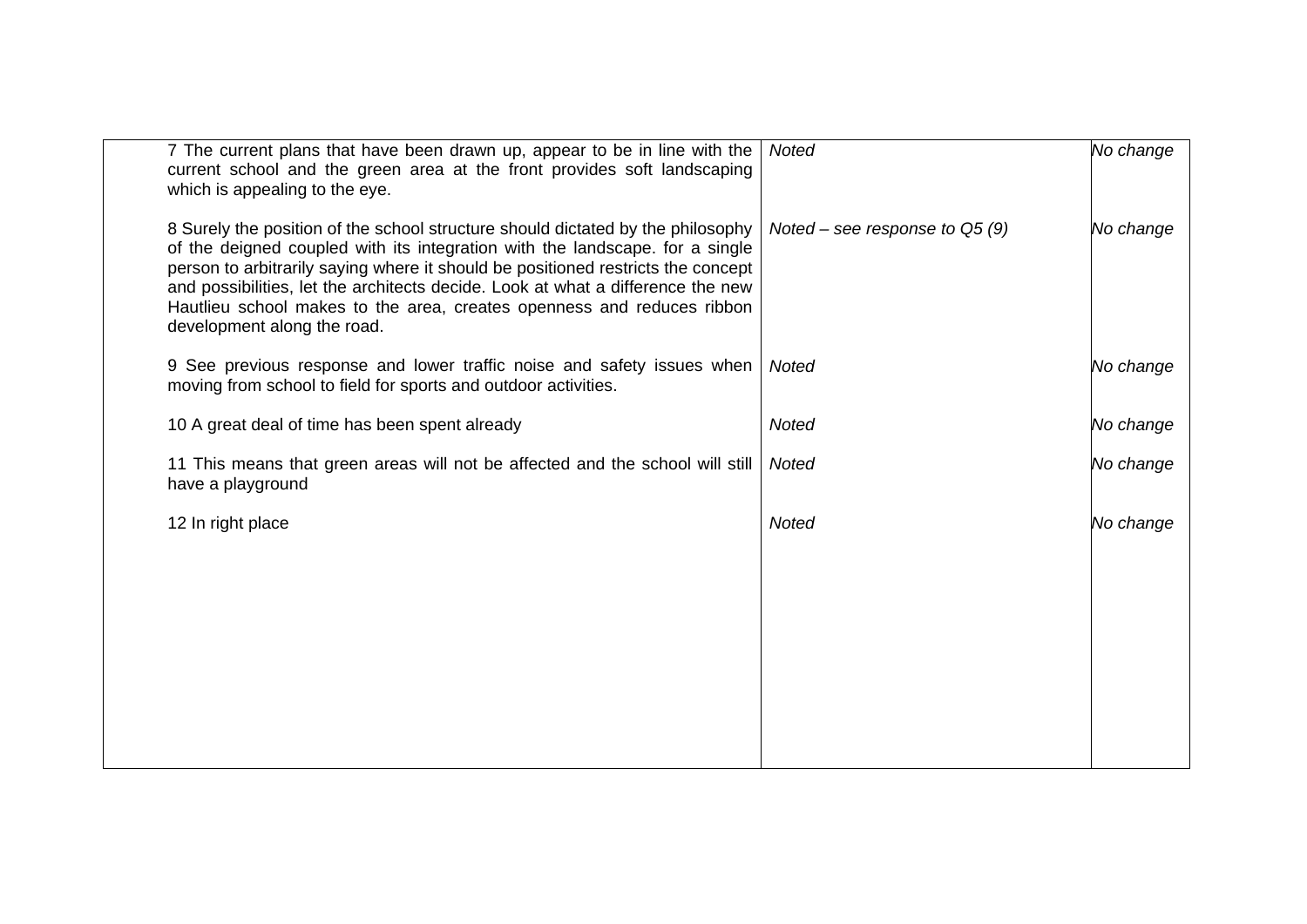| 7. If Field 327A is to developed to provide the new St Martin's Primary School,<br>the northern and eastern boundaries of the field should be enhanced with<br>additional landscaping, to provide more of a 'green buffer' to the new school<br>buildings, from distant views.                                                                                                                                                                                                                                                                                                                                                                                                                                                                                                                                                                                                                     |                                                                                                                                           |           |
|----------------------------------------------------------------------------------------------------------------------------------------------------------------------------------------------------------------------------------------------------------------------------------------------------------------------------------------------------------------------------------------------------------------------------------------------------------------------------------------------------------------------------------------------------------------------------------------------------------------------------------------------------------------------------------------------------------------------------------------------------------------------------------------------------------------------------------------------------------------------------------------------------|-------------------------------------------------------------------------------------------------------------------------------------------|-----------|
| Nineteen respondents either strongly agreed or agreed with the statement and four<br>respondents had no opinion.                                                                                                                                                                                                                                                                                                                                                                                                                                                                                                                                                                                                                                                                                                                                                                                   |                                                                                                                                           |           |
| The comments were as follows:                                                                                                                                                                                                                                                                                                                                                                                                                                                                                                                                                                                                                                                                                                                                                                                                                                                                      |                                                                                                                                           |           |
| 1 I don't expect it to look that ugly, why does it need to be hidden?                                                                                                                                                                                                                                                                                                                                                                                                                                                                                                                                                                                                                                                                                                                                                                                                                              | Noted $-$ agree the design of the new<br>school should integrate with the existing<br>landscape, which should be enhanced as<br>necessary | No change |
| 2 Definitely                                                                                                                                                                                                                                                                                                                                                                                                                                                                                                                                                                                                                                                                                                                                                                                                                                                                                       | <b>Noted</b>                                                                                                                              | No change |
| 3 Landscaping is essential and aesthetically pleasing maintaining the<br>"country<br>feel "                                                                                                                                                                                                                                                                                                                                                                                                                                                                                                                                                                                                                                                                                                                                                                                                        | <b>Noted</b>                                                                                                                              | No change |
| 4 The entire issue of the landscape context of this development needs to be<br>developed by a landscape architect at the earliest possible stage of the<br>design process to ensure that the whole facility (buidlings, car parking,<br>access to and from teh buildings, access to and from teh site, provision of<br>ourdoor teaching facilities, provision of outdoor Nature study areas etc. etc.<br>etc.) is designed in a holistic fashion. It is unacceptable that there appears to<br>be no landscape budget for this project and that the buildings are being<br>designed in isolation, with a bit of green garnish dotted around the periphery<br>by people without the necessary design training and professional knowledge.<br>This project must be put out to tender to local landscape architects as a<br>matter of urgency or the result of this expensive process will be a second | <b>Noted</b>                                                                                                                              | No change |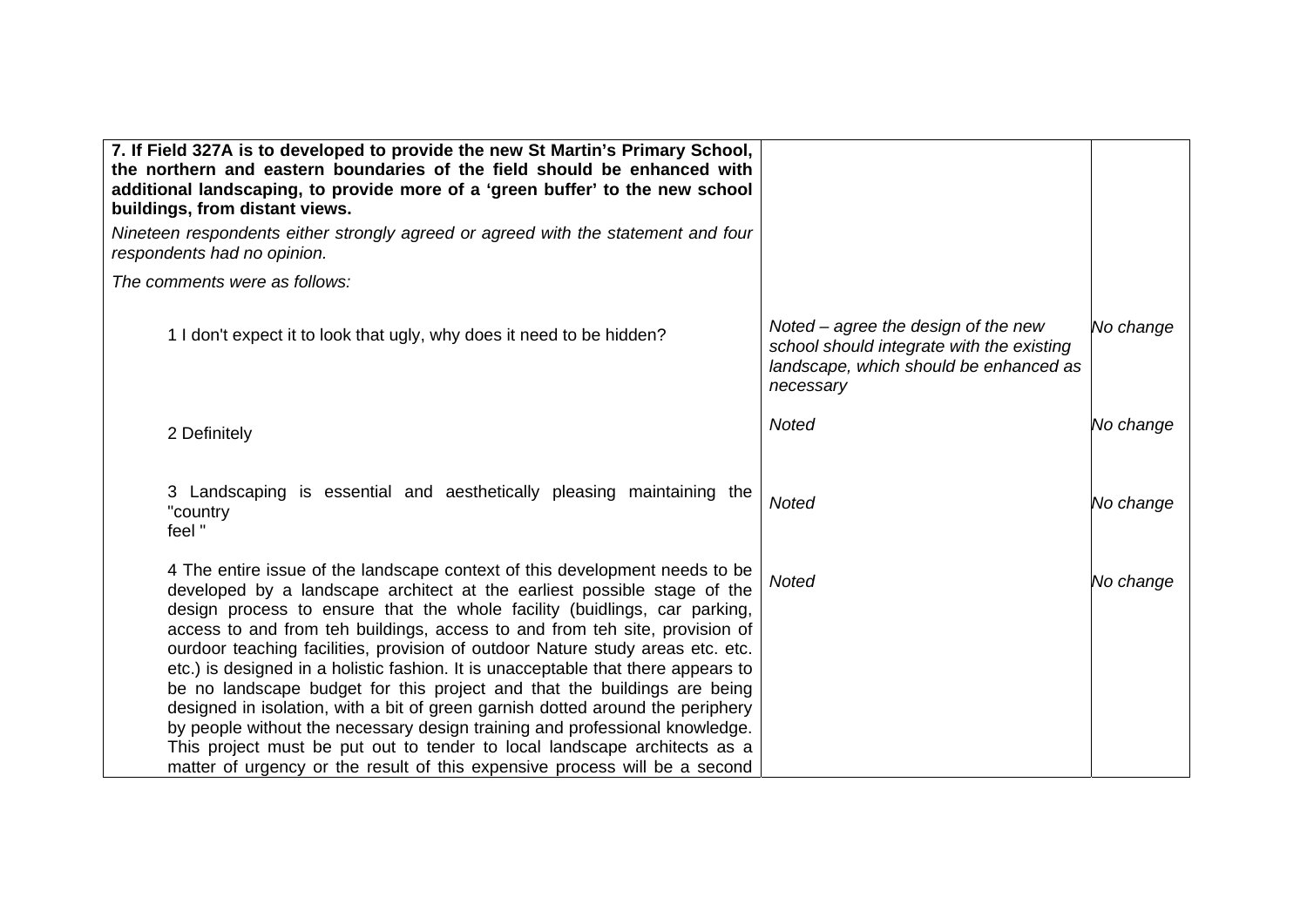| rate, poorly designed education facility that does not conform to modern<br>design standards or support modern teaching methods.                                                                                                                                                                                                                                                                              |              |           |
|---------------------------------------------------------------------------------------------------------------------------------------------------------------------------------------------------------------------------------------------------------------------------------------------------------------------------------------------------------------------------------------------------------------|--------------|-----------|
| 5 would welcome plenty of green space for the children to use. the view is<br>less important                                                                                                                                                                                                                                                                                                                  | Noted        | No change |
| 6 Keeping this Parish 'green' is essential as it is one of the last few which still<br>feels like the countryside.                                                                                                                                                                                                                                                                                            | <b>Noted</b> | No change |
| 7 This is highlighted in the St Martin's School draft guidance notes and was<br>discussed by the planning department with parents of St Martin's school<br>PTA. Parents who attended this meeting agreed that additional landscaping<br>was required to enhance the boundaries of the new school in respect to a<br>green buffer and to also provide additional protection to the children whilst<br>playing. | Noted        | No change |
| 8 For aesthetic reasons and for use by the school.                                                                                                                                                                                                                                                                                                                                                            | <b>Noted</b> | No change |
| 9 I Agree that green boundaries are required but again be an integrated<br>solution, a tool for exploration and teaching not just marking a boundary line<br>or disguising a building when the building does not full fill its potential.                                                                                                                                                                     | Noted        | No change |
| 10 Provided this is done with care and does not take up large areas of the<br>available site.                                                                                                                                                                                                                                                                                                                 | Noted        | No change |
| 11 No harm in restoring the boundaries                                                                                                                                                                                                                                                                                                                                                                        | <b>Noted</b> | No change |
| 12 Anything that makes the parish greener is always welcome                                                                                                                                                                                                                                                                                                                                                   | <b>Noted</b> | No change |
| 13 More landscaping the better                                                                                                                                                                                                                                                                                                                                                                                | <b>Noted</b> | No change |
|                                                                                                                                                                                                                                                                                                                                                                                                               |              |           |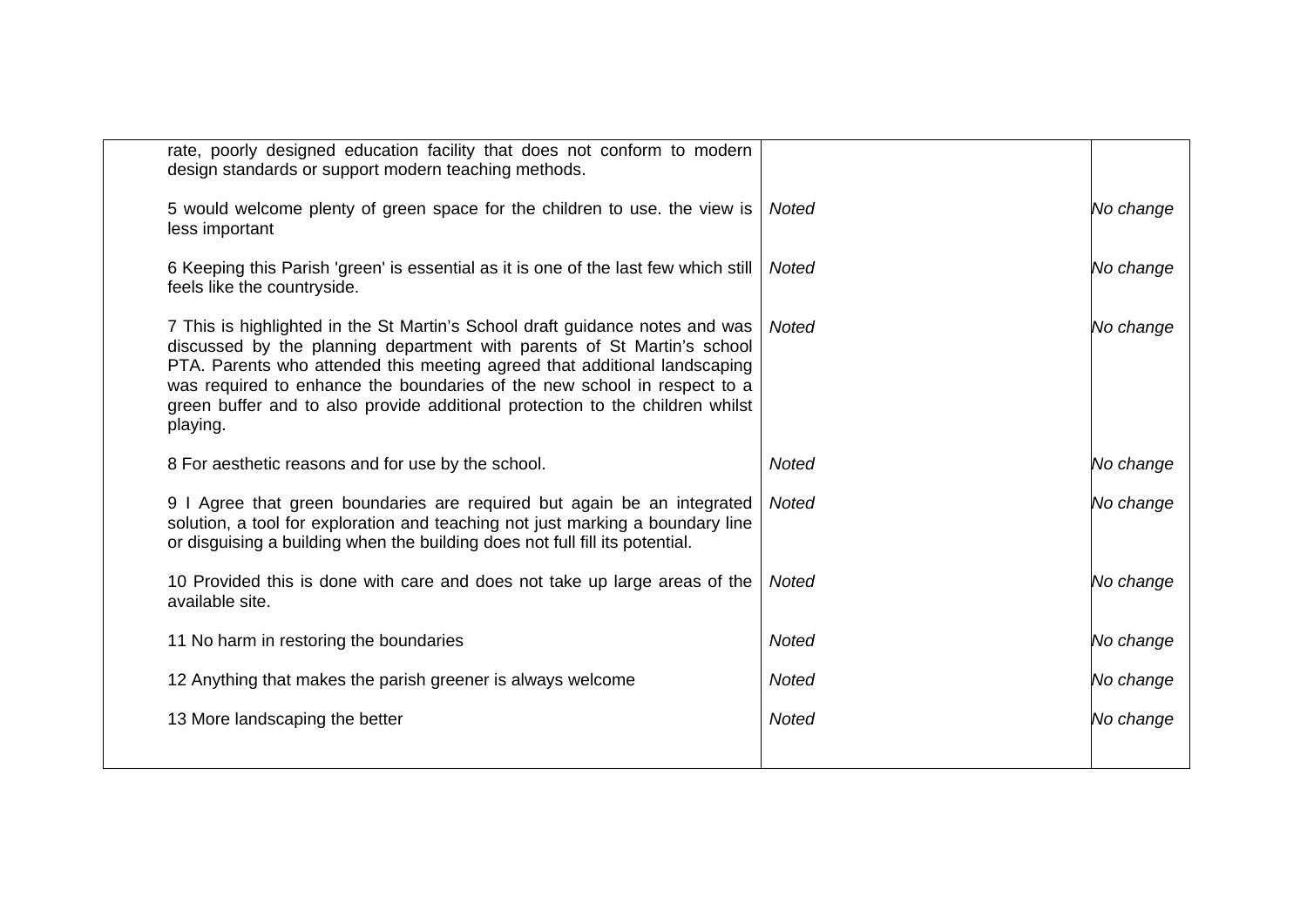| 8. The proposed development objectives for new primary school and nursery<br>are the right ones.                                                                                                                                                                                                                                                                                                                                                                           |                                                                                                               |           |
|----------------------------------------------------------------------------------------------------------------------------------------------------------------------------------------------------------------------------------------------------------------------------------------------------------------------------------------------------------------------------------------------------------------------------------------------------------------------------|---------------------------------------------------------------------------------------------------------------|-----------|
| Seventeen respondents) agreed with the proposed development objectives. Four<br>respondents had no opinion and two respondents disagreed.                                                                                                                                                                                                                                                                                                                                  |                                                                                                               |           |
| The comments received were as follows:                                                                                                                                                                                                                                                                                                                                                                                                                                     |                                                                                                               |           |
| 1 The school is certainly not fit for purpose - it has fallen into disrepair - it<br>leaks is freezing and there is not enough space for the amount of pupils so<br>you don't have a choice - unless you build a second small school in the area                                                                                                                                                                                                                           | <b>Noted</b>                                                                                                  | No change |
| 2 The school is historic and attractive and it seems a shame to lose it simply<br>because modern criteria for classroom sizes etc have changed. This is<br>especially the case in a recession, when arguably the money may be better<br>spent elsewhere.                                                                                                                                                                                                                   | <b>Noted</b>                                                                                                  | No change |
| 3 Maintaining a traditional Village ambience                                                                                                                                                                                                                                                                                                                                                                                                                               | <b>Noted</b>                                                                                                  | No change |
| 4 Not enough info                                                                                                                                                                                                                                                                                                                                                                                                                                                          | <b>Noted</b>                                                                                                  | No change |
| 5 It is easy to write down objectives but far harder for them to be produced in<br>practice. This is evident in other developments on the Island and it is about<br>time we learnt from these.                                                                                                                                                                                                                                                                             | Noted - the purpose of a planning brief is  No change<br>to help minimise problems of this type<br>occurring. |           |
| 6 The proposed objectives, plans and location of the new school provides St<br>Martin's primary with the additional space and working conditions that are<br>currently under the expected standard, plus an enriched outside learning<br>area with the school still being at the heart of parish community. The<br>architecture plans for the new school seems to capture all the elements<br>required to meet the needs of the school. All classes have their own outside | <b>Noted</b>                                                                                                  | No change |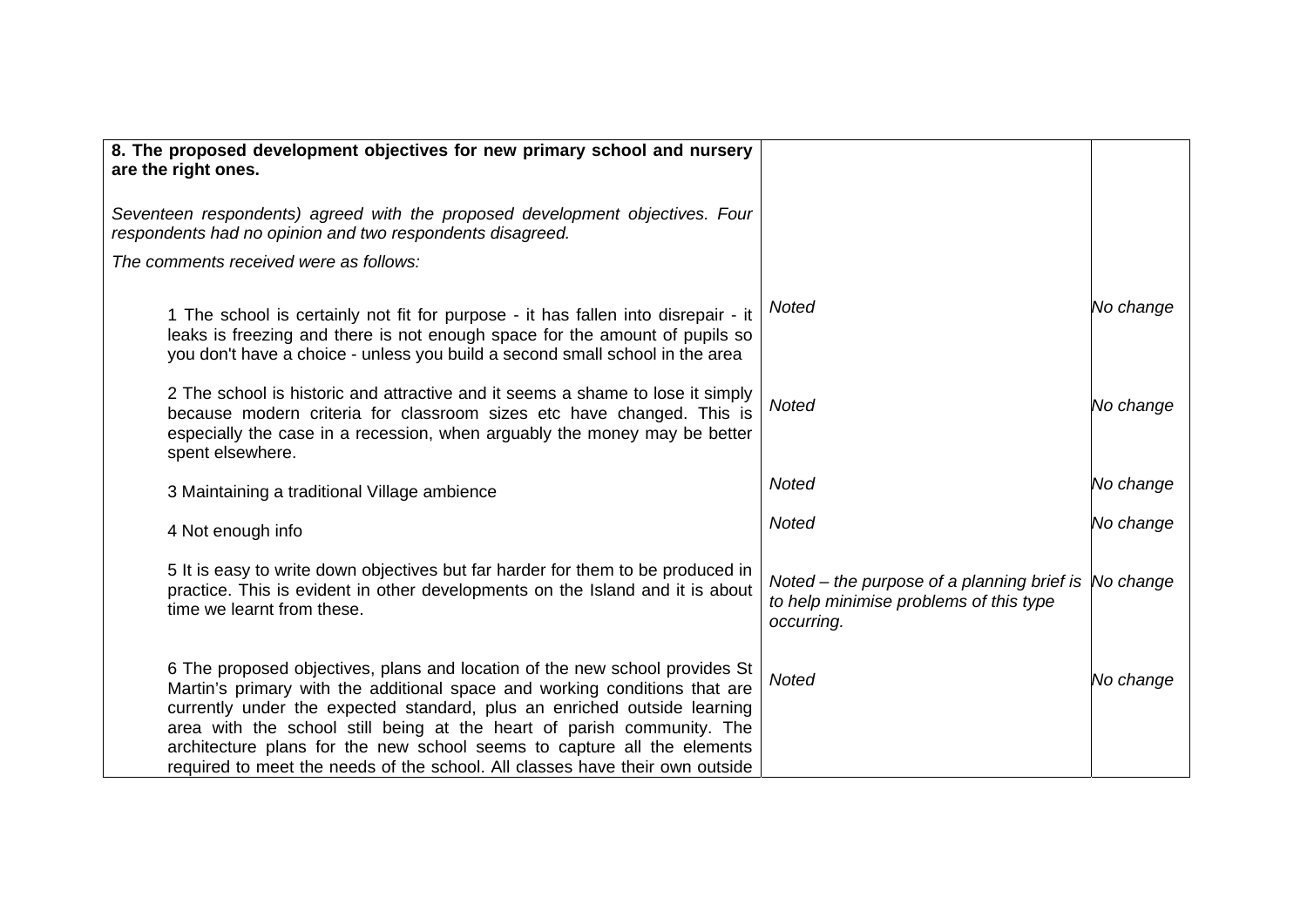| space and would be the ideal place for parents to safely pick up their children<br>and liaise with the class teachers as they do today. This parent/teacher<br>contact an invaluable asset in children's education and the current plans<br>support this concept and make use of the overall space well. The impact to<br>staff and pupils travel arrangements will remain unaffected, although staff<br>parking may need addressing if staff parking is off-site. The current plans will<br>also have no impact on other schools as the catchment area or class sizes<br>will be unchanged. It will also mean that the costs already incurred in drawing<br>up the new school plans and architects time will not be wasted and the fast<br>track build of this new school can continue. |                                                                                                               |           |
|------------------------------------------------------------------------------------------------------------------------------------------------------------------------------------------------------------------------------------------------------------------------------------------------------------------------------------------------------------------------------------------------------------------------------------------------------------------------------------------------------------------------------------------------------------------------------------------------------------------------------------------------------------------------------------------------------------------------------------------------------------------------------------------|---------------------------------------------------------------------------------------------------------------|-----------|
| 7 Has due consideration been given to making the school double entry? St<br>Martin's school is oversubscribed every year and with further development in<br>the parish likely demand is only going to grow. An outdoor learning area for<br>nursey is vital, even if all the budget will extend to is fencing off a safe<br>grassed area where they can ride bikes, grow a few plants and so on.                                                                                                                                                                                                                                                                                                                                                                                         | Noted - The Minister for Education has<br>considered the issue and recommended<br>a single form entry school. | No change |
| 8 The current school is small, class sizes are growing and there are some<br>classrooms that are too small to fit the class sizes that are coming through<br>the new school provides so much more space and outside learning areas.                                                                                                                                                                                                                                                                                                                                                                                                                                                                                                                                                      | <b>Noted</b>                                                                                                  | No change |
| 9 In general no because i think the guidance document is far to weighted<br>towards leading architects to design the building in order for it to pass<br>planning laws and trying hard not to offend anyone. The focus should be on<br>the children's needs and inspire them to perform better, not create a pastiche<br>of a local building. I rather see less guidance to see what truly can be<br>achieved, not create another Radisson hotel, its better to provoke reactions<br>through change than anger through monolithic blandness. I hope not too<br>much time and money through consultation papers are spent looking at<br>things like crime reduction ideas.                                                                                                                | <b>Noted</b>                                                                                                  | No change |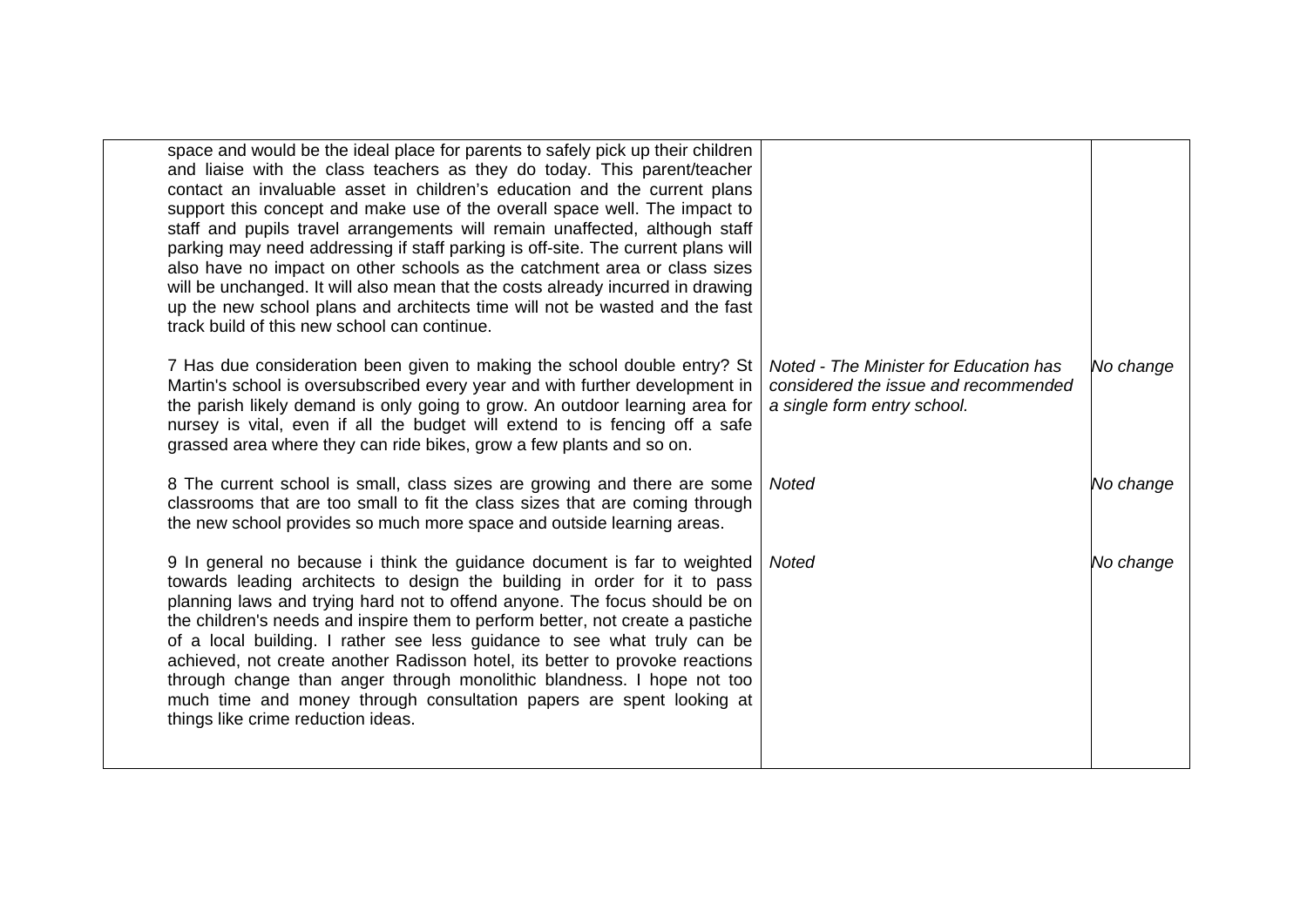| 10 I do not have the required knowledge to disagree. Sounds like a sensible<br>plan but you may have to cater for more than 201 pupils. 2010 and 2011<br>produced many more babies than prior years; just ask the Health dept or<br>Maternity ward.                                                                                                                                                                                                                                    | Noted - The Minister for Education has<br>investigated the predicted future school<br>role and recommended that a single form<br>entry is sufficient. | No change |
|----------------------------------------------------------------------------------------------------------------------------------------------------------------------------------------------------------------------------------------------------------------------------------------------------------------------------------------------------------------------------------------------------------------------------------------------------------------------------------------|-------------------------------------------------------------------------------------------------------------------------------------------------------|-----------|
| 11 The current building is in desperate need of an upgrade. There physically<br>isn't space in the current building to provide a first class education to children<br>who attend it and the quality of the building is poor.                                                                                                                                                                                                                                                           | <b>Noted</b>                                                                                                                                          | No change |
| 12 The school placement is fine where it is.                                                                                                                                                                                                                                                                                                                                                                                                                                           | Noted                                                                                                                                                 | No change |
| 13 It is fabulous that all classes have access to outside space                                                                                                                                                                                                                                                                                                                                                                                                                        | <b>Noted</b>                                                                                                                                          | No change |
| 14 Serving existing needs                                                                                                                                                                                                                                                                                                                                                                                                                                                              | Noted                                                                                                                                                 | No change |
| 9. A Travel Plan - a plan to ensure that opportunities for more walking, cycling<br>and bus use are pursued through a clear set of objectives, measures and<br>targets – should be developed as an integral part of planning for a new school.                                                                                                                                                                                                                                         |                                                                                                                                                       |           |
| All of the respondents either strongly agreed or agreed with the proposal<br>Their comments were as follows:                                                                                                                                                                                                                                                                                                                                                                           |                                                                                                                                                       |           |
|                                                                                                                                                                                                                                                                                                                                                                                                                                                                                        |                                                                                                                                                       |           |
| 1 The comments attributed in the report to the parking are completely<br>incorrect as the present parking is insufficient at end of school time on daily<br>basis bearing in mind that when the existing school playground is not brought<br>into use, the road becomes extremely congested, therefore additional parking<br>should be included in this development. This consultation document makes<br>no mention of the plans which are available at the public hall. This suggests | Noted – as part of the design process,<br>Education are liaising with the Parish and<br>TTS to minimise the traffic congestion<br>problems.           | No change |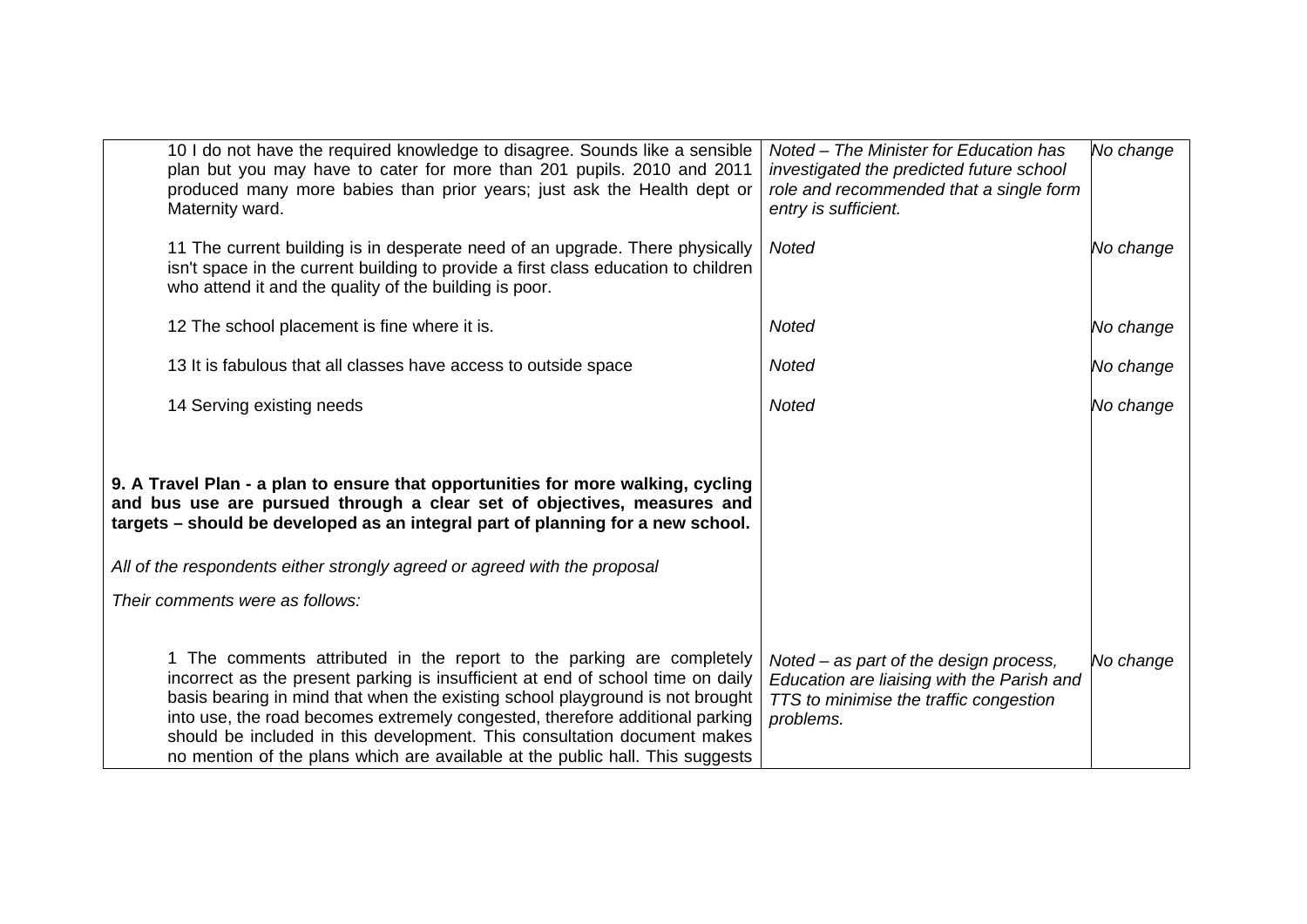| this consultation is in vain and decisions on the design and location have<br>already been made. Comments made here in absence of "Other Comments"<br>box in this online questionnaire.                                                                                                                                                                                                                                                                                                                                                           |                                                                                                                                                              |           |
|---------------------------------------------------------------------------------------------------------------------------------------------------------------------------------------------------------------------------------------------------------------------------------------------------------------------------------------------------------------------------------------------------------------------------------------------------------------------------------------------------------------------------------------------------|--------------------------------------------------------------------------------------------------------------------------------------------------------------|-----------|
| 2 This is very important as parking facilities are inadequate at times at the<br>moment as the parish car park often has a lot of lorries vans etc just left in it -<br>I live at Maufant so the walk takes too long at the moment, I would welcome<br>a mini bus or something and the bus operator to provide an after drop off<br>service for us Mums to get to work. I would not let my child cycle - it is much<br>too dangerous even to walk, as in some places there are no pavements                                                       | Noted – extending the bus service to<br>provide a drop off fro working mums is a<br>very interesting idea and could be<br>investigated by the Parish and TTS | No change |
| 3 Disagree re cycling (again, road congestion is the reason) but better public<br>(as opposed to school only) bus provision would be sensible.                                                                                                                                                                                                                                                                                                                                                                                                    | <b>Noted</b>                                                                                                                                                 | No change |
| 4 100%, with so many families living so close, a lot are put off by the dangers<br>of the unpavemented roads s decide to drive to school, even for a mere 2<br>minute journey.                                                                                                                                                                                                                                                                                                                                                                    | <b>Noted</b>                                                                                                                                                 | No change |
| 5 Road safety measures are already in place                                                                                                                                                                                                                                                                                                                                                                                                                                                                                                       | Noted                                                                                                                                                        | No change |
| 6 Support opportunities but not approaches that disadvantage people who<br>cannot walk or cycle due to distance                                                                                                                                                                                                                                                                                                                                                                                                                                   | Noted                                                                                                                                                        | No change |
| 7 I completely agree. However, my earlier comments re-apply in relation to<br>the fact that where I live (Wellington Road) the vast number of cars causes<br>considerable traffic problems in the area with parents turning to dropping<br>children off on the main road. Could one option be for a mandatory school<br>bus like they have in the States and Canada? As things like crime are so low<br>in our Island, parents should have little to fear. Maybe the Police or teachers<br>could assist in the travelling part of the school day. | Noted – US style school bus service is<br>an interesting idea and could be<br>investigated by the Parish and TTS                                             | No change |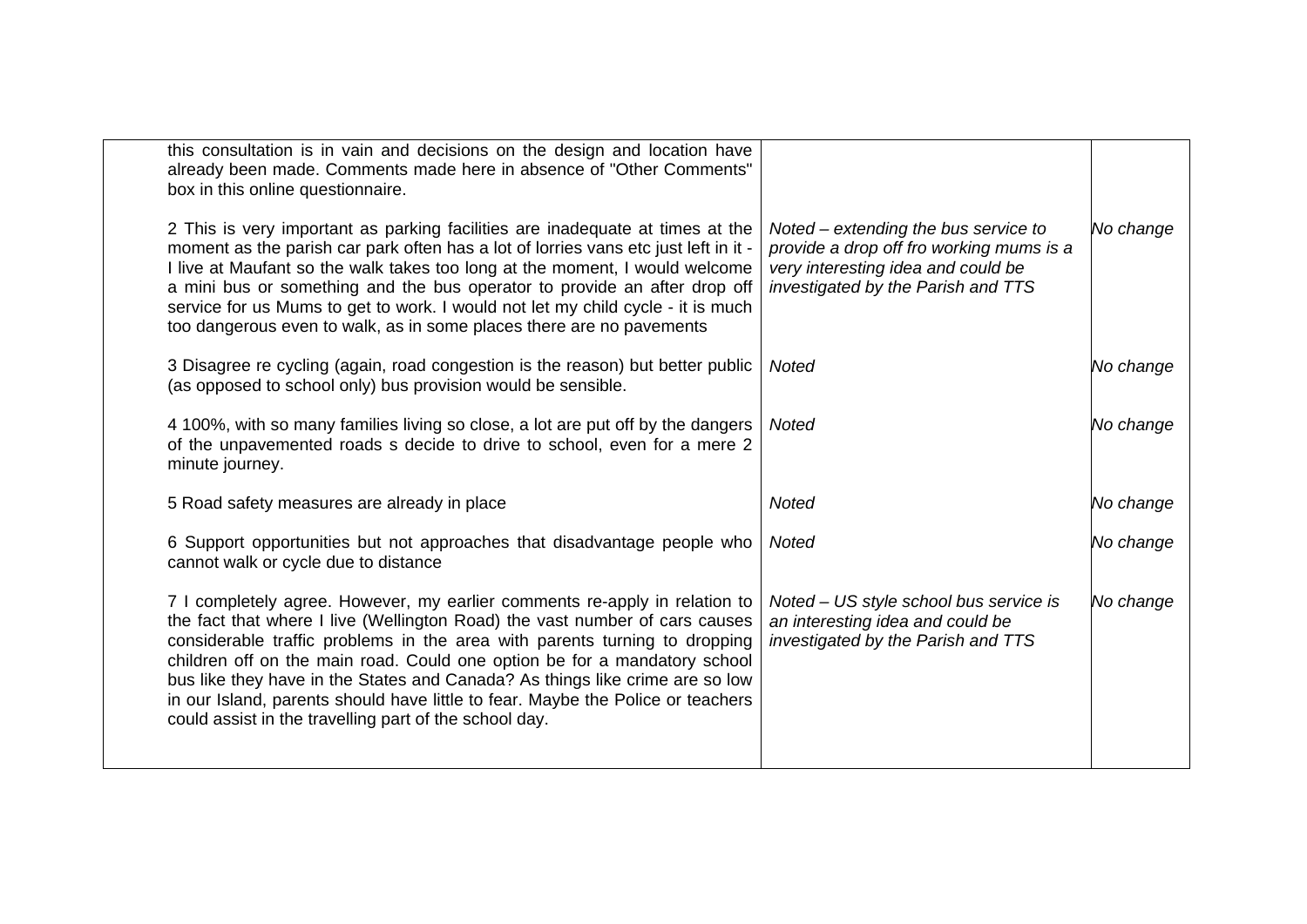| 8 The total cost of the school build may or may not cover the options for more<br>walking, cycling or bus use. This would need to be pursued in conjunction<br>with TTS and the parish as to how this could be achieved. In addition to this a<br>large percentage of parents work and therefore drive onto to their workplace<br>once they have safely dropped off their children at school. These issues<br>should be considered when the objectives are discussed, as this is an area<br>that the school may or may not be able to change. Additional/Closing<br>comment: St Martin's Primary school is a key integral part of the parish and<br>has strong relationships with its parishioners, local churches and businesses.<br>Moving the school away from the heart of the parish to other built up or less<br>central areas within the parish would have knock on effects that currently<br>cannot be measured without further investigation, which would therefore<br>delay this fast tracked project and increase the build costs. The current<br>proposed plans for the new school to be built on field 327A has no impact on<br>any other school, no additional travel implications or no addition disruption to<br>staff/parents and allows the school to still have close links with the parish. No<br>primary school in St Martin's would be a huge blow to the parish. | <b>Noted</b>                                                                       | No change |
|-----------------------------------------------------------------------------------------------------------------------------------------------------------------------------------------------------------------------------------------------------------------------------------------------------------------------------------------------------------------------------------------------------------------------------------------------------------------------------------------------------------------------------------------------------------------------------------------------------------------------------------------------------------------------------------------------------------------------------------------------------------------------------------------------------------------------------------------------------------------------------------------------------------------------------------------------------------------------------------------------------------------------------------------------------------------------------------------------------------------------------------------------------------------------------------------------------------------------------------------------------------------------------------------------------------------------------------------------------------------------------------------|------------------------------------------------------------------------------------|-----------|
| 9 At pick up time the car park is overfull every day even with the use of the<br>current netball court as an overflow. The car park needs to be extended to<br>allow for teacher parking, the loss of the overflow car park and quite possibly<br>extra parking for users of whatever amenities the existing school is<br>developed into. Mini bus services from Maufant should also be considered<br>and any other measures to reduce car use.                                                                                                                                                                                                                                                                                                                                                                                                                                                                                                                                                                                                                                                                                                                                                                                                                                                                                                                                         | Noted                                                                              | No change |
| 10 The school is currently working with TTS and parents and children and<br>teachers have been asked to be involved-this would be part of the process<br>for the new school.                                                                                                                                                                                                                                                                                                                                                                                                                                                                                                                                                                                                                                                                                                                                                                                                                                                                                                                                                                                                                                                                                                                                                                                                            | Noted – the initiative is welcomed and<br>the outcome should feed into the project | No change |
| 11 Yes any development of green policy is good but must be part of an island<br>wide strategy as well as a parish wide scheme. Hopefully if implemented the<br>children need to lead the way and help their parents to change.                                                                                                                                                                                                                                                                                                                                                                                                                                                                                                                                                                                                                                                                                                                                                                                                                                                                                                                                                                                                                                                                                                                                                          | <b>Noted</b>                                                                       | No change |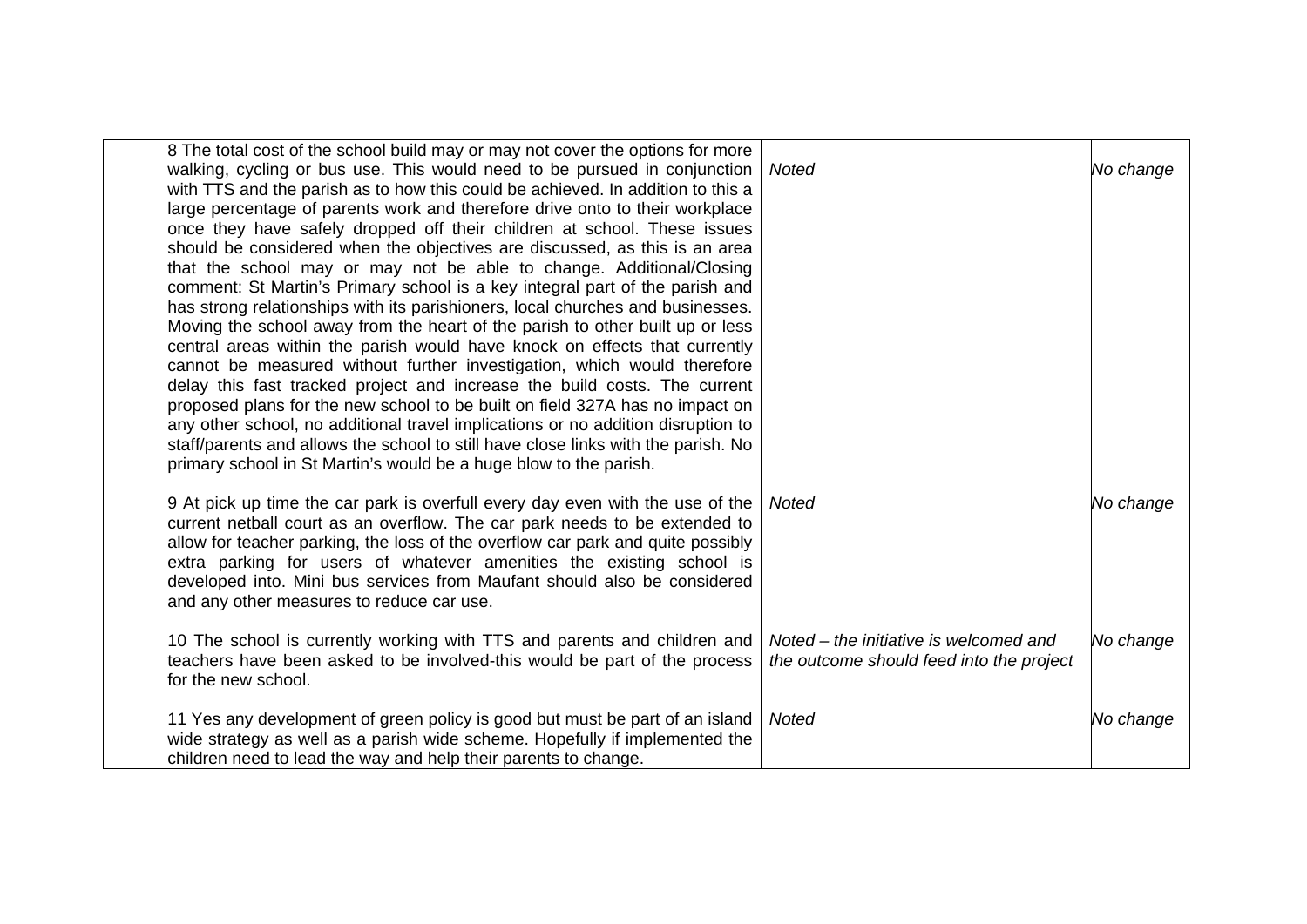| 12 This has already been addressed in part and such facilities provided. It is<br>an ongoing priority for the St. martins Village Plan Committee of which I am a<br>member.           | Noted                                                                                                                                    | No change |
|---------------------------------------------------------------------------------------------------------------------------------------------------------------------------------------|------------------------------------------------------------------------------------------------------------------------------------------|-----------|
| 13 Pavements in the area and to/from Maufant need to be substantially<br>rejuvenated. They are only just wide enough for a single pushchair or pram,<br>good luck if you have twins!! | Noted                                                                                                                                    | No change |
| 14 I know this is already currently being developed.                                                                                                                                  | Noted                                                                                                                                    | No change |
| 15 Should be considered as part of ANY build plan.                                                                                                                                    | <b>Noted</b>                                                                                                                             | No change |
| 16 That is already in place as have first 'walk to schools' project and car<br>parking etc.                                                                                           | Noted                                                                                                                                    | No change |
| 17 I believe more people would walk if the routes were safer – better for<br>health and the environment                                                                               | Noted                                                                                                                                    | No change |
| 18 Keep down the car dependence                                                                                                                                                       | Noted                                                                                                                                    | No change |
| <b>Other comments received</b>                                                                                                                                                        |                                                                                                                                          |           |
| This is a waste of time as already passed by external independent inspection<br>and States debate.                                                                                    | Noted – the Island Plan requires the<br>adoption of a planning brief in order for<br>this site to be brought forward for<br>development. | No change |
| I love the building design. It would be great if the car park could be extended<br>up towards the corner so that traffic flow could be changed.                                       | <b>Noted</b>                                                                                                                             | No change |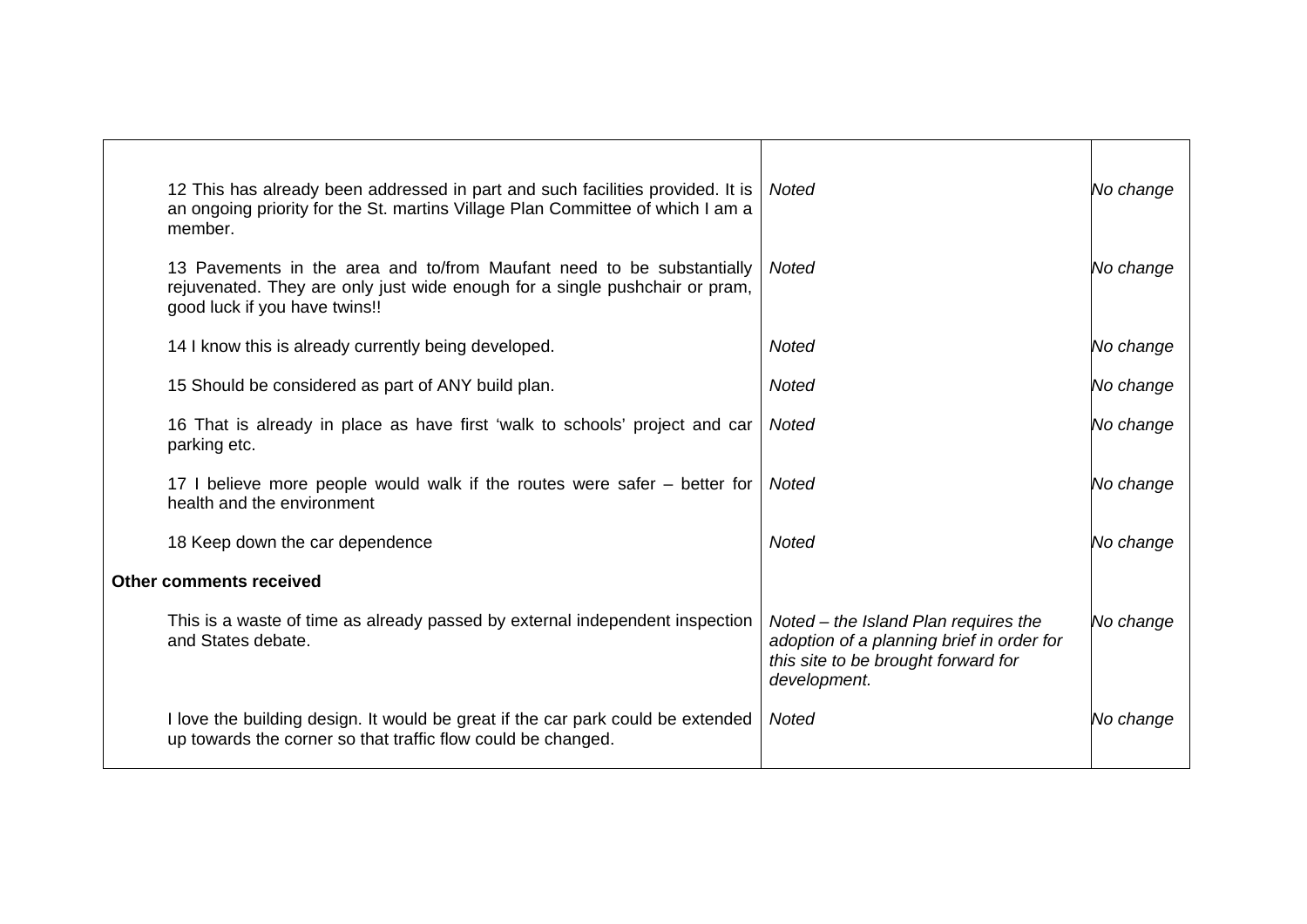| Keep existing trees on the boundary                                                                                                                                                                                                                                                                                                  |                                                                              |           |
|--------------------------------------------------------------------------------------------------------------------------------------------------------------------------------------------------------------------------------------------------------------------------------------------------------------------------------------|------------------------------------------------------------------------------|-----------|
| Seriously consider the external finishes. Example: De La Salle College – no<br>maintenance. Jersey College for Girls - £1,000s already spent on<br>redecoration. Both built at the same time.                                                                                                                                        | Noted and agreed                                                             | No change |
| School should be built in the centre of the parish and community, on the field<br>currently next to the school.                                                                                                                                                                                                                      | Noted and agreed                                                             | No change |
| It is so lovely that the school is such an integral part of the village community.<br>There is such a strong and long history in its current location that a move to a<br>different location just doesn't feel like the most appropriate course of action.                                                                           | <b>Noted</b>                                                                 | No change |
| Both of our children love the school, and its appeal to us as a rural, peaceful,<br>tranquil and safe environment cannot be questioned.                                                                                                                                                                                              | Noted                                                                        | No change |
| The other issue which I feel very strongly about is the parking and traffic flow.<br>Parking is an issue at the moment, there are never enough spaces and<br>volumes of traffic make pick up and drop off quite chaotic. It also does not<br>cope well in wet weather conditions, and so improvements are most definitely<br>needed. | Noted                                                                        | No change |
| What is going to happen to the old school buildings?                                                                                                                                                                                                                                                                                 | Noted - the old school buildings revert<br>back to the Parish for their use. | No change |
| Questions in the design brief seem to be irrelevant.                                                                                                                                                                                                                                                                                 | <b>Noted</b>                                                                 | No change |
| The new school in Field 327A would be an incremental creep of the built<br>environment into the countryside. St Martin's village green is probably a<br>better option.                                                                                                                                                               | <b>Noted</b>                                                                 | No change |
|                                                                                                                                                                                                                                                                                                                                      |                                                                              |           |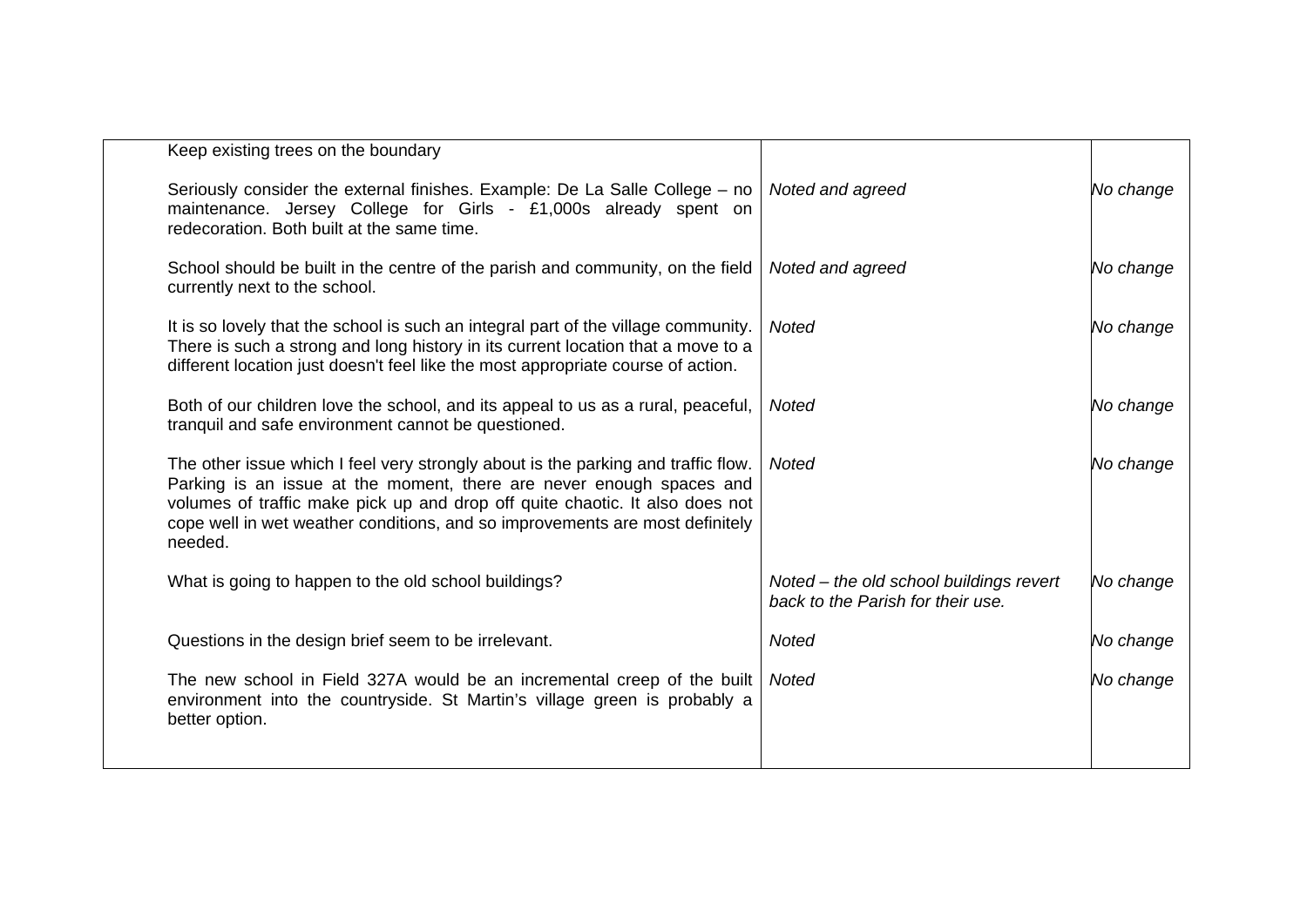| In the current economic climate we need to utilize the old school. Portakabins<br>could be replaced with permanent structures and the old head masters house<br>could be converted to classrooms or demolished and rebuilt into the required<br>accommodation.                                      | Noted – however this approach would<br>disrupt the day to day running of the<br>school                                                                                                                                                                 | No change |
|-----------------------------------------------------------------------------------------------------------------------------------------------------------------------------------------------------------------------------------------------------------------------------------------------------|--------------------------------------------------------------------------------------------------------------------------------------------------------------------------------------------------------------------------------------------------------|-----------|
| If redevelopment of the old school is not feasible then the design of a new<br>school needs to be reconsidered. Play areas for nursery and reception<br>classes are located on the coldest part of the site.                                                                                        | Noted – the new structure will be<br>required to comply with current thermal<br><i>insulation standards</i>                                                                                                                                            | No change |
| There is no provision on the plan for parking the 20 to 30 teachers cars, and I<br>do not feel it is up to the ratepayers of the parish to provide (at their cost, free<br>parking for teachers Etc) This should be provided by the education dept                                                  | Noted – to achieve efficient use of land<br>and traffic management the use and<br>improvement of the existing parish car<br>park is the most appropriate option. An<br>agreement between Education and the<br>Parish to achieve this will be necessary | No change |
| We continually hear about bringing children up in a healthy environment and<br>yet you are reducing the play area and reducing the size of the football pitch                                                                                                                                       | Noted – the proposals accord with the<br>external space standards for a single<br>form entry primary school. The proposed<br>junior size pitch is an appropriate size for<br>use by children of primary school age.                                    | No change |
| There needs to be a drop off and collection area on the same side of the road<br>as the school                                                                                                                                                                                                      | Note $-$ the issue of drop off and pick up<br>will be addressed by the Parish, TTS and<br>the safe routes to school consultant, who<br>will advise on the most appropriate traffic<br>management regime.                                               | No change |
| The current school when returned to the parish, needs to be returned in a<br>suitably condition $-$ fully repaired and maintained $-$ so that the parishioners<br>do not have to spend any ratepayers money on maintenance (Not in the<br>current rundown condition that it seems to be at present) | Noted – this matter will be addressed by<br>the Parish and Property Holdings                                                                                                                                                                           | No change |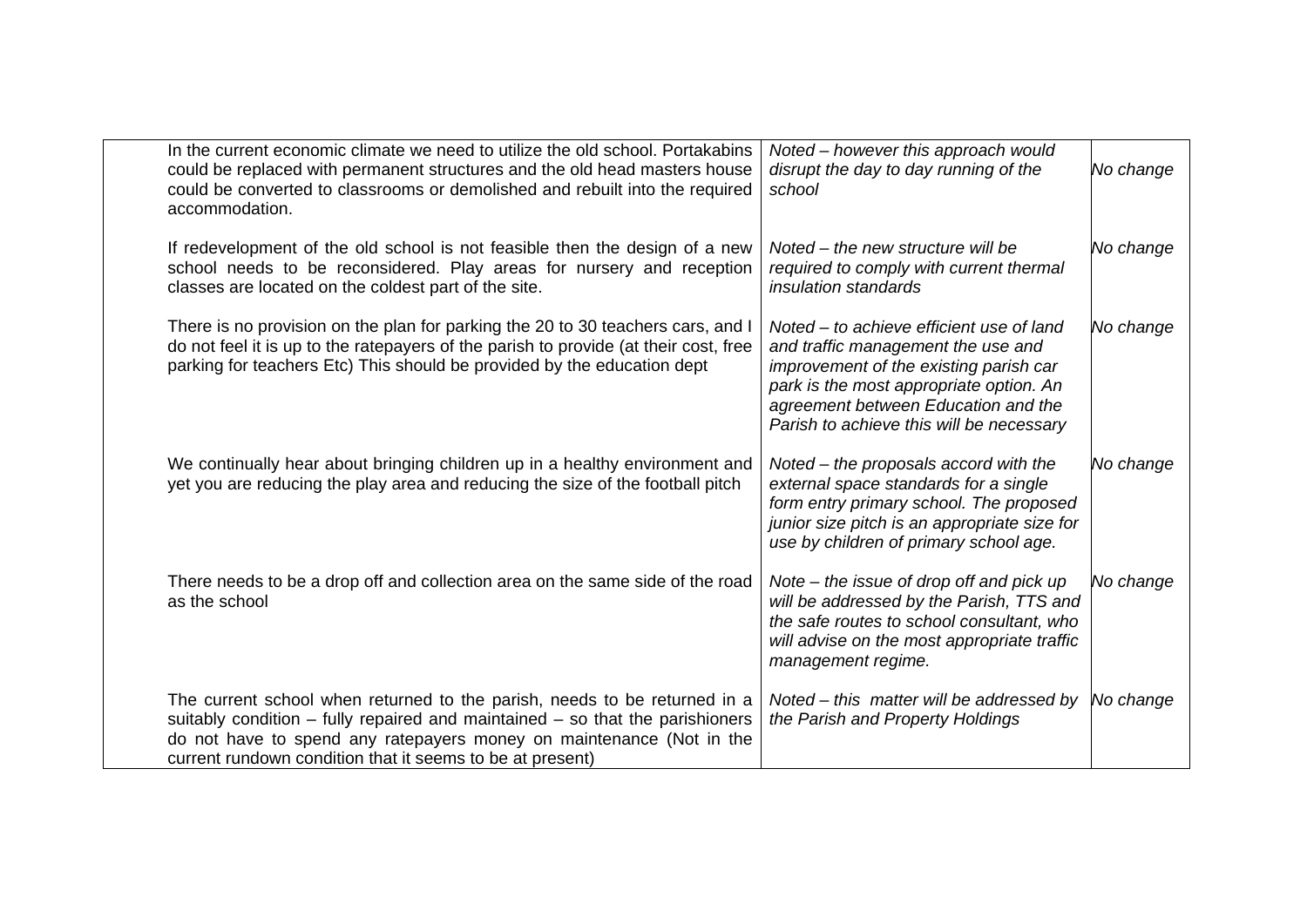| The building currently is unfit; there are a disproportionate number of<br>respiratory infections amongst the children educated in portacabins.                                                                                                                                                                                                                                                         | <b>Noted</b>                                                                                                                                                                                            | No change |
|---------------------------------------------------------------------------------------------------------------------------------------------------------------------------------------------------------------------------------------------------------------------------------------------------------------------------------------------------------------------------------------------------------|---------------------------------------------------------------------------------------------------------------------------------------------------------------------------------------------------------|-----------|
| The school field is a fantastic and rare asset and should not be built upon.<br>There is much precedent for this in the UK were the loss of playing fields is a<br>major concern.                                                                                                                                                                                                                       | Noted – only the south east corner of the<br>site will be occupied by the new school,<br>the remainder will be retained for playing<br>field, nature areas and playground<br>space.                     | No change |
| There is no identified use for the current school, St Martins does not need<br>another community centre, it has the public hall and the Berni hall and the St<br>Johns ambulance hall.                                                                                                                                                                                                                  | Noted – the existing school will revert to<br>Parish use                                                                                                                                                | No change |
| The plans are sprawling and based on the American 'mall' model. Please can<br>the architect work without increasing building footprint and recycle what is<br>there using the environmental building regulations whilst maintaining its small<br>local school character. The building could be made two storey. There is a<br>lovely recent development on Rue Des Raisies that follows this principle. | Noted – the draft plans and model<br>indicate the size and scale of the new<br>school and do not necessarily represent<br>the final design.                                                             | No change |
| Do not create a situation where children have to cross the road.                                                                                                                                                                                                                                                                                                                                        | Noted - the issue of drop off and pick up<br>will be addressed by the Parish, TTS and<br>the safe routes to school consultant, who<br>will advise on the most appropriate traffic<br>management regime. | No change |
| Keep a sports utility used by the whole community. Please do not build on<br>the field. St Martins is a rural parish and development there will simply<br>exacerbate the creeping urbanisation.                                                                                                                                                                                                         | Noted – the site is zoned in the 2011<br>Island Plan for the development of a new<br>primary school and the draft planning<br>brief proposed that only the south east                                   | No change |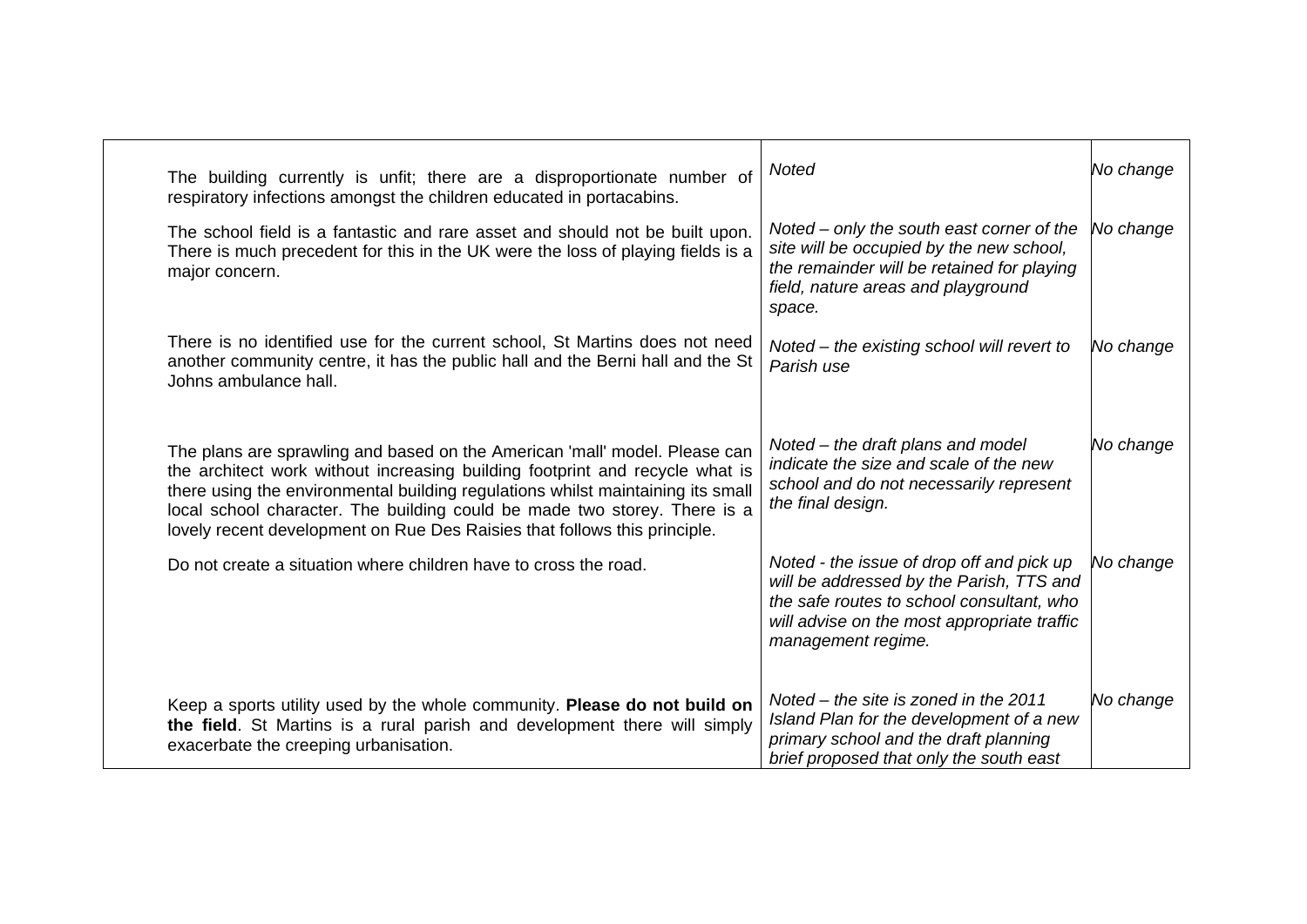|                                                                                                                                                                                                                                                                                                                                                                                                          | corner of the site will be occupied by the<br>new school, the remainder will be<br>retained for playing field, nature areas<br>and playground space.                                                                                                                                                                                                                                                                                                                                                                                                                                    |           |
|----------------------------------------------------------------------------------------------------------------------------------------------------------------------------------------------------------------------------------------------------------------------------------------------------------------------------------------------------------------------------------------------------------|-----------------------------------------------------------------------------------------------------------------------------------------------------------------------------------------------------------------------------------------------------------------------------------------------------------------------------------------------------------------------------------------------------------------------------------------------------------------------------------------------------------------------------------------------------------------------------------------|-----------|
| Please can more attention be given the environmental impact, a two storey<br>design that used passive solar gain from a South facing aspect, recycling,<br>wind turbine, showers and bike storage facilities. Please can the school be<br>encouraged to use the mini bus for morning pick up and drop off as with the<br>French model parking behaviour around the Public hall is poor and<br>dangerous. | Noted – under the auspices of polices in<br>the new Island Plan (at NR2: Water<br>conservation and NR7: renewable<br>energy) there is a requirement to address<br>issues of water conservation and the<br>incorporation of low-carbon or renewable<br>energy technologies, the latter to ensure<br>the off-set of carbon emissions by 10%,<br>as an integral part of the development.<br>The issue of drop off and pick up will be<br>addressed by the Parish, TTS and the<br>safe routes to school consultant who will<br>advise on the most appropriate traffic<br>management regime. | No change |
| Comment regarding proposed new school - The general feeling amongst<br>staff at St Martin's School is that there needs to be on site parking in the new<br>school. It is awkward and unsafe to have to carry boxes of books etc. from<br>cars, in the dark at times, across the road in all weathers.                                                                                                    | Noted – parking for deliveries and also<br>disabled drivers will be made available<br>onsite, however the issue of staff parking<br>and parent drop off and pick up will be<br>addressed by the Parish, TTS and the<br>safe routes to school consultant, who will<br>advise on the most appropriate traffic<br>management regime.                                                                                                                                                                                                                                                       | No change |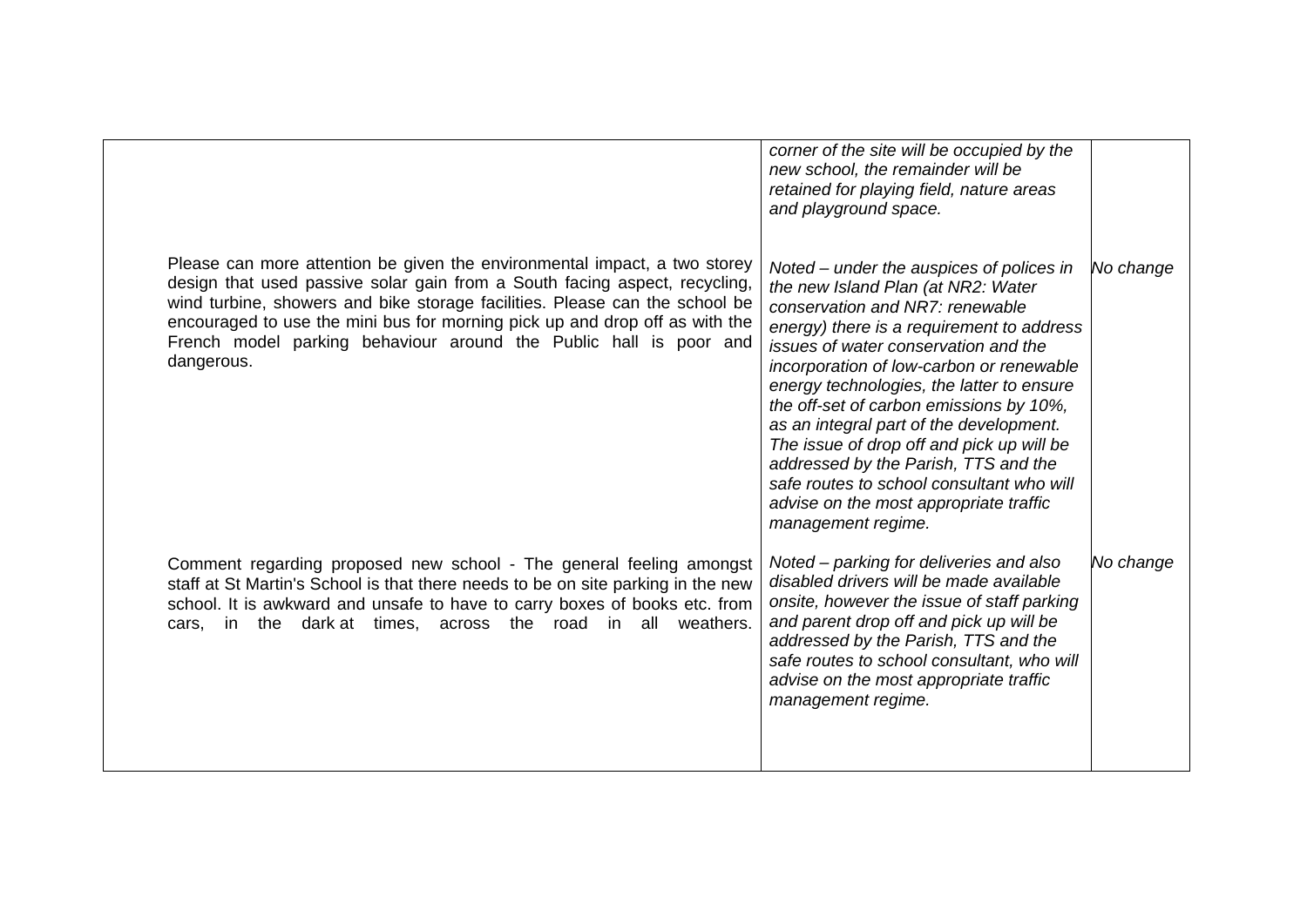| Response from Michel Le Troquer, Connetable de St Martin                                                                                                                                                                                                                                                                                                                                                                                                                                                                                                                                                                                                                                                                                                                                                                                                                                                                                                                                                                                                                                                                                                                                                                                 |              |           |
|------------------------------------------------------------------------------------------------------------------------------------------------------------------------------------------------------------------------------------------------------------------------------------------------------------------------------------------------------------------------------------------------------------------------------------------------------------------------------------------------------------------------------------------------------------------------------------------------------------------------------------------------------------------------------------------------------------------------------------------------------------------------------------------------------------------------------------------------------------------------------------------------------------------------------------------------------------------------------------------------------------------------------------------------------------------------------------------------------------------------------------------------------------------------------------------------------------------------------------------|--------------|-----------|
| The Connetable of St Martin provided a detailed response outlining the history,<br>recent progress, the need for a new parish school, the merits of the proposed site<br>and how the school forms an essential part of the Parish community.                                                                                                                                                                                                                                                                                                                                                                                                                                                                                                                                                                                                                                                                                                                                                                                                                                                                                                                                                                                             | <b>Noted</b> |           |
| Recent school involvement in Parish activities include:<br>School representatives hoisting Parish flag on Gorey Castle for St Martin's<br>$\bullet$<br>Day celebrations.<br>School choir performing at Parish functions such as the St Martin Fete and<br>Induction Service for new Rector<br>Children attending the Public Hall and making up a table with the senior<br>ctizens and Munciciplity during six weeks of Lent Lunches<br>Children are participating in 'safer routes to school' report.<br>$\bullet$<br>Fully involved in all aspects of Parish life during the year at Church activities,<br>ie Harvest Festival, Plough Sunday and Spring Service events, etc.<br>Children involved in forthcoming twinning liaison visit with children from<br>$\bullet$<br>Montmartin-sur-mer<br>Children contribute to the Parish magazine<br>$\bullet$<br>Involved in the Parish in Bloom activities ayt school and around the Parish<br>$\bullet$<br>Guest are regularly invited to the school functions throughout the year, ie,<br>open days, plays, carols, etc.<br>Moving the location of the school to an area at Maufant or St Saviour's Hospital<br>site will remove that immediate contact with the heart of the community. | <b>Noted</b> |           |
| <b>Transport routes:</b><br>The existing school and proposed site are on a main road network and easily<br>accessible from all directions. It is a short distance from Maufant, the highest density<br>of housing yet takes traffic away from the high density of vehicles.                                                                                                                                                                                                                                                                                                                                                                                                                                                                                                                                                                                                                                                                                                                                                                                                                                                                                                                                                              | <b>Noted</b> | No change |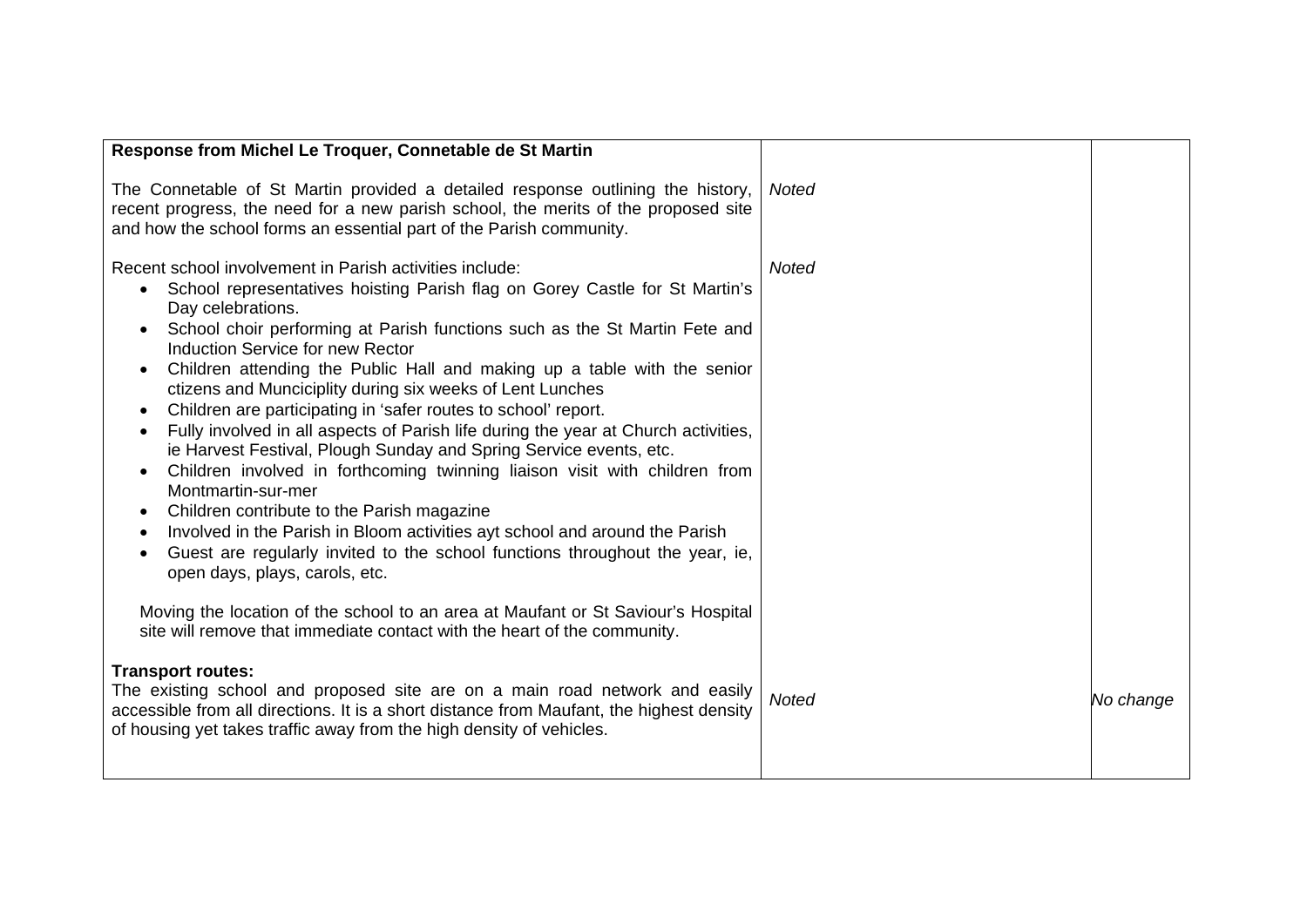| The school is also on an excellent bus route served by three separate normal<br>services as well as additional Explorer routes.                                                                                                                                                                                                                                                                                                              | <b>Noted</b>                                                                                                        | No change |
|----------------------------------------------------------------------------------------------------------------------------------------------------------------------------------------------------------------------------------------------------------------------------------------------------------------------------------------------------------------------------------------------------------------------------------------------|---------------------------------------------------------------------------------------------------------------------|-----------|
| Car parking:<br>The Parish has fully funded a large, free car park for 96 vehicles that is utilised daily<br>during term time, predominantly by parents and teachers. Few other schools have<br>such a safe facility directly opposite their school.                                                                                                                                                                                         | <b>Noted</b>                                                                                                        | No change |
| Maintenance cost for the car park have been a cause for concern over a number of<br>years and previous requests by the Parish for funding from the Education<br>Department have been declined. Assistance from Education for future maintenance<br>to be progressed as part of the application. In addition attempts could be made to<br>secure additional parking in the area of the Village Green to accommodate the 20<br>teacher spaces. | Noted – there will need to be a formal<br>agreement between the Parish and<br>Education for the use of the car park | No change |
| It is agreed that alterations would also have to be made to the car park to ensure<br>safety and efficient pedestrian and vehicular routes.                                                                                                                                                                                                                                                                                                  | <b>Noted</b>                                                                                                        | No change |
| Safer routes to school:<br>This initiative is being progressed by the Parish in conjunction with TTS consultant<br>and there are a number of safe walking routes to school from all directions.                                                                                                                                                                                                                                              | Noted                                                                                                               | No change |
| Housing development - Village Plan<br>The St Martin's Housing Association and the St Martin's Village Plan Working Party<br>are progressing ideas and looking at possible sites which are in the village area and<br>a safe and close walking distance from the school.                                                                                                                                                                      | <b>Noted</b>                                                                                                        | No change |
| <b>Village Green</b><br>Although the Village Green has been identified by the Planning Minister as a<br>possible site for the new school, the Parish would be very reluctant to see their<br>facility lost. In fact it would argue that the presence of the Village Green is a major<br>reason to keep the school in Fiedl327A. The Village Green is totally funded by the                                                                   | Noted                                                                                                               | No change |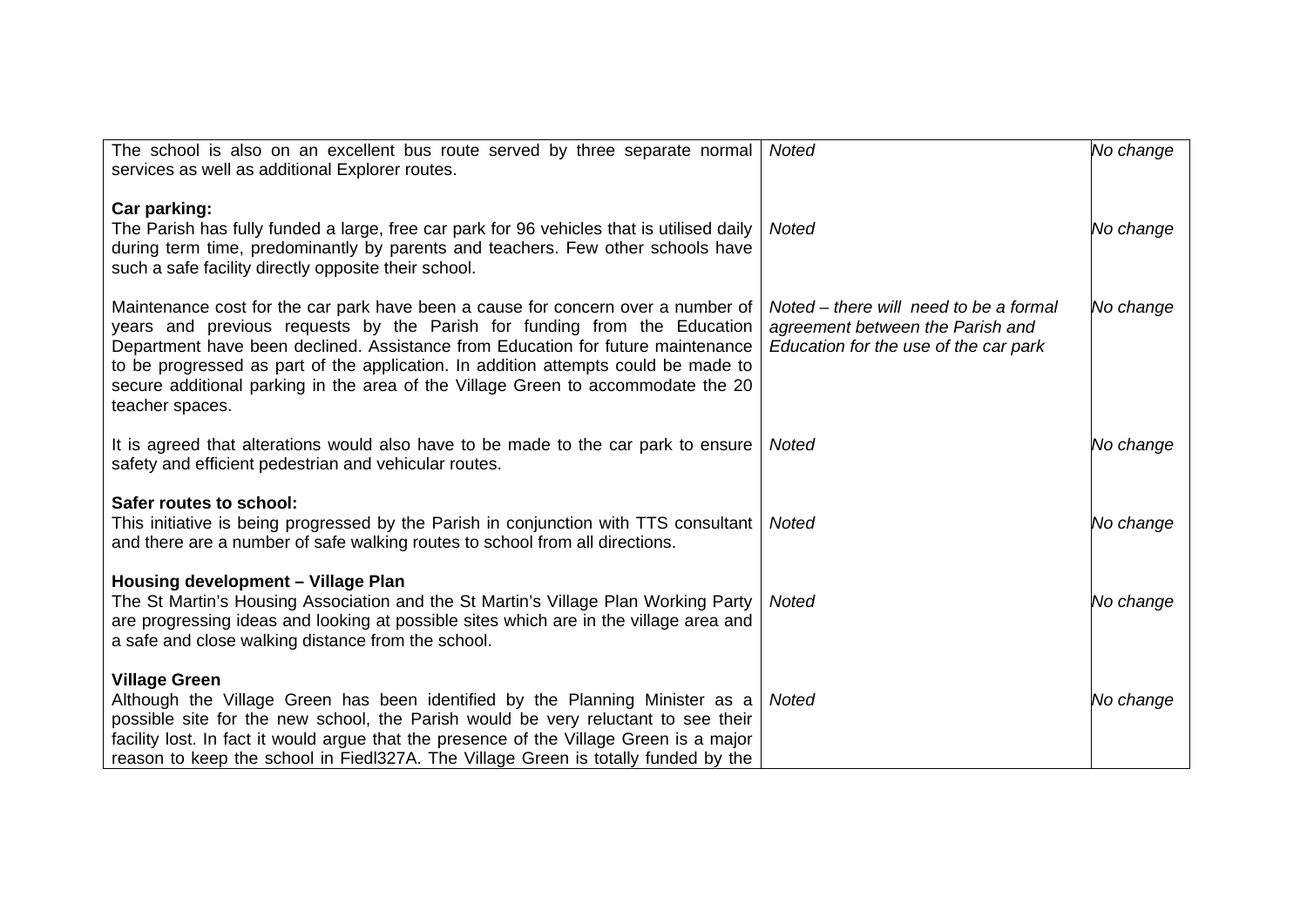| Parishioners and there would be much opposition to it loss for a new school. The                  |                                  |           |
|---------------------------------------------------------------------------------------------------|----------------------------------|-----------|
| previous owners also imposed legal restrictions safeguarding the land for the current             |                                  |           |
| use.                                                                                              |                                  |           |
|                                                                                                   |                                  |           |
| <b>Objections</b>                                                                                 |                                  |           |
| In his response, the Connetable explained that he had listened to comments from a                 | Noted – these concerns are noted | No change |
| number of people and many seemed favourable to the proposed new build.                            | elsewhere in the report          |           |
| However concerns were raised on the following issues:                                             |                                  |           |
| Residents in Rue de Raises will be able to see the new school, albeit some                        |                                  |           |
| distance away.                                                                                    |                                  |           |
| Residents in Rue de Raises concerned that compulsory purchase of Field 327 to                     |                                  |           |
| provide a football pitch and parking could still take place with access off that                  |                                  |           |
| lane.                                                                                             |                                  |           |
| Concerns from St Martin's Football Club and over the loss of the States owned                     |                                  |           |
| football pitch.                                                                                   |                                  |           |
| Concerns former Deputy, Mr F. J. Hill, BEM loss of pitch, quality of draft brief and<br>$\bullet$ |                                  |           |
| size of proposed school, (detailed in separate correspondence).                                   |                                  |           |
| Query whether new school should be two storey<br>$\bullet$                                        |                                  |           |
| Whether the existing school should be upgraded, with pupils being housed in<br>$\bullet$          |                                  |           |
| temporary portakabins sited on the pitch                                                          |                                  |           |
| Suggestions that the Parish should refuse the use of public car park for<br>$\bullet$             |                                  |           |
| dedicated teachers parking                                                                        |                                  |           |
| Loss of parking and wear & tear caused by re-cycling area                                         |                                  |           |
| $\bullet$<br>School should be returned to Parish in an acceptable condition and not incur         |                                  |           |
| costs to Parish                                                                                   |                                  |           |
|                                                                                                   |                                  |           |
| <b>Alternative site options</b>                                                                   |                                  |           |
| The Connetable has pointed out that these are his personal views and not those of                 |                                  |           |
| the Parish.                                                                                       | <b>Noted</b>                     | No change |
|                                                                                                   |                                  |           |
| <b>St Saviour's Hospital</b>                                                                      |                                  |           |
| The suggestion by the Minister for Planning to use St Saviour's Hospital is not                   | <b>Noted</b>                     | No change |
|                                                                                                   |                                  |           |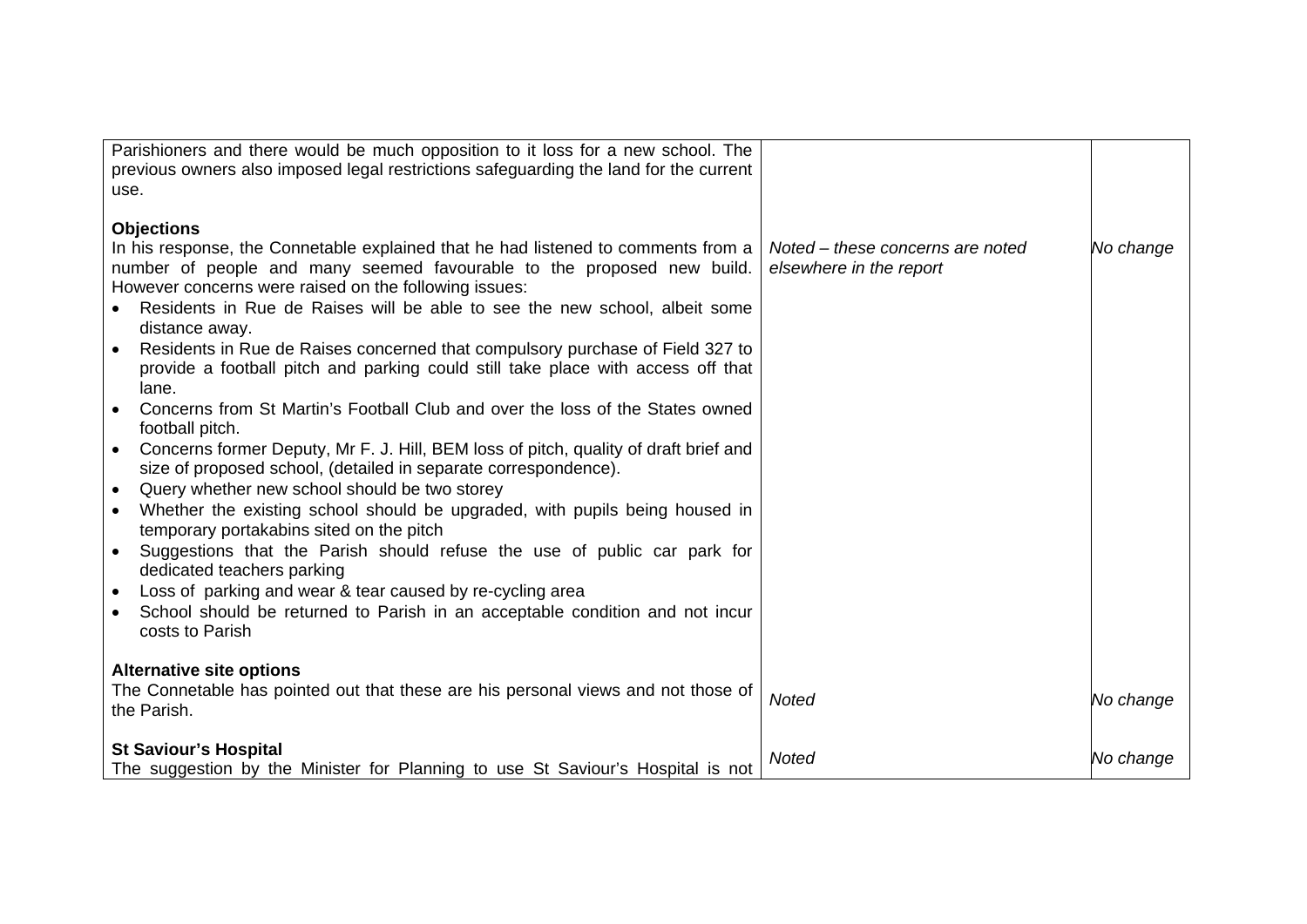| supported                                                                                                                                                                                                                                                                                                                                                                                                                              |              |           |
|----------------------------------------------------------------------------------------------------------------------------------------------------------------------------------------------------------------------------------------------------------------------------------------------------------------------------------------------------------------------------------------------------------------------------------------|--------------|-----------|
| <b>Maufant area</b><br>The location of any possible site is unknown; however a new school in this area<br>would bring considerable traffic to an already densely populated area. Depending on<br>the site chosen, it could be outside the Parish                                                                                                                                                                                       | <b>Noted</b> | No change |
| Haut de la Garenne grounds<br>Although not identified in the consultation it is in the Parish. However the site is<br>remote and would result in considerable traffic congestion and is not a suitable<br>option                                                                                                                                                                                                                       | <b>Noted</b> | No change |
| St Martin's Village Green (Field 388)<br>Although this option is likely to be opposed by parishioners, a personal view is that<br>this would be a better site rather than move the school away from the heart of the<br>village. However if this proposal was put to a full parish assembly I fear it would be<br>opposed.                                                                                                             | Noted        | No change |
| <b>Refurbishment of existing school</b><br>Again rather than move the school away from the heart of the parish, refurbishment<br>of the existing school would be preferred. Parishioners have queried the possibility of<br>temporary accommodation in portakabins positioned on the playing field over 18<br>months whilst refurbishment takes place, with the village green used as a play<br>ground. Again this is a personal view. | Noted        | No change |
| <b>Connetables conclusion</b><br>Decisions on the new school must not be delayed merely to await a Parish Village<br>Plan.                                                                                                                                                                                                                                                                                                             | <b>Noted</b> | No change |
| In December 2010 it was claimed in the States that St Martin's School was one of<br>the last to be upgraded. Teachers and children are still waiting that upgrade. It is<br>hoped that the way forward can be agreed as soon as possible.                                                                                                                                                                                              | <b>Noted</b> | No change |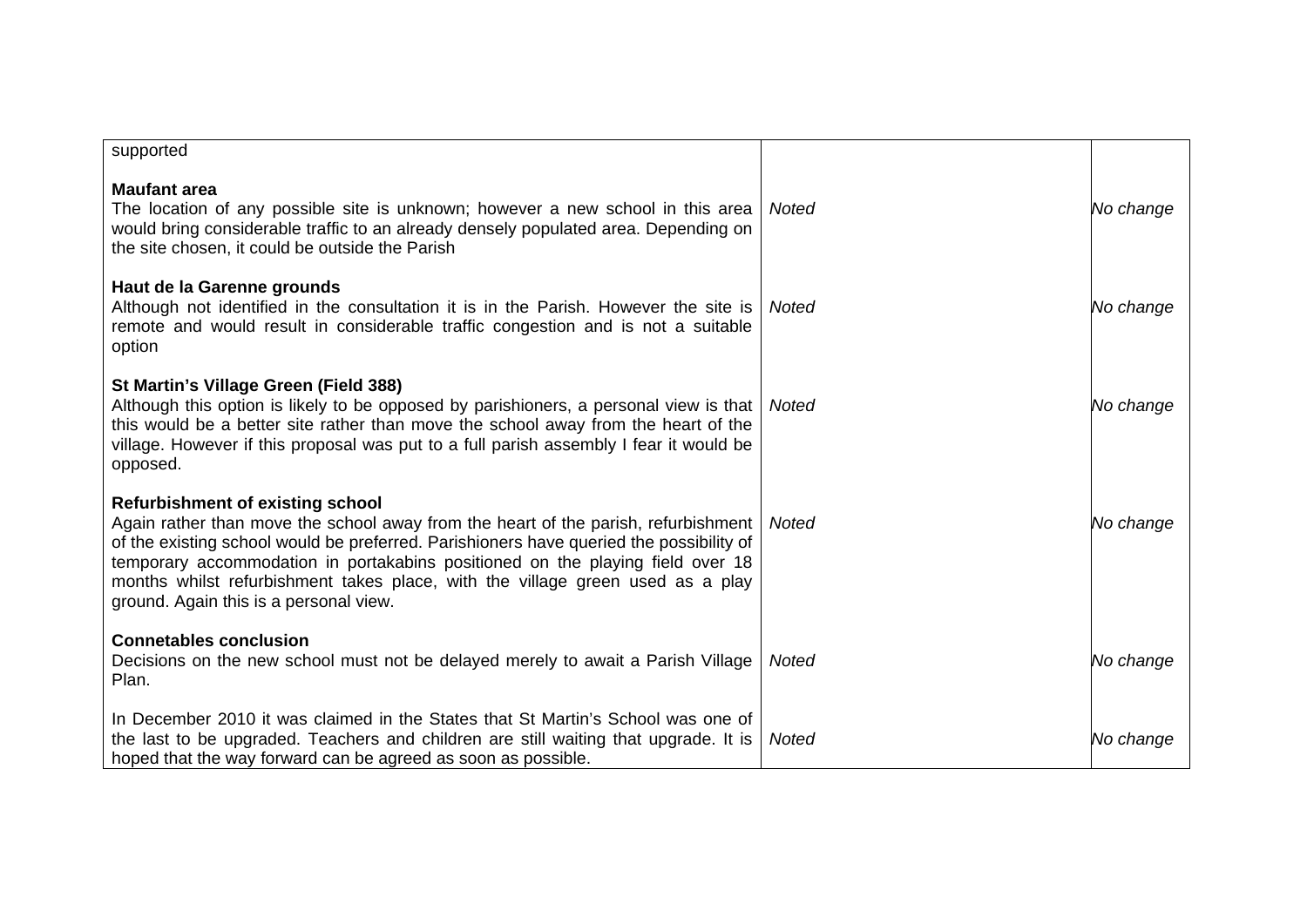| Delays will damage the morale of the school and leave the school and parents in a<br>state of uncertainty                                                                                                                                                                                                                                                                                                                                                                                                                                                                                                                                                                                                                     | <b>Noted</b> | No change |
|-------------------------------------------------------------------------------------------------------------------------------------------------------------------------------------------------------------------------------------------------------------------------------------------------------------------------------------------------------------------------------------------------------------------------------------------------------------------------------------------------------------------------------------------------------------------------------------------------------------------------------------------------------------------------------------------------------------------------------|--------------|-----------|
| Response from Stephen G. Luce, Deputy for St. Martin                                                                                                                                                                                                                                                                                                                                                                                                                                                                                                                                                                                                                                                                          |              |           |
| <b>Response to Q1</b><br>1) I fully agree that building larger "co-Parish" schools should be fully<br>considered. However, the subject of two form entry primary school is really<br>for Education Sport & Culture to respond on. I would say, however, that I had<br>this specific discussion with people at Education on a number of occasions.<br>The decision to not build a larger school was made some time agothe<br>financial reasons given to me by Education showed that there was not any<br>huge financial savings. I'm sure that education will be happy to justify this<br>decision. I comment further on the issues regarding the potential loss of the<br>school in St. Martin at the end of this submission. | Noted        | No change |
| <b>Response to Q2</b><br>2) l agree that, where possible, schools generally should be sited near areas of<br>increased population. However, in the Parish context this agreement (if<br>necessary) can fall away. Given the current Island Plan will only allow large<br>amounts of new building in the town area (or as an extension to Village<br>Developments) it doesn't seem likely that newer, larger, schools will be<br>required in the country Parishes. Again, I comment on this at the end, but it<br>needs to be pointed out that a surprisingly large proportion of St. Martin's<br>School children currently live within walking distance of the school.                                                        | Noted        | No change |
| <b>Response to Q3</b><br>3) Siting the School at the heart of the Parish is hugely important. Again, further<br>comments later.                                                                                                                                                                                                                                                                                                                                                                                                                                                                                                                                                                                               | Noted        | No change |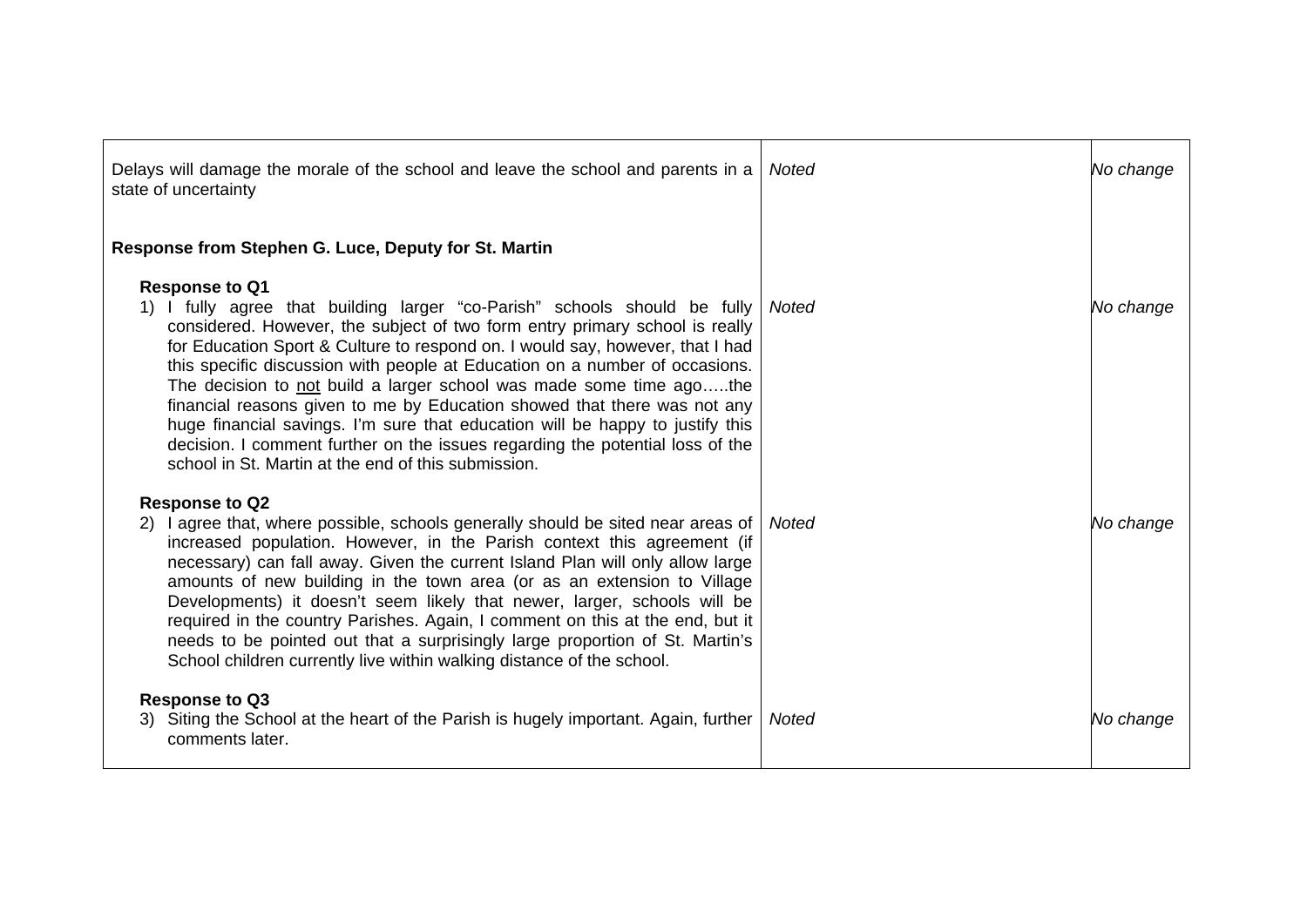| <b>Response to Q4</b><br>I cannot agree that siting the school in the playing field constitutes ribbon<br>development as such. This is a "one off" development and, given that the site<br>was inside the built up area of the 2002 Island Plan, it was always going to<br>be part of the on going Village development. Now that there is so much more<br>green zone around the Village area, it will be impossible to build the new<br>school on either non-agricultural land or an area that is not already green and<br>open (which is exactly what the playing field is). The school has to go on a                                                                                                   | Noted        | No change |
|-----------------------------------------------------------------------------------------------------------------------------------------------------------------------------------------------------------------------------------------------------------------------------------------------------------------------------------------------------------------------------------------------------------------------------------------------------------------------------------------------------------------------------------------------------------------------------------------------------------------------------------------------------------------------------------------------------------|--------------|-----------|
| new sitethe playing field is the best option.<br><b>Response to Q5</b><br>5) I think it is for the Planners and Education to answer this question, and as<br>such I feel uncertain as to my answer. Certainly there is a case that, from a<br>traffic and pedestrian point of view, the south east part of the field would be<br>best. Although building at the rear of the site might seem initially favourable,<br>this option would result in more land being required for access purposes, and<br>therefore less land being left available for the school to utilise. It is obvious<br>that the south east corner is closer to houses, buses, the car park, the Village<br>Green and the Public Hall. | <b>Noted</b> | No change |
| <b>Response to Q6</b><br>I strongly agree that the school needs to be set back from the road as is the<br>6)<br>existing school.                                                                                                                                                                                                                                                                                                                                                                                                                                                                                                                                                                          | <b>Noted</b> | No change |
| <b>Response to Q7</b><br>7) I feel that the existing green buffer is sufficient, but agree that it could be<br>enhanced in the middle section of the eastern hedge, alongside the field.<br>There is a good row of trees to the North. The Village Development group<br>"traffic and pedestrian safety sub-committee", in conjunction with the School,<br>will want to continue to explore the option of additional pathways for school<br>children to access the new school. This work could be done in conjunction<br>with additional hedge planting, but on the whole I think the current screening                                                                                                    | Noted        | No change |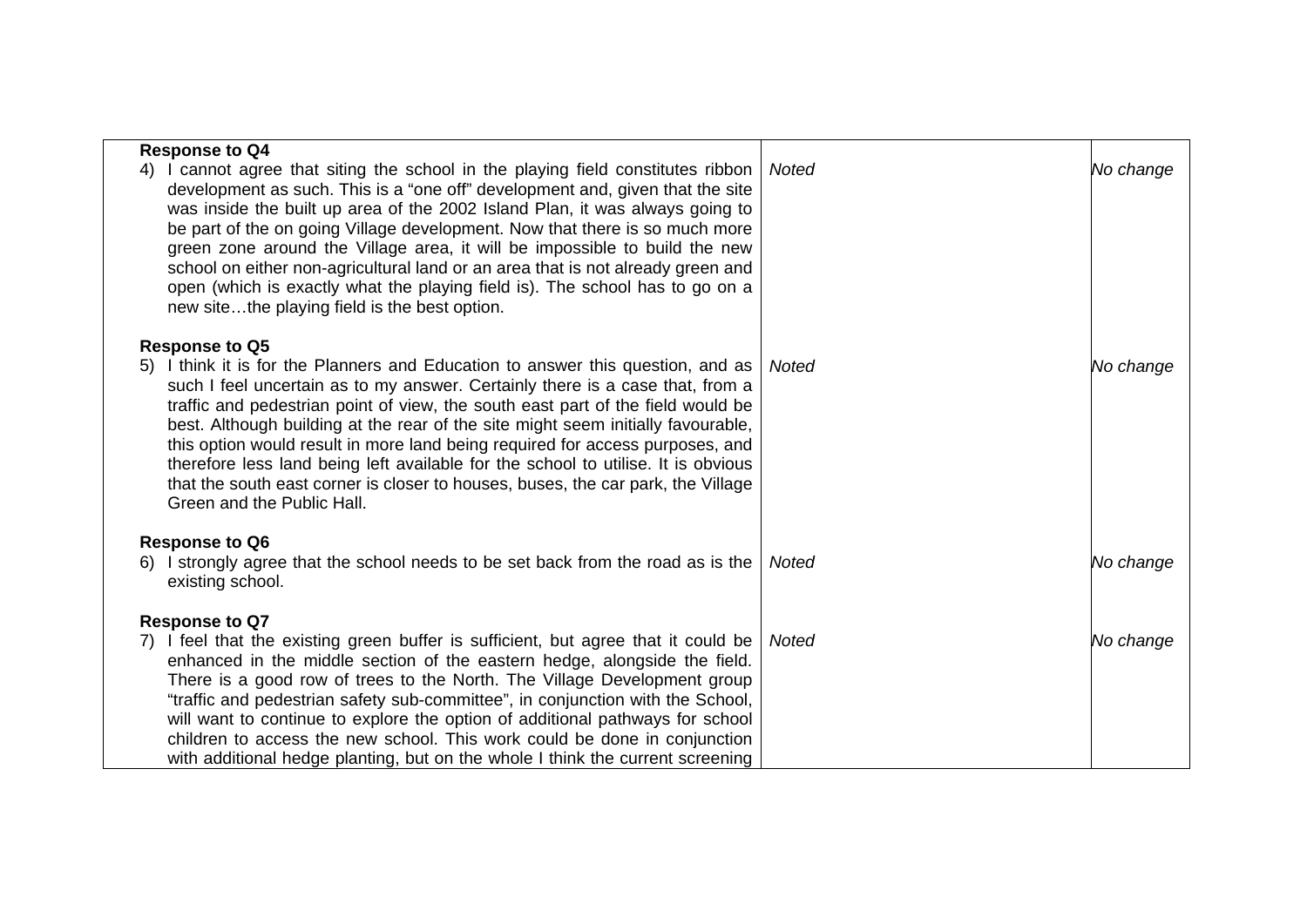| is sufficient.                                                                                                                                                                                                                                                                                                                                                                                                                                                                                                                                                                                                                                                                                                                                                                                                                                                                                                                                   |              |           |
|--------------------------------------------------------------------------------------------------------------------------------------------------------------------------------------------------------------------------------------------------------------------------------------------------------------------------------------------------------------------------------------------------------------------------------------------------------------------------------------------------------------------------------------------------------------------------------------------------------------------------------------------------------------------------------------------------------------------------------------------------------------------------------------------------------------------------------------------------------------------------------------------------------------------------------------------------|--------------|-----------|
| <b>Response to Q8</b><br>8) I strongly agree with the development objectives. I'm aware that the teachers<br>at the current school have had input into the design, and are very happy that<br>their views have been listened to. I'm also aware that much time and effort<br>had been put into considering the best ways to utilise the outside areas, and<br>that "education and the environment" has been at the forefront of the<br>planners thoughts. I'm more than satisfied that all relevant views have been<br>taken into account in the design of the new building.                                                                                                                                                                                                                                                                                                                                                                     | Noted        | No change |
| <b>Response to Q9</b><br>9) I strongly agree that a travel plan is important. I have already attended<br>meetings held at the school to discuss these matters. Ongoing meetings are<br>also being held to discuss all aspects of travel to school and these involve<br>not only the teachers, but the parents and children themselves. The<br>Transport and Pedestrian Safety sub-Committee of the Village Development<br>Group have also started meeting to discuss these, and many other, issues<br>that will need to be resolved when the school is relocated (additional road<br>crossings etc.). The school and Parish are both committed to working<br>together to further the aims of increasing safe access to school for the<br>children. Potential issues surrounding traffic and car parking have already<br>been discussed at school and Parish level, and these discussions will<br>continue to find the best and safest solutions. | Noted        | No change |
| <b>Additional comments</b><br>Last year, St. Martin saw the arrival of a new Rector, and new Connetable<br>and a new Deputy, and while there has always a great community feel in St.<br>Martin, the arrival of these three new appointees has moved all those<br>involved in Parish life even closer. At the heart of the community is the Parish<br>School. The links between the Church (and I include all denominations in<br>this), the School, the Municipality and the wider Parish have never been                                                                                                                                                                                                                                                                                                                                                                                                                                       | <b>Noted</b> | No change |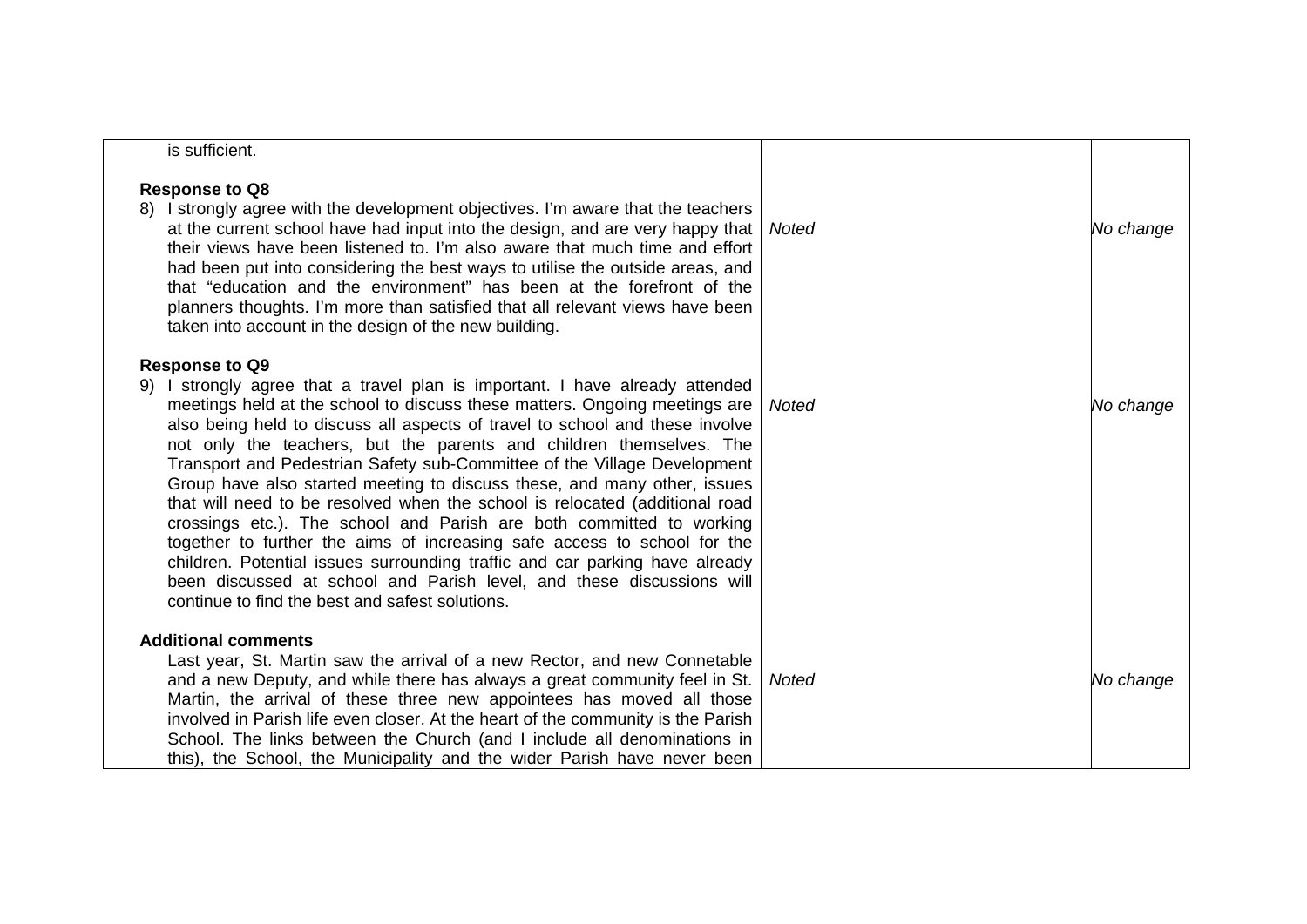| better. The School moving away from the heart of Parish life is not an option.<br>It would have a devastating effect on the way that the Parish functions. Every<br>school day the 200 or so children flow in and out of the Village, most of them<br>passing the Public Hall many of them walking the short distance from their<br>homes. They make use of the Parish facilities, the shop, the Village Tea<br>Room and the Village Green.                                                                                                                                                                                                                             |       |           |
|-------------------------------------------------------------------------------------------------------------------------------------------------------------------------------------------------------------------------------------------------------------------------------------------------------------------------------------------------------------------------------------------------------------------------------------------------------------------------------------------------------------------------------------------------------------------------------------------------------------------------------------------------------------------------|-------|-----------|
| The development of St. Martin's Village is crucial to the future of the parish<br>and the wider Parish Community. We have already planned to build more<br>retirement homes and affordable first time buyer homes in the Village. More<br>and more people will be living close to the school. We have plans to develop<br>the footpaths around the Village, with particular emphasis on school travelling<br>to school in safety, and on foot!                                                                                                                                                                                                                          | Noted | No change |
| It is planned to make use of the old school building for future community<br>projectsincluding more housing for the elderly, a Parish centre with health<br>facilities and maybe postal as well. It is the intention of the St. Martin's Village<br>Development Committee to "do what it says on the tin"and that is develop<br>the Village for the benefit of the whole community of the Parish. The school<br>is, and has to be, a very big part of these, and any, plans.                                                                                                                                                                                            | Noted | No change |
| While it might not be ideal to have to construct the new building on the<br>existing playing field, it is the only sensible option. We have spent much time<br>in the last two years exploring the other optionsand unless compulsory<br>purchase is to be used, I cannot see another alternative. Field 327 would be<br>the alternative if CP was used, but this would not be ideal either, as access<br>down a green lane would give difficulties. I don't consider either the Maufant<br>or St. Saviour's Hospital options as a sensible suggestion. Education have<br>considered two form entry and rejected the option. It will be for them to<br>respond to this. | Noted | No change |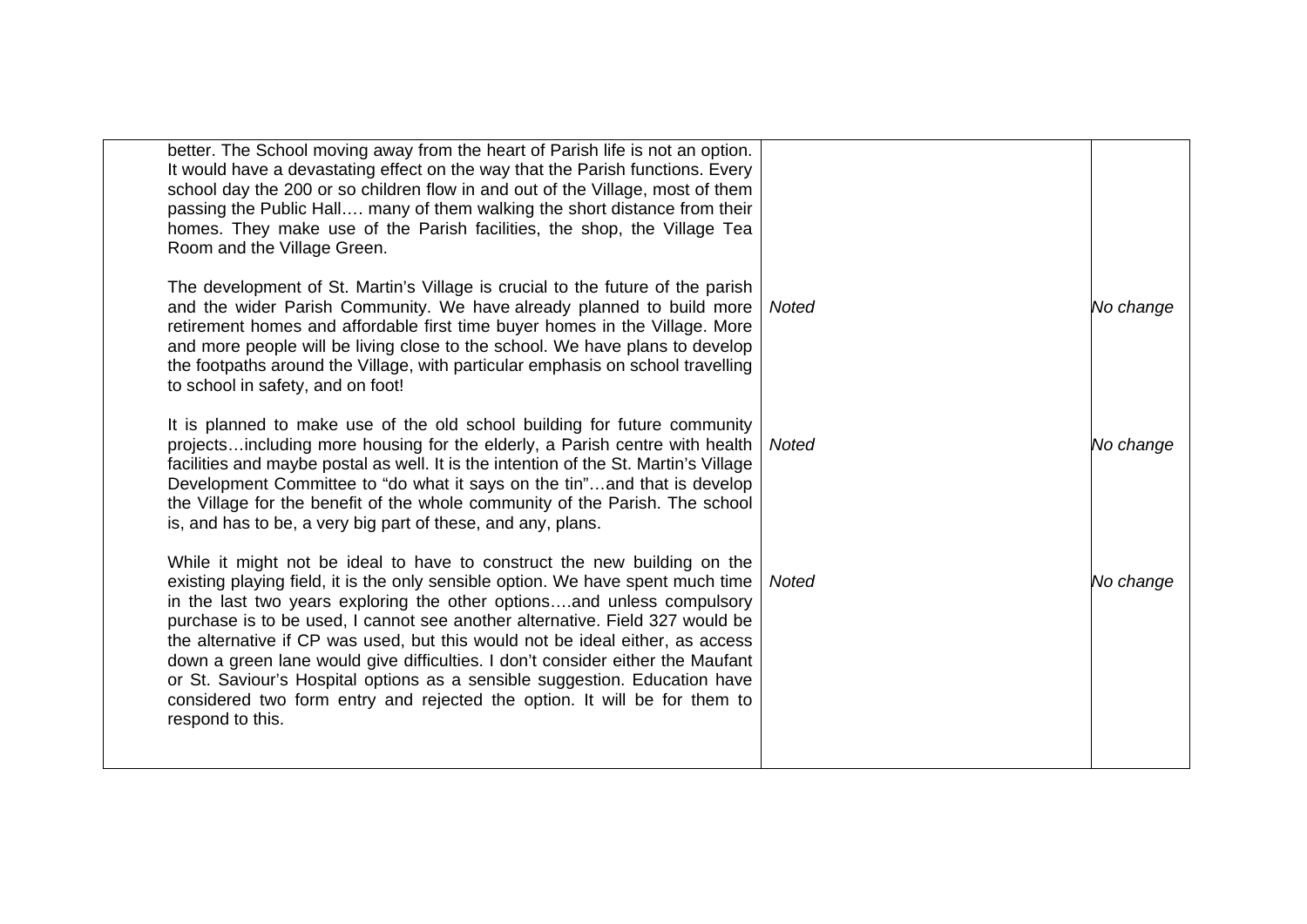| In conclusion I would just stress that St. Martin has plans to continue to<br>enhance the "heart of the community" that is the area around the Public Hall<br>/School/Village Green. The building of the new school is crucial to this<br>"heart".                                                                                                                                                                                                                                                               | Noted - the Island Policy SCO1 identifies<br>Field 327A for the development of a new<br>primary school and nursery, however the<br>Minister is of the opinion that this<br>consultation should have clear public<br>endorsement | No change |
|------------------------------------------------------------------------------------------------------------------------------------------------------------------------------------------------------------------------------------------------------------------------------------------------------------------------------------------------------------------------------------------------------------------------------------------------------------------------------------------------------------------|---------------------------------------------------------------------------------------------------------------------------------------------------------------------------------------------------------------------------------|-----------|
| <b>Response from Environment Scrutiny</b>                                                                                                                                                                                                                                                                                                                                                                                                                                                                        |                                                                                                                                                                                                                                 |           |
| The Panel queries the questionnaire included with the draft consultation<br>documents because questions 1-4 invite responses which appear to step<br>outside the bounds of Island Plan Policy SCO1. This policy, as approved by<br>the States, permits the new educational facilities to replace St Martin's<br>School to be developed either on existing education sites; or one of the 7<br>sites listed which include Field 327A St Martin, the only one in this part of the<br>Island; or the built-up area. | Noted                                                                                                                                                                                                                           | No change |
| As a principle, where there is an existing policy the Panel considers<br>consultations should be consistent in every respect. Where it is proposed to<br>change the policy, this should be made clear, and a separate consultation<br>exercise carried out.                                                                                                                                                                                                                                                      | <b>Noted</b>                                                                                                                                                                                                                    | No change |
| The Panel has not considered the details of the development of Field 327A<br>nor the key elements of provision of parking and the external space. These<br>latter two issues may be best addressed within a village development plan<br>which could be brought forward in parallel.                                                                                                                                                                                                                              | Noted – however it may be that the<br>school children and the Parish<br>community could take an active take part<br>in creating the artwork assisted by a local<br>artist, funded through the project.                          | No change |
| Since this is a public project, we do not see the relevance or need for a<br>voluntary percentage for art contribution.                                                                                                                                                                                                                                                                                                                                                                                          | <b>Noted</b>                                                                                                                                                                                                                    | No change |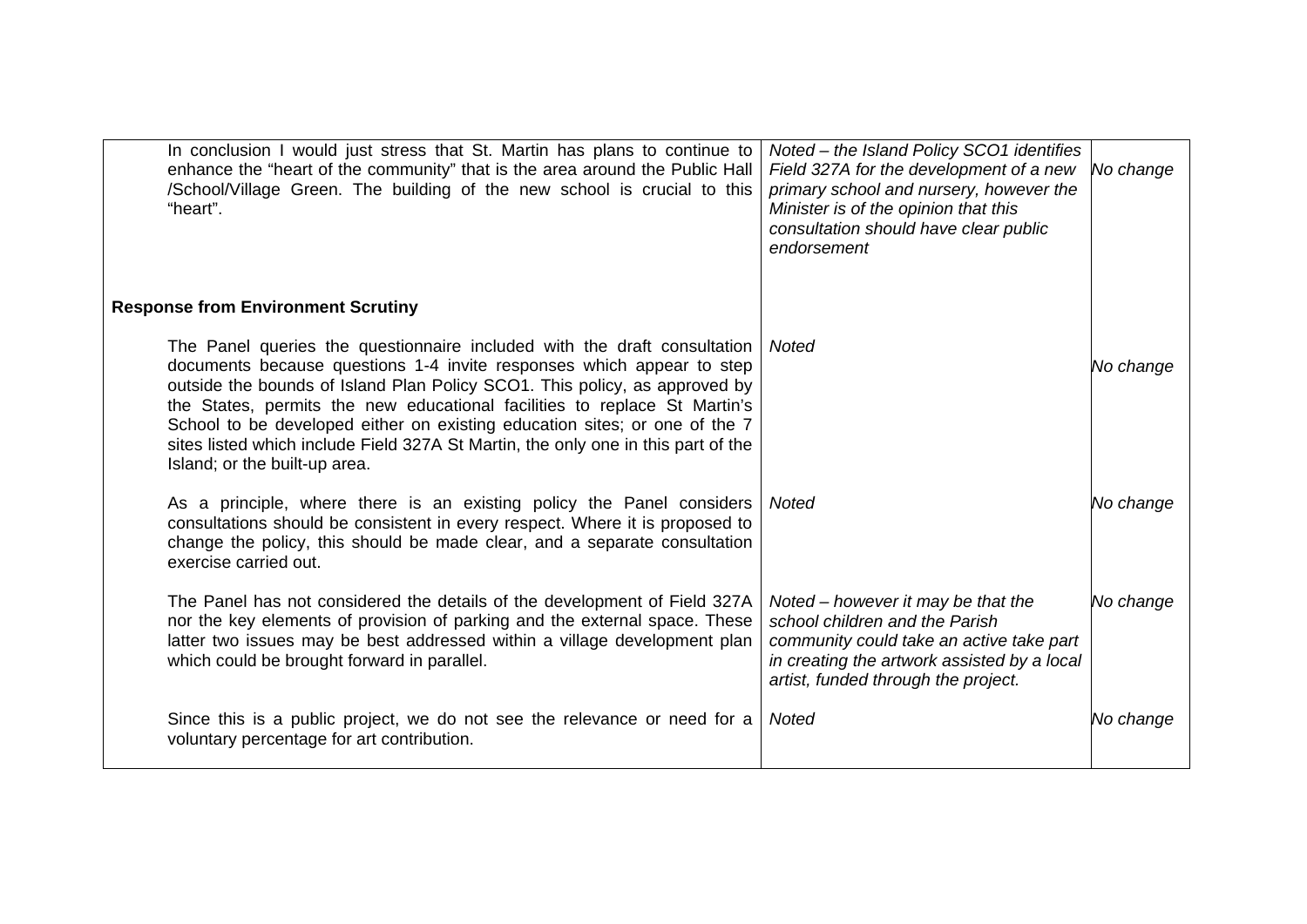| <b>Response from Education Sport and Culture</b>                                                                                                                                                                                                                                                                                                                                                                                                                                                                                                                                                                                                                                                                                                                                                                                                                 |       |           |
|------------------------------------------------------------------------------------------------------------------------------------------------------------------------------------------------------------------------------------------------------------------------------------------------------------------------------------------------------------------------------------------------------------------------------------------------------------------------------------------------------------------------------------------------------------------------------------------------------------------------------------------------------------------------------------------------------------------------------------------------------------------------------------------------------------------------------------------------------------------|-------|-----------|
| Response to Q1 - Strongly disagree<br>Education, Sport and Culture (ESC) fully supports the development of a<br>replacement one form entry primary school, with a nursery on the proposed<br>site Field 327A. The option of co-locating the primary school provision to<br>another existing primary school would require a current single form entry<br>primary school to be redeveloped to a two form entry school including a<br>nursery. Alternatively, a two form entry school could be redeveloped into a<br>three form entry school with a two class nursery.                                                                                                                                                                                                                                                                                              | Noted | No change |
| The two neighbouring one form entry schools, Trinity School and St Saviour's<br>School, are both located on small sites which would not have the room for a<br>two form entry school to be developed. The one neighbouring school which is<br>currently a two form entry school, Grouville, would need to be extended to a<br>three form entry school with two nursery classes. This would result in a<br>school with 617 pupils on a site with limited capacity and access<br>arrangements, and this would not be recommended.                                                                                                                                                                                                                                                                                                                                  | Noted | No change |
| The alternative suggestion presented in question 1 would be to develop a<br>brand new two form entry school with a nursery. This would require the<br>closure of St Martin's School and another school. As stated above, the two<br>neighbouring one form entry schools are Trinity and St Saviour's School. A<br>new location would be needed for this school and the selected site would<br>need to be easily accessible for parents from both catchments. It is the view<br>of ESC that this would be contrary to the objectives of the Safer Routes To<br>School group, which links with the Sustainable Transport Policy. 52% of<br>pupils attending St. Martin's School live in the St. Martin's catchment, and the<br>journey times for the majority of these pupils would be likely to increase if the<br>school were to be relocated to another parish. | Noted | No change |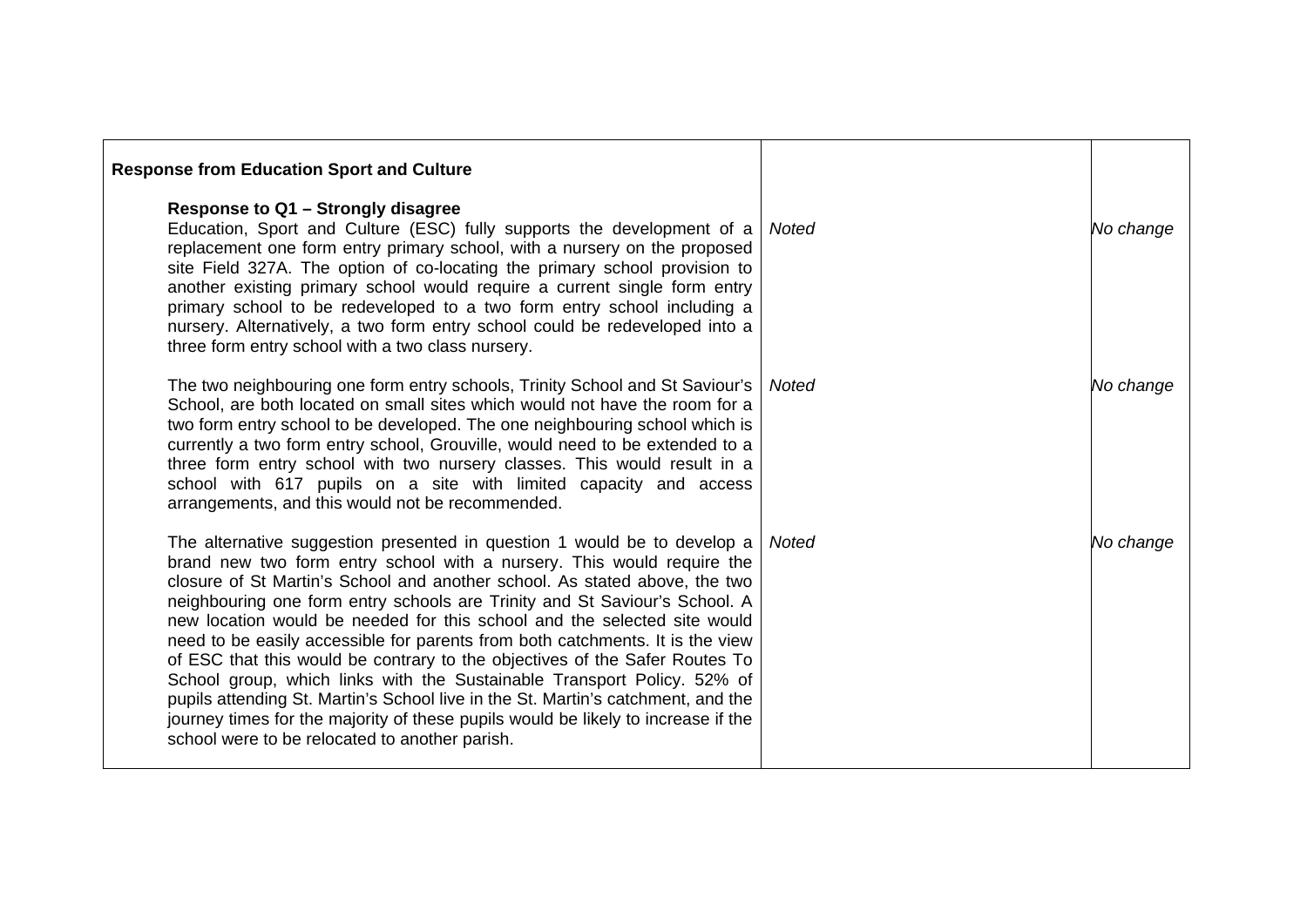| The department is also concerned that an appropriate site would not be<br>found. It is unlikely a site which is owned by the States could accommodate a<br>new two form entry school, in a location which would meet the needs of the<br>two school communities. Given that it is highly likely a site would need to be<br>purchased, this would increase the cost of the project. Jersey Property<br>Holdings have secured a budget in excess of £7 million to construct a one<br>form entry school. This cost would need to rise considerably to accommodate<br>the extra form of entry and the acquisition of an appropriate site. The cost of<br>building a new two form entry school has been estimated by Property<br>Holdings at £10 million, plus site costs, and the additional cost of this option<br>would therefore be significant. Consideration would also need to be given to<br>the length of time involved in obtaining planning permission and preparing<br>plans for a new development. |              |           |
|------------------------------------------------------------------------------------------------------------------------------------------------------------------------------------------------------------------------------------------------------------------------------------------------------------------------------------------------------------------------------------------------------------------------------------------------------------------------------------------------------------------------------------------------------------------------------------------------------------------------------------------------------------------------------------------------------------------------------------------------------------------------------------------------------------------------------------------------------------------------------------------------------------------------------------------------------------------------------------------------------------|--------------|-----------|
| ESC has experience of closing two single form entry primary schools and<br>moving the children to a newly built two form entry school. It would be<br>expected that the majority of parents from both affected schools would be<br>against such a move.                                                                                                                                                                                                                                                                                                                                                                                                                                                                                                                                                                                                                                                                                                                                                    | <b>Noted</b> | No change |
| A small revenue saving would be achieved through a merger of two one form<br>entry schools to a two form entry school. This would be in the region of<br>£250,000 per year. However, from a financial perspective, this needs to be<br>weighed up against the additional build and acquisition of land costs to<br>develop a two form entry school.                                                                                                                                                                                                                                                                                                                                                                                                                                                                                                                                                                                                                                                        | Noted        | No change |
| <b>Response to Q2 - Strongly agree</b><br>Education, Sport and Culture is of the view that schools should be based in<br>the heart of the local community and close to the main centres of population.<br>For the current intake of pupils at St Martin's School, 52% live in the St<br>Martin's catchment, with a significant proportion living in or close to St<br>Martin's Village. Only 16% of pupils attending St Martin's School live in the<br>Maufant area, part of which is situated in the Parish of St Saviour.                                                                                                                                                                                                                                                                                                                                                                                                                                                                                | Noted        | No change |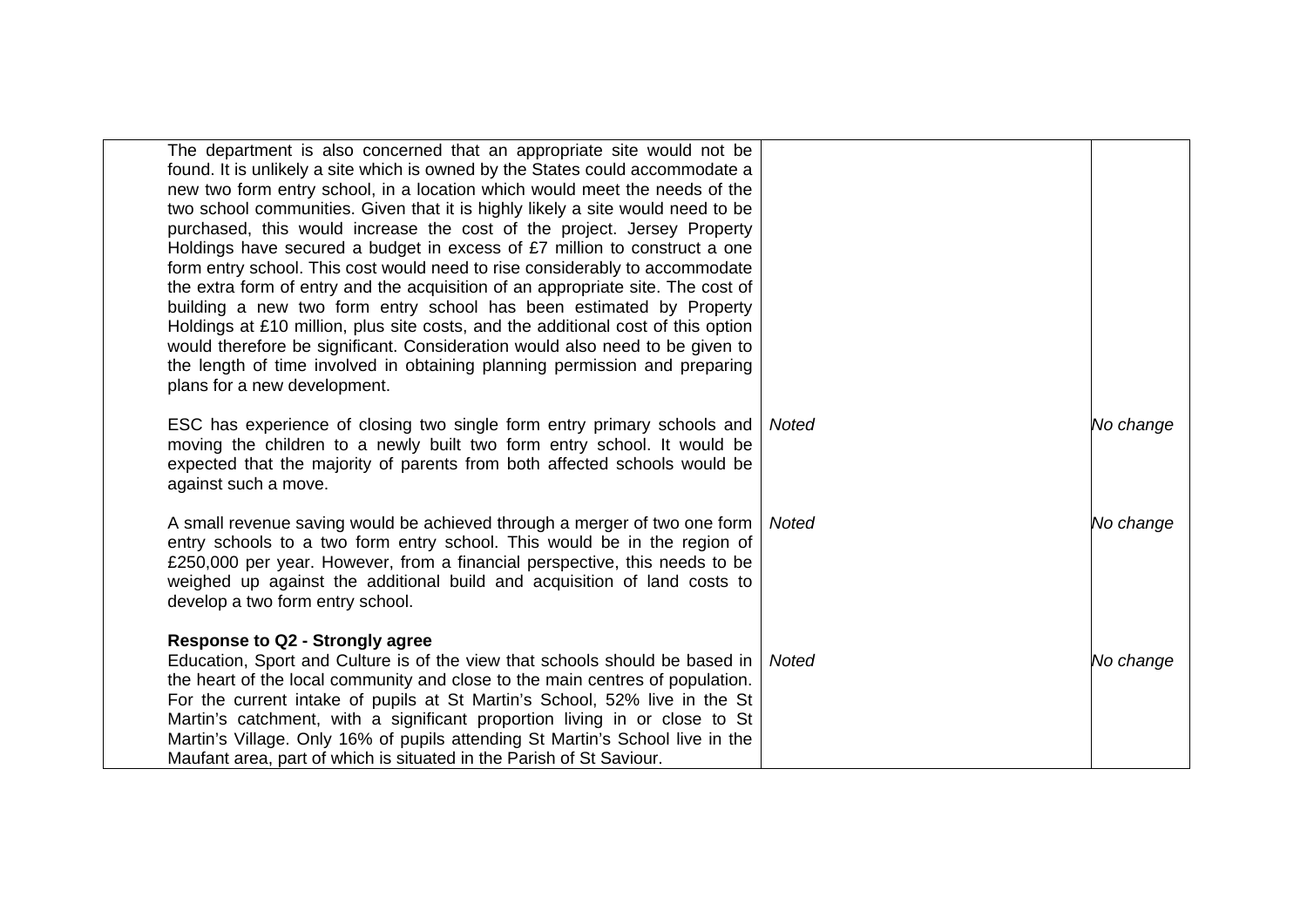| This would indicate that the proposed plan to rebuild St Martin's School on<br>Field 327A would result in the new school being located as close as possible<br>to the main centres of the population and services.                                                                                                                                                                                                                                                                                                                                                                                                           | Noted | No change |
|------------------------------------------------------------------------------------------------------------------------------------------------------------------------------------------------------------------------------------------------------------------------------------------------------------------------------------------------------------------------------------------------------------------------------------------------------------------------------------------------------------------------------------------------------------------------------------------------------------------------------|-------|-----------|
| <b>Response to Q3 - Agree</b><br>Education, Sport and Culture agrees that the local primary school has a<br>significant role to play in parish and island life, alongside the local shop,<br>parish facilities and other local amenities. The location of the proposed site at<br>Field 327A will enable the school to continue to play an active role in<br>community life, which includes accessing the parish buildings and using the<br>village green for different educational activities.                                                                                                                              | Noted | No change |
| There is a real sense of community at St Martin's School, and the school has<br>worked hard to build and develop relationships with the community, and to<br>involve itself in all aspects of parish life. The school has strong links with the<br>Parish authorities, the Connétable, the Parish Deputy, and all the local<br>churches. The location of the school, in the centre of the parish, is key to this<br>involvement, and helps children to feel that they are a part of the wider<br>community. A move away from this central location would be detrimental to<br>the school, as well as to the local community. | Noted | No change |
| All of the main local amenities are within walking distance, and the school<br>accesses these resources on a regular basis. If the location of the school<br>were to move, it is unlikely this would continue as these facilities would no<br>longer be within walking distance.                                                                                                                                                                                                                                                                                                                                             | Noted | No change |
| Response to Q4 - Strongly disagree<br>This site has been identified in the 2011 Island Plan as "land safe-guarded<br>for educational use" under Policy SC01: Educational Facilities, and as being<br>an appropriate location for a new school.                                                                                                                                                                                                                                                                                                                                                                               | Noted | No change |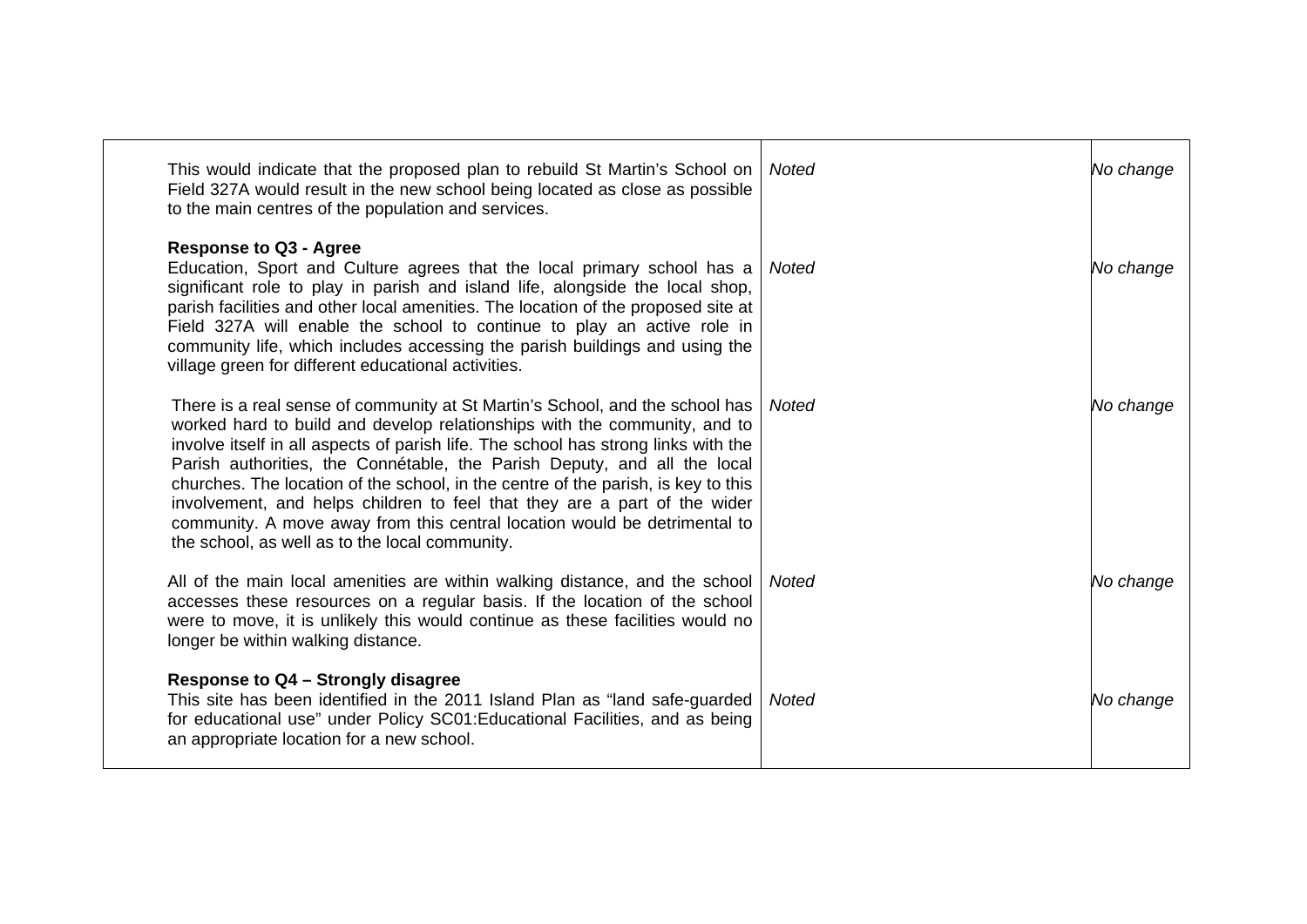| As noted in the draft Planning brief, it is proposed the new school building<br>should be located in the south-east quadrant of the site, adjacent to the<br>existing school building. This would serve to maintain the distinction between<br>the built up area of St. Martin's Village and the open country to the west, with<br>an open space being maintained between the new building and the existing<br>dwelling to the west of Field 327A. The impact on the landscape would be<br>further mitigated through careful landscaping and planting along the southern<br>(roadside) boundary of the site.                  |              |           |
|-------------------------------------------------------------------------------------------------------------------------------------------------------------------------------------------------------------------------------------------------------------------------------------------------------------------------------------------------------------------------------------------------------------------------------------------------------------------------------------------------------------------------------------------------------------------------------------------------------------------------------|--------------|-----------|
| It is worth noting that Field 327A is already used by the school for sports and<br>other activities. The western part of the field would still be used for these<br>purposes if a new school were to be approved for the site.                                                                                                                                                                                                                                                                                                                                                                                                | <b>Noted</b> | No change |
| <b>Response to Q5 - Strongly agree</b><br>Education, Sport and Culture supports this view. The ESC Department and<br>the school have worked with the Property Holdings Department to produce<br>plans that are fully compliant with the requirements for a single form entry<br>primary school and nursery, as set out in the 'ESC Statement of<br>Requirements' attached to the draft Planning brief. The location of the new<br>building in the south-east part of the field is compatible with the requirements<br>in the statement of requirements for external areas for sport, informal play,<br>wildlife habitats etc. | <b>Noted</b> | No change |
| Response to Q6 - Strongly agree<br>Education, Sport and Culture supports this view, and it accepts that the new<br>building needs to be of a scale and design that is sympathetic to the<br>surrounding area. It is proposed that the front of the new building should be<br>set back from the road, in line with the existing school building.                                                                                                                                                                                                                                                                               | Noted        | No change |
| Response to Q7 - Strongly agree<br>Education, Sport and Culture supports this view, and is willing to work with<br>the Property Holdings and Environment Departments to provide additional                                                                                                                                                                                                                                                                                                                                                                                                                                    | <b>Noted</b> | No change |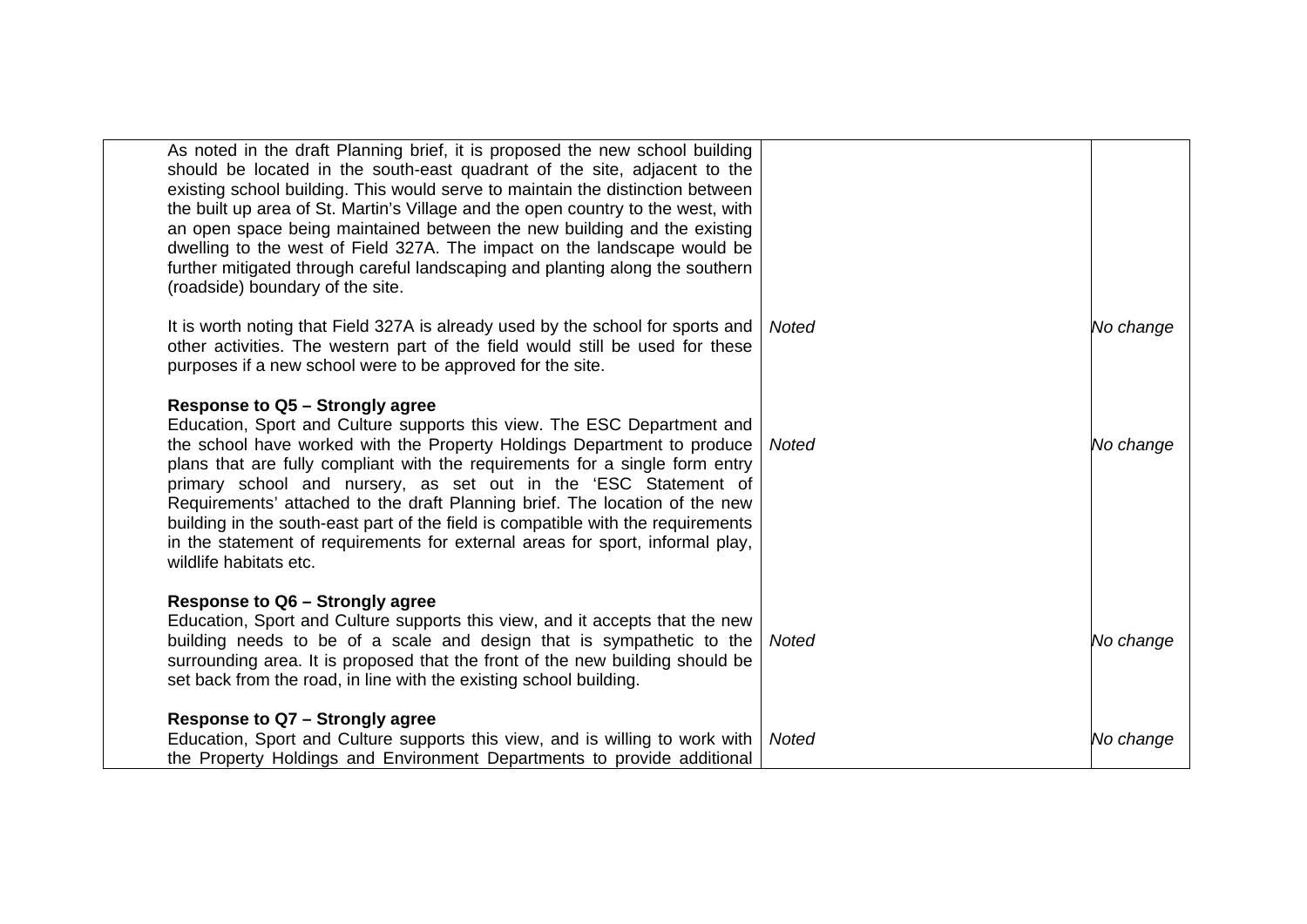| providing a clear boundary for the school grounds.                                                             | planting and landscaping on the northern and eastern boundaries of the site.<br>This is important not only from a visual perspective, but also in terms of                                                                                                                                                                                                                                                                                                                                                                                                                                                                                         |                                                                                                                                                                         |           |
|----------------------------------------------------------------------------------------------------------------|----------------------------------------------------------------------------------------------------------------------------------------------------------------------------------------------------------------------------------------------------------------------------------------------------------------------------------------------------------------------------------------------------------------------------------------------------------------------------------------------------------------------------------------------------------------------------------------------------------------------------------------------------|-------------------------------------------------------------------------------------------------------------------------------------------------------------------------|-----------|
| <b>Response to Q8 - Strongly agree</b><br>provision to the benefit of pupils.                                  | Yes, in the view of Education, Sport and Culture these are the right<br>objectives, as they will meet the educational requirements for a new school.<br>These objectives will enable the school to develop and extend its current                                                                                                                                                                                                                                                                                                                                                                                                                  | Noted                                                                                                                                                                   | No change |
| Response to Q9 - Strongly agree<br>travelling to and from school, including cycling and walking.<br>this area. | A School Travel Plan is currently being developed by the school, in<br>cooperation with the School Travel Plan coordinator based at Transport and<br>Technical Services. Year 5 students and parents have also been involved in<br>this work, together with the Connétable and the Parish Deputy. This Plan will<br>accord with the objectives of the Sustainable Transport Policy and the Safer<br>Routes for School initiative, and will give high priority to alternatives means of<br>The Education, Sport and Culture Department is an active member of the<br>Safer Routes to School initiative, and supports the work that is being done in | <b>Noted</b>                                                                                                                                                            | No change |
| <b>The Jersey Construction Council</b>                                                                         |                                                                                                                                                                                                                                                                                                                                                                                                                                                                                                                                                                                                                                                    |                                                                                                                                                                         |           |
| consultation process surrounding the St Martin's School Project:                                               | The Jersey Construction Council provided the following response to the                                                                                                                                                                                                                                                                                                                                                                                                                                                                                                                                                                             |                                                                                                                                                                         |           |
|                                                                                                                | Any substantial new building project especially one that has the<br>finance available needs all the support it can get. The scheme has been in the "initial discussion stage" for some time now and all the<br>options for an alternative site have been explored and all the                                                                                                                                                                                                                                                                                                                                                                      | Noted - the Island Policy SCO1 identifies<br>Field 327A for the development of a new<br>primary school and nursery, however the<br>Minister is of the opinion that this | No change |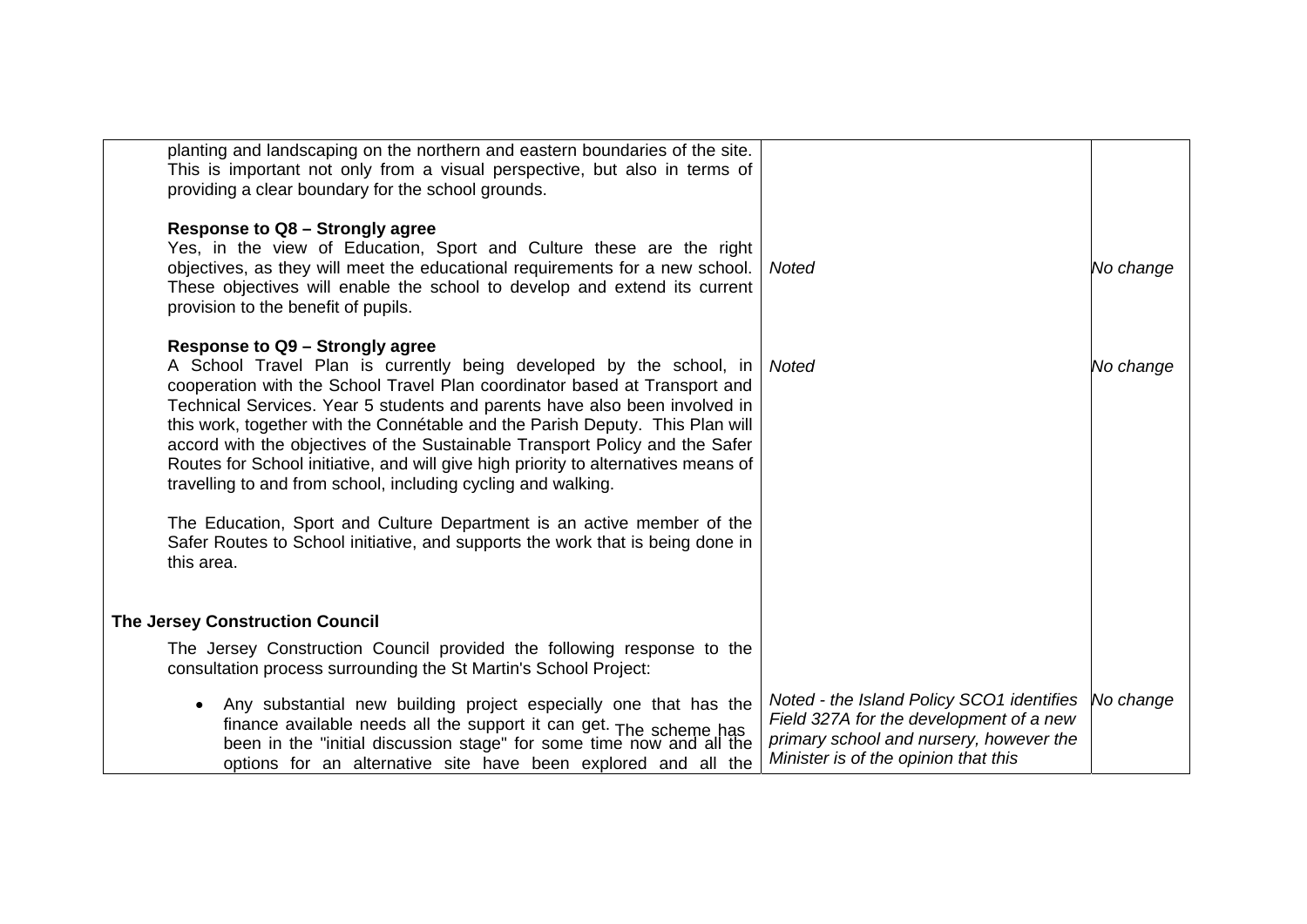| questions that the Minister asked in the Consultation have already<br>been thought of and answered.                                                                                                                                                                                                                                                                                                                                                                                                  | consultation should have clear public<br>endorsement.                                                                                             |           |
|------------------------------------------------------------------------------------------------------------------------------------------------------------------------------------------------------------------------------------------------------------------------------------------------------------------------------------------------------------------------------------------------------------------------------------------------------------------------------------------------------|---------------------------------------------------------------------------------------------------------------------------------------------------|-----------|
| The JeCC would urge the Planning Department to prioritise the<br>$\bullet$<br>project. By doing so, the Department will safeguard jobs and ensure<br>that the island's children have the facilities they need to reach their<br>full potential. The JeCC fully supports the Planning Minister's<br>decision to open a public consultation on the development before an<br>application has been submittted. This move should ensure that when<br>the application is made, it meets little opposition. | <b>Noted</b>                                                                                                                                      | No change |
| However, once the consultation period is complete, the JeCC<br>believes that the department should prioritise the project.                                                                                                                                                                                                                                                                                                                                                                           | Noted $-$ it is the Ministers intention that<br>the development brief process will help<br>speed up the process of obtaining<br>planning approval | No change |
| It would be a huge disappointment and cause problems for people<br>across the island if the proposed development then got stuck in<br>Planning Department bureaucracy.                                                                                                                                                                                                                                                                                                                               | <b>Noted</b>                                                                                                                                      | No change |
| We very much hope that the Planning Minister will consider the points<br>above<br>look<br>prioritise<br>and<br>this<br>to<br>project.                                                                                                                                                                                                                                                                                                                                                                | <b>Noted</b>                                                                                                                                      | No change |
| F. J. (Bob) Hill, BEM.                                                                                                                                                                                                                                                                                                                                                                                                                                                                               |                                                                                                                                                   |           |
| The proposed plan for St Martin's School must rank as one of the poorest<br>ever drafted and Deputy Duhamel is to be complimented for seeking the<br>public's views.                                                                                                                                                                                                                                                                                                                                 |                                                                                                                                                   |           |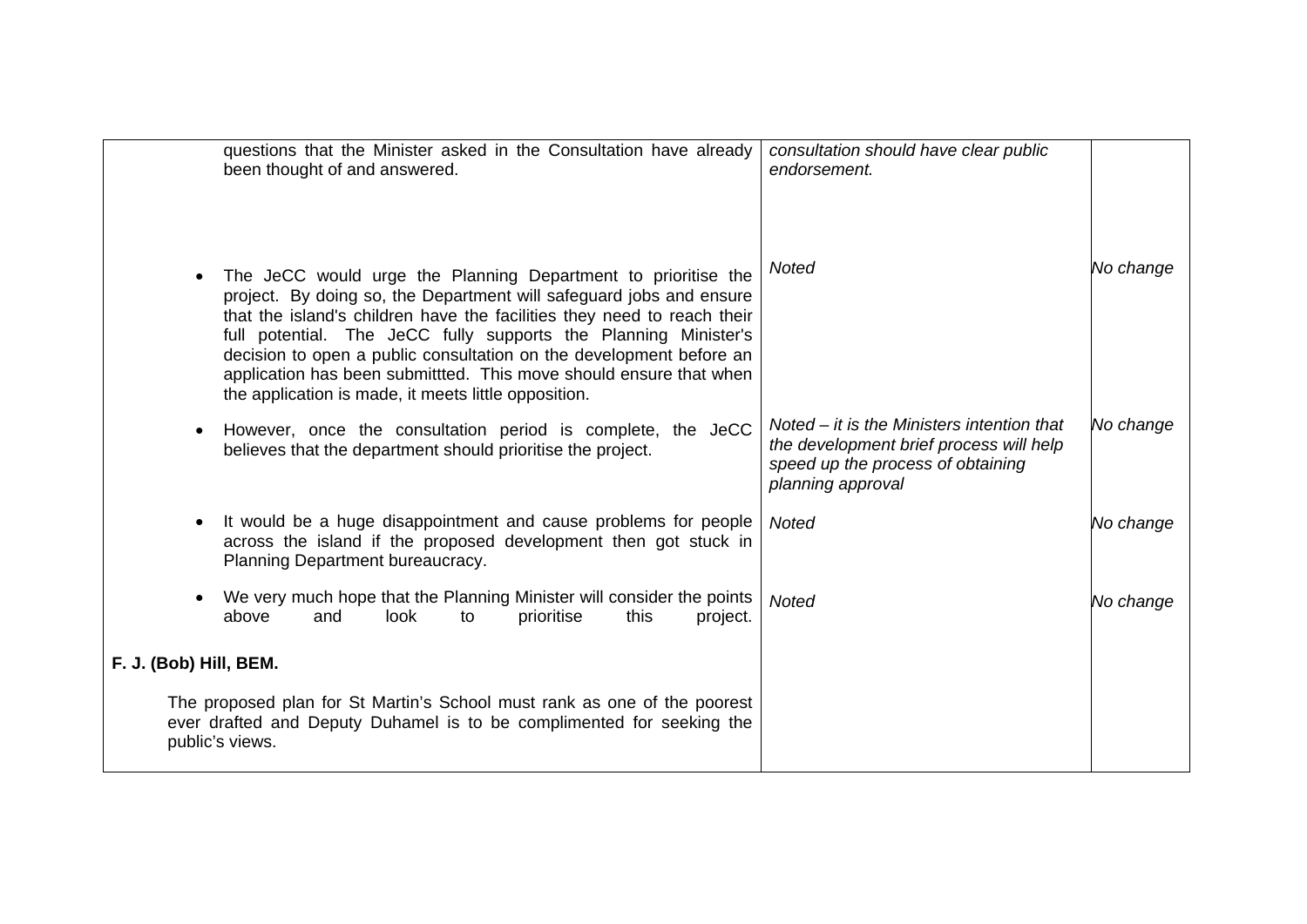| St Martin's School like most other parish schools was built around 1900. I<br>attended in the 40s/50's when there were around 35 pupils per class.<br>Understandably there have been considerable alterations since at the cost of<br>hundreds of thousands of pounds.                                                                                                                                                                                                                                |                                                                                                                                                                                                                                                                                                                                                                                   |           |
|-------------------------------------------------------------------------------------------------------------------------------------------------------------------------------------------------------------------------------------------------------------------------------------------------------------------------------------------------------------------------------------------------------------------------------------------------------------------------------------------------------|-----------------------------------------------------------------------------------------------------------------------------------------------------------------------------------------------------------------------------------------------------------------------------------------------------------------------------------------------------------------------------------|-----------|
| The reason given for replacing the school is that its facilities are well below<br>the minimum modern education space standards, however on reading the<br>Planning Brief Appendix it appears that the requirements are guidelines and<br>are not statutory. If St Martin's facilities are <b>well below</b> the minimum modern<br>education space standards one may ask how the space at St Martin's<br>compares with other schools built around 1900 and will those schools have to<br>be replaced? | DfEE guidance has been used by the<br><b>Education Department for many years</b><br>and provide professional best practice<br>guidance ensuring that Jersey schools<br>maintain appropriate internal and<br>external spatial standards.                                                                                                                                           | No change |
| Not only has there been no public consultation but it is doubtful whether any<br>thought has been given as to whether the new build will meet the anticipated<br>rise in population in the next 50 plus years. It is proposed to build for a single<br>form entry however it is a known fact that every year St Martin's is<br>oversubscribed with children being referred to surrounding schools. Has<br>consideration been given for a two form entry school?                                       | The Minister for Education requested that No change<br>Field 327A be included in the draft Island<br>Plan for the development of a single form<br>entry school to replace the existing one,<br>and following a period of public<br>consultation, the site was include in the<br>new Island Plan which was debated and<br>adopted by the States in June 2011                       |           |
| Having seen the plans for proposed new school it is apparent that the easy<br>option has been taken to build on the School Field with little thought being<br>given to the loss of a valued amenity. It is also apparent that the proposed<br>recreational facilities will fall far short of the requirements with children having<br>to cross the road to make use of the Village Green. It will also see the loss of<br>the longstanding Parish Football Pitch.                                     | The Island Policy SCO1 identifies Field<br>327A for the development of a new<br>primary school and nursery, however the<br>Minister is of the opinion that this<br>consultation should have clear public<br>endorsement.<br>DfEE guidance has been used to ensure<br>the correct amount of external playing<br>field space is achieved for a single form<br>entry primary school. | No change |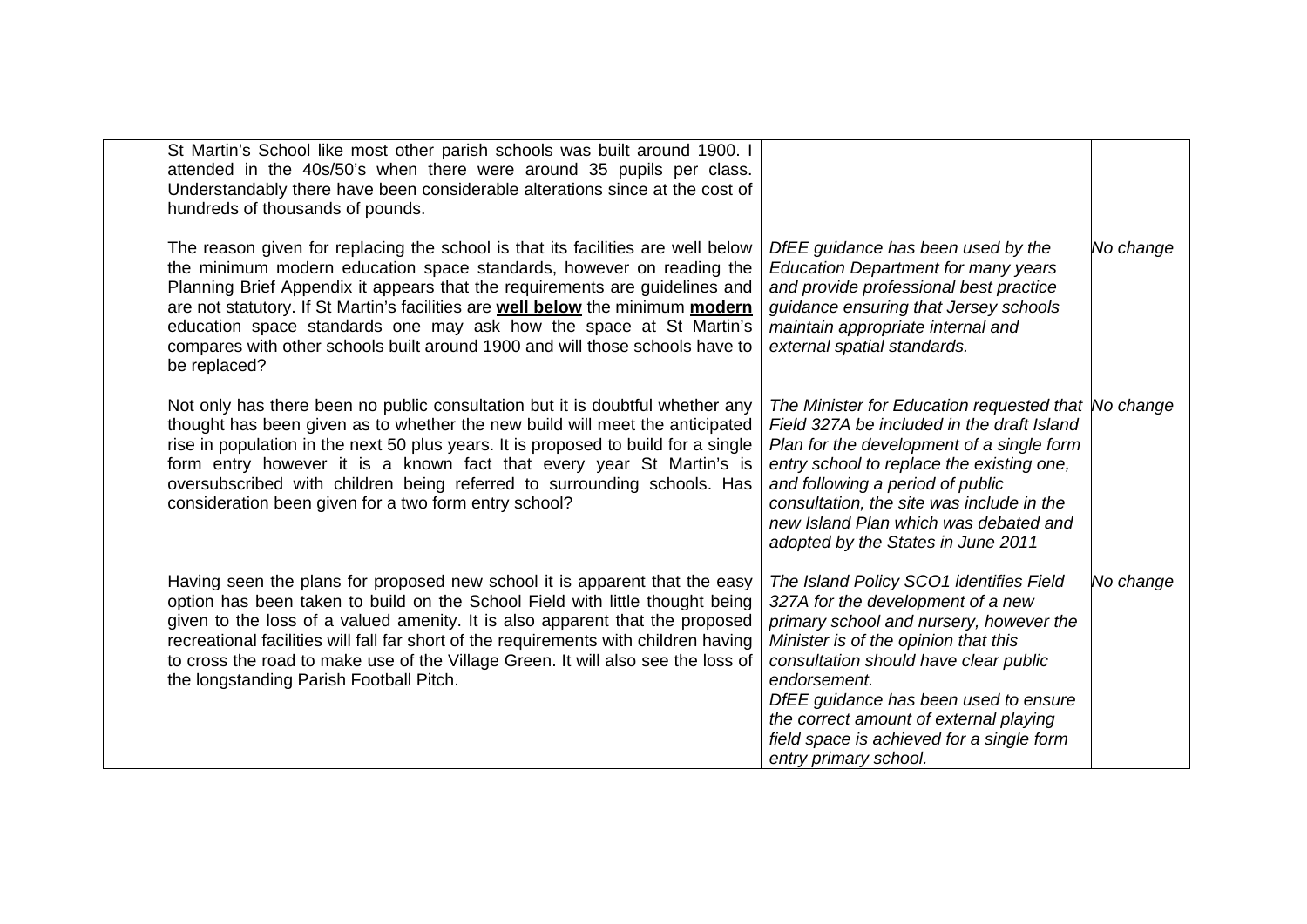| St Martin's has been blessed with its school field which is envied Island<br>wide. Not only does it provide a green lung but it allows space for various<br>sporting activities and a playground without the need to cross the road. I<br>would submit that the school field, which also provides a pitch for the Parish<br>Football Club, is too valuable to be lost to provide a quick fix solution for an<br>unsubstantiated want and not a need.                                                                                         | The new school will occupy the south<br>east quadrant of the site, the remaining<br>area will be retained as playing field and<br>informal play and nature areas.                                                            | No change |
|----------------------------------------------------------------------------------------------------------------------------------------------------------------------------------------------------------------------------------------------------------------------------------------------------------------------------------------------------------------------------------------------------------------------------------------------------------------------------------------------------------------------------------------------|------------------------------------------------------------------------------------------------------------------------------------------------------------------------------------------------------------------------------|-----------|
| If the present School's space facilities are so outdated that it must be<br>replaced then the proposed build on the School field is a non starter. It is not<br>large enough to cater for teacher or visitor parking and will not meet<br>recreational needs. I submit that if a new school is required then it should be<br>built away from the present location and be a two form entry to meet the<br>anticipated population increase and be nearer to high density areas such as<br>Maufant but definitely not at St Saviour's Hospital. | See above comment regarding Island<br>Plan policy SCO1.<br>The Minister for Education has<br>investigated the predicted future school<br>role and recommended that a single form<br>entry school of this size is sufficient. | No change |
| <b>School children's comments</b>                                                                                                                                                                                                                                                                                                                                                                                                                                                                                                            |                                                                                                                                                                                                                              |           |
| The 3D model and plans were shown to the children from Reception to Year<br>5 in assembly by the Head teacher and the children's comments about the<br>new school building were recorded as follows:                                                                                                                                                                                                                                                                                                                                         | The school children's comments are<br>welcome and                                                                                                                                                                            | No change |
| Awesome! It's still got the football pitch and it is going to be so much<br>bigger.                                                                                                                                                                                                                                                                                                                                                                                                                                                          |                                                                                                                                                                                                                              |           |
| It's really good because it has more space to do more things.<br>➤                                                                                                                                                                                                                                                                                                                                                                                                                                                                           |                                                                                                                                                                                                                              |           |
| The hall won't be so echoey                                                                                                                                                                                                                                                                                                                                                                                                                                                                                                                  |                                                                                                                                                                                                                              |           |
| All the classrooms have bigger space to work in.<br>➤                                                                                                                                                                                                                                                                                                                                                                                                                                                                                        |                                                                                                                                                                                                                              |           |
| I think it's really cool because all classrooms are together rather than<br>➤                                                                                                                                                                                                                                                                                                                                                                                                                                                                |                                                                                                                                                                                                                              |           |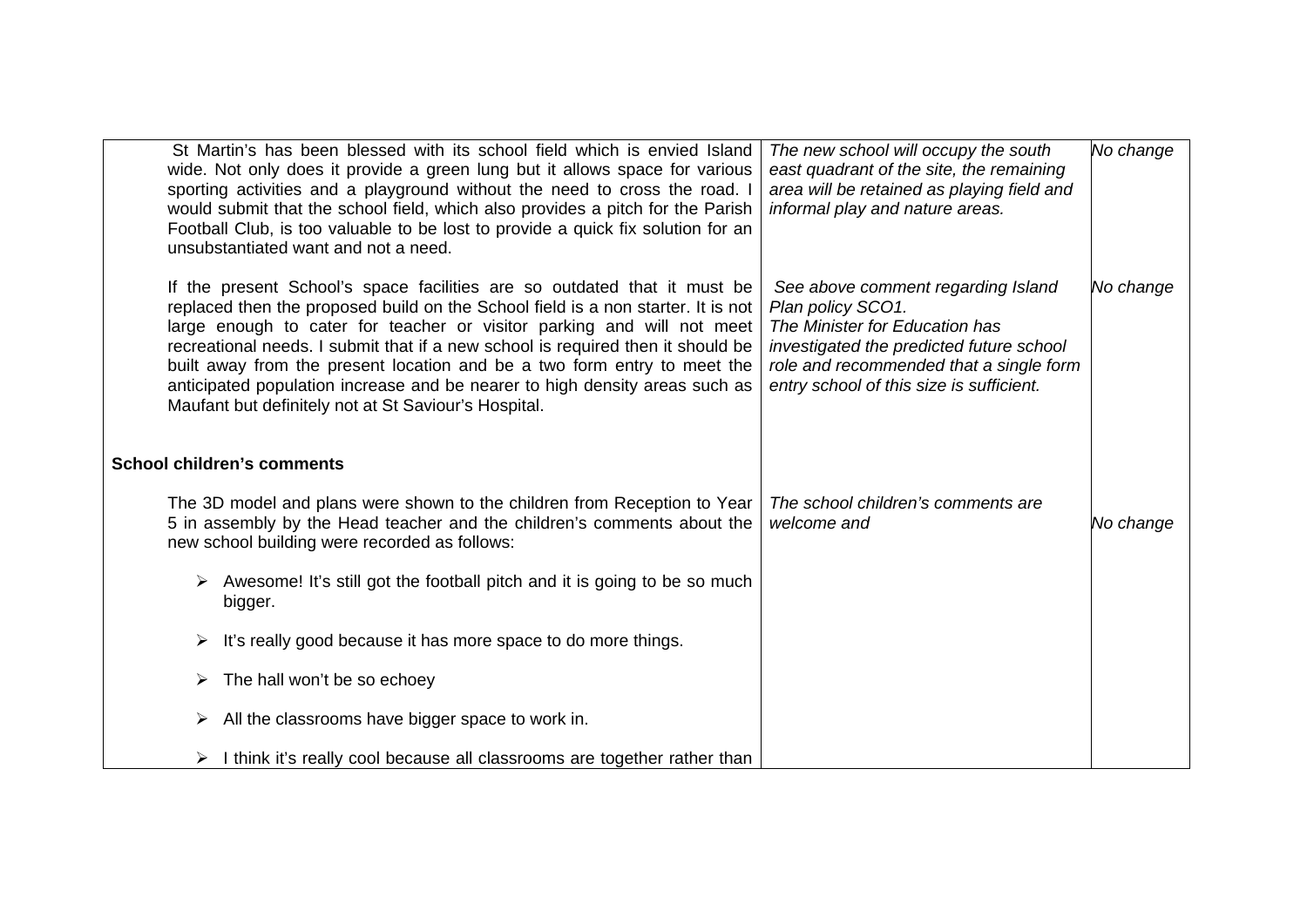| venturing around the school. Year 3 is now with KS2. All the Key<br>stages can be together.<br>I like it as there is an outside area where we can learn.<br>➤<br>Forest school activities can be done in school we don't have to travel<br>➤<br>elsewhere. We could have welly stores outside the classroom.<br>It has a lift!<br>➤<br>I don't think we should move the school out of St Martin's.<br>We would like a flag pole.<br>➤<br>I would like it built quicker as some children will leave before it is built.<br>➤<br>There isn't space for cricket, but perhaps we can do it on the Parish<br>green or on the Farmer's cricket field.<br>We would like some play equipment in the playground (big sand pit,<br>swings, roundabout).<br>We would like some picnic benches so we can eat outside (eating<br>➤<br>areas).<br>Where would the playground friend shed be?<br>➤<br>Can we make a secondary school at St Martin's?<br>➤ |  |  |
|--------------------------------------------------------------------------------------------------------------------------------------------------------------------------------------------------------------------------------------------------------------------------------------------------------------------------------------------------------------------------------------------------------------------------------------------------------------------------------------------------------------------------------------------------------------------------------------------------------------------------------------------------------------------------------------------------------------------------------------------------------------------------------------------------------------------------------------------------------------------------------------------------------------------------------------------|--|--|
|                                                                                                                                                                                                                                                                                                                                                                                                                                                                                                                                                                                                                                                                                                                                                                                                                                                                                                                                            |  |  |
|                                                                                                                                                                                                                                                                                                                                                                                                                                                                                                                                                                                                                                                                                                                                                                                                                                                                                                                                            |  |  |
|                                                                                                                                                                                                                                                                                                                                                                                                                                                                                                                                                                                                                                                                                                                                                                                                                                                                                                                                            |  |  |
|                                                                                                                                                                                                                                                                                                                                                                                                                                                                                                                                                                                                                                                                                                                                                                                                                                                                                                                                            |  |  |
|                                                                                                                                                                                                                                                                                                                                                                                                                                                                                                                                                                                                                                                                                                                                                                                                                                                                                                                                            |  |  |
|                                                                                                                                                                                                                                                                                                                                                                                                                                                                                                                                                                                                                                                                                                                                                                                                                                                                                                                                            |  |  |
|                                                                                                                                                                                                                                                                                                                                                                                                                                                                                                                                                                                                                                                                                                                                                                                                                                                                                                                                            |  |  |
|                                                                                                                                                                                                                                                                                                                                                                                                                                                                                                                                                                                                                                                                                                                                                                                                                                                                                                                                            |  |  |
|                                                                                                                                                                                                                                                                                                                                                                                                                                                                                                                                                                                                                                                                                                                                                                                                                                                                                                                                            |  |  |
|                                                                                                                                                                                                                                                                                                                                                                                                                                                                                                                                                                                                                                                                                                                                                                                                                                                                                                                                            |  |  |
|                                                                                                                                                                                                                                                                                                                                                                                                                                                                                                                                                                                                                                                                                                                                                                                                                                                                                                                                            |  |  |
|                                                                                                                                                                                                                                                                                                                                                                                                                                                                                                                                                                                                                                                                                                                                                                                                                                                                                                                                            |  |  |
|                                                                                                                                                                                                                                                                                                                                                                                                                                                                                                                                                                                                                                                                                                                                                                                                                                                                                                                                            |  |  |
|                                                                                                                                                                                                                                                                                                                                                                                                                                                                                                                                                                                                                                                                                                                                                                                                                                                                                                                                            |  |  |